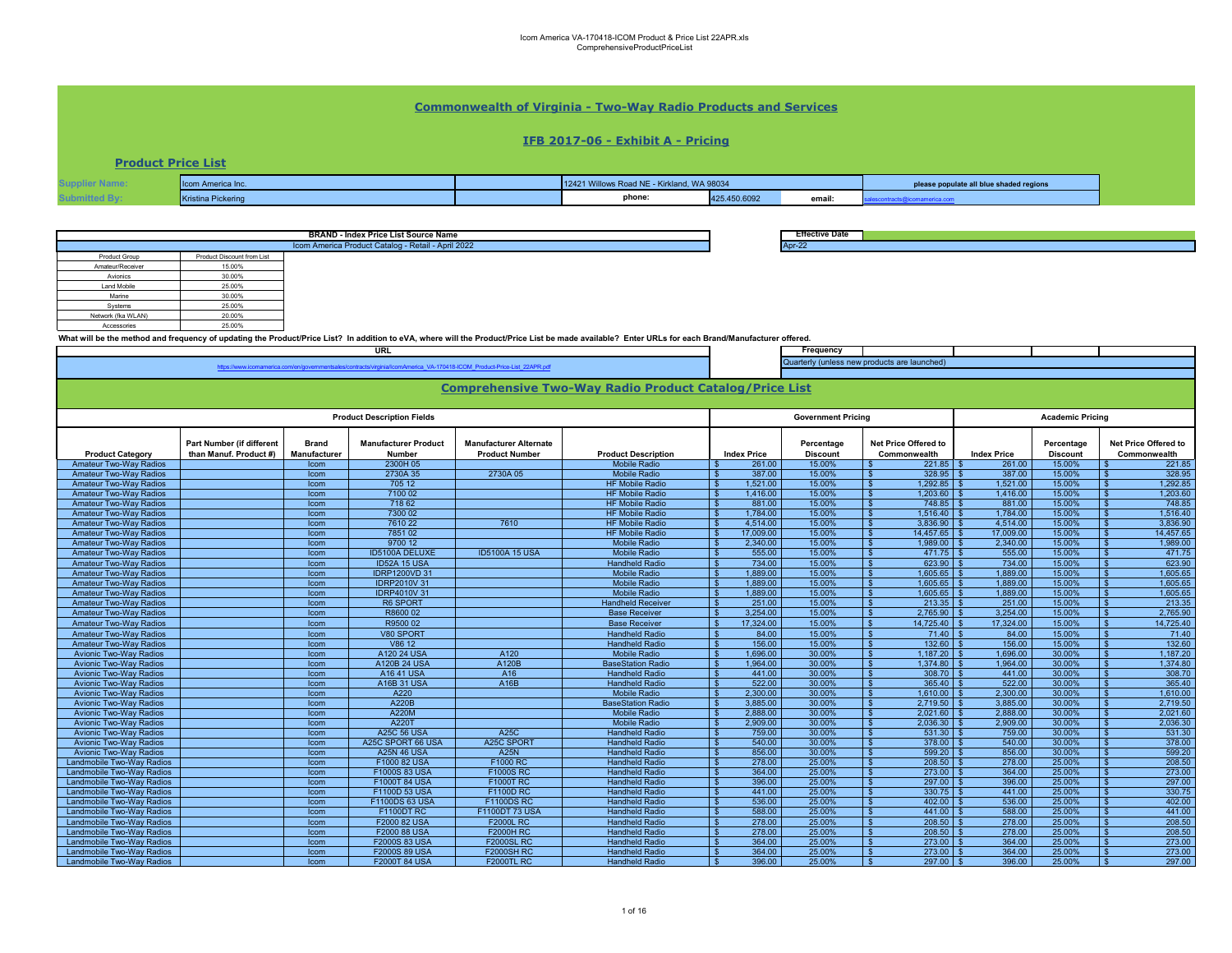|                                                        |                                                            |                              |                                       |                                                        | <b>Comprehensive Two-Way Radio Product Catalog/Price List</b> |                                      |                               |                                                         |                      |                               |                                                        |
|--------------------------------------------------------|------------------------------------------------------------|------------------------------|---------------------------------------|--------------------------------------------------------|---------------------------------------------------------------|--------------------------------------|-------------------------------|---------------------------------------------------------|----------------------|-------------------------------|--------------------------------------------------------|
|                                                        |                                                            |                              | <b>Product Description Fields</b>     |                                                        |                                                               |                                      | <b>Government Pricing</b>     |                                                         |                      | <b>Academic Pricing</b>       |                                                        |
| <b>Product Category</b>                                | <b>Part Number (if different</b><br>than Manuf. Product #) | <b>Brand</b><br>Manufacturer | <b>Manufacturer Product</b><br>Number | <b>Manufacturer Alternate</b><br><b>Product Number</b> | <b>Product Description</b>                                    | <b>Index Price</b>                   | Percentage<br><b>Discount</b> | Net Price Offered to<br>Commonwealth                    | <b>Index Price</b>   | Percentage<br><b>Discount</b> | <b>Net Price Offered to</b><br>Commonwealth            |
| Landmobile Two-Way Radios<br>Landmobile Two-Way Radios |                                                            | Icom<br>Icom                 | F2000T 90 USA<br><b>F2100DH RC</b>    | <b>F2000TH RC</b><br>F2100D 66 USA                     | <b>Handheld Radio</b><br><b>Handheld Radio</b>                | 396.00<br>441.00                     | 25.00%<br>25.00%              | 297.00<br>330.75<br>- 93                                | 396.00<br>441.00     | 25.00%<br>25.00%              | 297.00<br>330.75                                       |
| Landmobile Two-Way Radios                              |                                                            | Icom                         | <b>F2100DL RC</b>                     | F2100D 63 USA                                          | <b>Handheld Radio</b>                                         | 441.00                               | 25.00%                        | 330.75<br>$\overline{\mathbf{s}}$                       | 441.00               | 25.00%                        | 330.75                                                 |
| Landmobile Two-Way Radios                              |                                                            | Icom                         | F2100DSH RC                           | <b>F2100DS 76 USA</b>                                  | <b>Handheld Radio</b>                                         | 536.00                               | 25.00%                        | $\overline{\mathbf{s}}$<br>402.00                       | 536.00               | 25.00%                        | 402.00<br>$\mathbf{s}$                                 |
| Landmobile Two-Way Radios<br>Landmobile Two-Way Radios |                                                            | Icom<br>Icom                 | F2100DSL RC<br>F2100DTH RC            | <b>F2100DS 73 USA</b><br><b>F2100DS 86 USA</b>         | <b>Handheld Radio</b><br><b>Handheld Radio</b>                | 536.00<br>588.00                     | 25.00%<br>25.00%              | -\$<br>402.00<br>441.00<br>- \$                         | 536.00<br>588.00     | 25.00%<br>25.00%              | 402.00<br>$\mathbf{s}$<br>441.00                       |
| Landmobile Two-Way Radios                              |                                                            | Icom                         | <b>F2100DTL RC</b>                    | F2100DS 83 USA                                         | <b>Handheld Radio</b>                                         | 588.00                               | 25.00%                        | ∣\$<br>441.00                                           | 588.00               | 25.00%                        | 441.00<br>- \$                                         |
| Landmobile Two-Way Radios                              |                                                            | Icom                         | F2821D 23                             |                                                        | <b>Mobile Radio</b>                                           | 725.00                               | 25.00%                        | 543.75<br>∣\$                                           | 725.00               | 25.00%                        | 543.75<br>\$.                                          |
| Landmobile Two-Way Radios                              |                                                            | Icom                         | F3001 51 RC USA                       | F3001 03 RC                                            | <b>Handheld Radio</b>                                         | 212.00                               | 25.00%                        | 159.00<br>$\mathbf{\hat{S}}$                            | 212.00               | 25.00%                        | 159.00                                                 |
| Landmobile Two-Wav Radios<br>Landmobile Two-Way Radios |                                                            | Icom<br>Icom                 | F3201DEX 14<br>F3230DS 20 USA         | F3230DS 13                                             | <b>Handheld Radio</b><br><b>Handheld Radio</b>                | 1.313.00<br>546.00                   | 25.00%<br>25.00%              | 984 75<br>$\mathbf{s}$<br>409.50<br>$\mathbf{s}$        | 1.313.00<br>546.00   | 25.00%<br>25.00%              | 984.75<br>\$<br>409.50                                 |
| Landmobile Two-Way Radios                              |                                                            | Icom                         | F3261DT 35 RR                         |                                                        | <b>Handheld Radio</b>                                         | 924.00                               | 25.00%                        | 693.00                                                  | 924.00               | 25.00%                        | 693.00                                                 |
| Landmobile Two-Way Radios                              |                                                            | Icom                         | <b>F3261DT NI</b>                     |                                                        | <b>Handheld Radio</b>                                         | 901.00                               | 25.00%                        | l \$<br>675.75                                          | 901.00               | 25.00%                        | $\hat{\mathbf{r}}$<br>675.75                           |
| Landmobile Two-Way Radios                              |                                                            | Icom                         | F3400DS 11<br>F3400DT 01              | F3400DS 81 USA<br><b>F3400DT41USA</b>                  | <b>Handheld Radio</b><br><b>Handheld Radio</b>                | 882.00<br>940.00                     | 25.00%                        | <b>S</b><br>661.50<br>$\overline{\mathbf{s}}$<br>705.00 | 882.00<br>940.00     | 25.00%                        | 661.50                                                 |
| Landmobile Two-Way Radios<br>Landmobile Two-Wav Radios |                                                            | Icom<br>Icom                 | F4001 71 RC                           | E4001 71 RC USA                                        | <b>Handheld Radio</b>                                         | 212.00                               | 25.00%<br>25.00%              | <b>S</b><br>159.00                                      | 212.00               | 25.00%<br>25.00%              | 705.00<br>159.00                                       |
| Landmobile Two-Way Radios                              |                                                            | Icom                         | F4001 81 RC                           | F4001 81 RC USA                                        | <b>Handheld Radio</b>                                         | 212.00                               | 25.00%                        | <b>S</b><br>159.00                                      | 212.00               | 25.00%                        | 159,00                                                 |
| Landmobile Two-Way Radios                              |                                                            | Icom                         | F4230DS 20 USA                        | F4230DS 13                                             | <b>Handheld Radio</b>                                         | 546.00<br>- \$                       | 25.00%                        | $409.50$ \$<br>l S                                      | 546.00               | 25.00%                        | 409.50                                                 |
| Landmobile Two-Way Radios<br>Landmobile Two-Way Radios |                                                            | Icom<br><b>Icom</b>          | F4230DS 34 USA<br>F4261DS 90          | F4230DS 32                                             | <b>Handheld Radio</b><br><b>Handheld Radio</b>                | 546.00<br>840.00                     | 25.00%<br>25.00%              | 409.50<br>∣\$<br>630.00<br>- \$                         | 546.00<br>840.00     | 25.00%<br>25.00%              | 409.50<br>-S<br>630.00<br>-S.                          |
| Landmobile Two-Way Radios                              |                                                            | Icom                         | F4400DS 11                            | F4400DS 81 USA                                         | <b>Handheld Radio</b>                                         | 882.00                               | 25.00%                        | 661.50<br>$\mathbf{s}$                                  | 882.00               | 25.00%                        | 661.50<br>S.                                           |
| Landmobile Two-Way Radios                              |                                                            | Icom                         | F4400DS41                             | <b>F4400DS 43 USA</b>                                  | <b>Handheld Radio</b>                                         | 882.00                               | 25.00%                        | 661.50<br>$\mathbf{s}$                                  | 882.00               | 25.00%                        | 661.50                                                 |
| Landmobile Two-Way Radios                              |                                                            | Icom                         | F4400DT 01                            | F4400DT 71 USA                                         | <b>Handheld Radio</b>                                         | 940.00                               | 25.00%                        | 705.00<br>-S                                            | 940.00               | 25.00%                        | 705.00                                                 |
| Landmobile Two-Way Radios<br>Landmobile Two-Way Radios |                                                            | Icom<br>Icom                 | F4400DT 31<br>F5011 66 USA            | F4400DT 33 USA<br>F5011 51                             | <b>Handheld Radio</b><br><b>Mobile Radio</b>                  | 940.00<br>372.00                     | 25.00%<br>25.00%              | 705.00<br>- 93<br>∣ s<br>279.00                         | 940.00<br>372.00     | 25.00%<br>25.00%              | 705.00<br>279.00<br>$\mathbf{\hat{F}}$                 |
| Landmobile Two-Way Radios                              |                                                            | Icom                         | F5021 66 USA                          | F5021 51                                               | <b>Mobile Radio</b>                                           | 423.00                               | 25.00%                        | $\overline{\mathbf{s}}$<br>317.25                       | 423.00               | 25.00%                        | $\overline{\mathbf{s}}$<br>317.25                      |
| Landmobile Two-Way Radios                              |                                                            | Icom                         | F5061D                                | F5061D 71 USA                                          | <b>Mobile Radio</b>                                           | 856.00                               | 25.00%                        | $\overline{\mathbf{s}}$<br>642.00                       | 856.00               | 25.00%                        | $\overline{\mathbf{s}}$<br>642.00                      |
| <b>Landmobile Two-Way Radios</b>                       |                                                            | Icom                         | <b>F5061D RR</b>                      | <b>F5061D RR 75 USA</b>                                | <b>Mobile Radio</b>                                           | 919.00                               | 25.00%                        | 689.25<br>- \$                                          | 919.00               | 25.00%                        | 689.25<br>$\mathbf{s}$                                 |
| Landmobile Two-Way Radios<br>Landmobile Two-Way Radios |                                                            | Icom<br>Icom                 | F5121D<br>F5122DD 12                  | F5121D 76 USA                                          | <b>Mobile Radio</b><br><b>Mobile Radio</b>                    | 683.00<br>- \$<br>840.00<br>- \$     | 25.00%<br>25.00%              | <b>S</b><br>$512.25$ \$<br>∣\$<br>$630.00$ \$           | 683.00<br>840.00     | 25.00%<br>25.00%              | 512.25<br>- \$<br>630.00<br>- \$                       |
| Landmobile Two-Way Radios                              |                                                            | Icom                         | F5220D                                | F5220D 16 USA                                          | <b>Mobile Radio</b>                                           | 709.00                               | 25.00%                        | 531.75<br>- \$                                          | 709.00               | 25.00%                        | 531.75<br>\$.                                          |
| Landmobile Two-Way Radios                              |                                                            | <b>Icom</b>                  | <b>F52D</b>                           | <b>F52D 17 USA</b>                                     | <b>Handheld Radio</b>                                         | 730.00                               | 25.00%                        | 547.50<br>- \$                                          | 730.00               | 25.00%                        | 547.50<br>\$.                                          |
| Landmobile Two-Way Radios<br>Landmobile Two-Wav Radios |                                                            | Icom<br>Icom                 | F52DUI<br>F5400D 01                   | F5400D 31 USA                                          | <b>Handheld Radio</b><br><b>Mobile Radio</b>                  | 945.00<br>1.029.00                   | 25.00%<br>25.00%              | $\mathbf{s}$<br>708.75<br>771.75                        | 945.00<br>1.029.00   | 25.00%<br>25,00%              | 708.75<br>771.75                                       |
| Landmobile Two-Way Radios                              |                                                            | Icom                         | F6011 66 USA                          | F6011 51                                               | <b>Mobile Radio</b>                                           | 372.00                               | 25.00%                        | 279.00<br><b>S</b>                                      | 372.00               | 25.00%                        | 279.00                                                 |
| Landmobile Two-Way Radios                              |                                                            | Icom                         | F6011 67 USA                          | F6011 52                                               | <b>Mobile Radio</b>                                           | 372.00                               | 25.00%                        | <b>S</b><br>279.00                                      | 372.00               | 25.00%                        | $\mathbf{\hat{z}}$<br>279.00                           |
| Landmobile Two-Way Radios                              |                                                            | Icom                         | F6021 56 USA                          | F6021 51                                               | <b>Mobile Radio</b>                                           | 423.00                               | 25.00%                        | $\overline{\mathbf{s}}$<br>317.25                       | 423.00               | 25.00%                        | 317.25                                                 |
| Landmobile Two-Way Radios<br>Landmobile Two-Way Radios |                                                            | Icom<br>Icom                 | F6021 57 USA<br>F6061D 61             | F6021 52                                               | <b>Mobile Radio</b><br><b>Mobile Radio</b>                    | 423.00<br>856.00                     | 25.00%<br>25.00%              | $\mathbf{s}$<br>317.25<br>642.00<br>- \$                | 423.00<br>856.00     | 25.00%<br>25.00%              | 317.25<br>642.00                                       |
| Landmobile Two-Way Radios                              |                                                            | Icom                         | F6061D 66                             |                                                        | <b>Mobile Radio</b>                                           | 856.00                               | 25.00%                        | 642.00<br><b>S</b>                                      | 856.00               | 25.00%                        | 642.00                                                 |
| Landmobile Two-Way Radios                              |                                                            | Icom                         | F6121D 76 USA                         | F6121D 67                                              | <b>Mobile Radio</b>                                           | 683.00                               | 25.00%                        | $\sqrt{s}$<br>512.25                                    | 683.00               | 25.00%                        | 512.25<br>- \$                                         |
| Landmobile Two-Way Radios                              |                                                            | Icom                         | F6121D 78 USA                         | F6121D 68                                              | <b>Mobile Radio</b>                                           | 683.00                               | 25.00%                        | 512.25<br>- \$                                          | 683.00               | 25.00%                        | 512.25                                                 |
| Landmobile Two-Way Radios<br>Landmobile Two-Way Radios |                                                            | Icom<br>Icom                 | F62D 11<br>F62D 21                    | <b>F62D 17 USA</b><br><b>F62D 27 USA</b>               | <b>Handheld Radio</b><br><b>Handheld Radio</b>                | 730.00<br>730.00                     | 25.00%<br>25.00%              | 547.50<br>$\mathbf{S}$<br>547.50<br>- \$                | 730.00<br>730.00     | 25.00%<br>25.00%              | 547.50<br>547.50                                       |
| Landmobile Two-Way Radios                              |                                                            | Icom                         | <b>F62DUL 11</b>                      |                                                        | <b>Handheld Radio</b>                                         | 945.00                               | 25.00%                        | 708.75                                                  | 945.00               | 25.00%                        | 708.75                                                 |
| Landmobile Two-Way Radios                              |                                                            | Icom                         | <b>F62DUL 21</b>                      |                                                        | <b>Handheld Radio</b>                                         | 945.00                               | 25.00%                        | 708.75<br>- 99                                          | 945.00               | 25.00%                        | 708.75                                                 |
| Landmobile Two-Way Radios<br>Landmobile Two-Way Radios |                                                            | Icom<br>Icom                 | F6400D 01<br>F6400D 21                | F6400D 71 USA                                          | <b>Mobile Radio</b><br><b>Mobile Radio</b>                    | 1,029.00<br>1.029.00                 | 25.00%<br>25.00%              | $\overline{\mathbf{s}}$<br>771.75<br><b>S</b><br>771.75 | 1.029.00<br>1.029.00 | 25.00%<br>25.00%              | 771.75<br>$\mathbf{\hat{z}}$<br>771.75<br>$\mathbf{R}$ |
| <b>Landmobile Two-Way Radios</b>                       |                                                            | Icom                         | F6400DS 11                            |                                                        | <b>Mobile Radio</b>                                           | 987.00                               | 25.00%                        | $\overline{\mathbf{s}}$<br>740.25                       | 987.00               | 25.00%                        | $\overline{\mathbf{r}}$<br>740.25                      |
| Landmobile Two-Way Radios                              |                                                            | Icom                         | F7010S                                | <b>F7010S 13 USA</b>                                   | <b>Handheld Radio</b>                                         | 1.659.00                             | 25.00%                        | 1.244.25<br>- \$                                        | 1.659.00             | 25.00%                        | 1.244.25                                               |
| Landmobile Two-Way Radios                              |                                                            | Icom                         | F7010T                                | F7010T 23 USA                                          | <b>Handheld Radio</b>                                         | 1,733.00<br>-\$                      | 25.00%                        | $1,299.75$ \$<br>∣\$                                    | 1,733.00             | 25.00%                        | 1,299.75<br>- \$                                       |
| Landmobile Two-Way Radios<br>Landmobile Two-Way Radios |                                                            | Icom<br>Icom                 | F7020S 11<br>F7020S 31                |                                                        | <b>Handheld Radio</b><br><b>Handheld Radio</b>                | 1,659.00<br>1.659.00                 | 25.00%<br>25.00%              | $1,244.25$ \$<br>∣\$<br>1.244.25<br>- \$                | 1,659.00<br>1.659.00 | 25.00%<br>25.00%              | 1,244.25<br>-S<br>1.244.25<br>S.                       |
| Landmobile Two-Way Radios                              |                                                            | Icom                         | F7020T 21                             |                                                        | <b>Handheld Radio</b>                                         | 1.733.00                             | 25.00%                        | 1.299.75<br>$\mathbf{s}$                                | 1.733.00             | 25.00%                        | 1.299.75<br>S.                                         |
| Landmobile Two-Way Radios                              |                                                            | Icom                         | F7020T 41                             |                                                        | <b>Handheld Radio</b>                                         | 1,733.00                             | 25.00%                        | 1.299.75<br>-S                                          | 1.733.00             | 25.00%                        | 1.299.75<br>\$.                                        |
| Landmobile Two-Way Radios                              |                                                            | Icom                         | <b>F7040S</b>                         |                                                        | <b>Handheld Radio</b>                                         | 1.680.00                             | 25.00%                        | 1.260.00<br><b>S</b>                                    | 1.680.00             | 25.00%                        | 1.260.00                                               |
| Landmobile Two-Way Radios<br>Landmobile Two-Way Radios |                                                            | Icom<br>Icom                 | F7040T<br>F7510                       |                                                        | <b>Handheld Radio</b><br><b>Mobile Radio</b>                  | 1,754.00<br>1.806.00                 | 25.00%<br>25.00%              | 1.315.50<br><b>S</b><br>1.354.50                        | 1,754.00<br>1.806.00 | 25.00%<br>25.00%              | 1.315.50<br>1,354.50<br>$\hat{\mathbf{r}}$             |
| Landmobile Two-Way Radios                              |                                                            | Icom                         | F7520 11                              |                                                        | <b>Mobile Radio</b>                                           | 1.806.00                             | 25.00%                        | $\overline{\mathbf{s}}$<br>1.354.50                     | 1.806.00             | 25.00%                        | 1.354.50                                               |
| Landmobile Two-Way Radios                              |                                                            | Icom                         | F7520 21                              |                                                        | <b>Mobile Radio</b>                                           | 1.806.00                             | 25.00%                        | <b>S</b><br>1.354.50                                    | 1.806.00             | 25.00%                        | 1.354.50                                               |
| Landmobile Two-Way Radios<br>Landmobile Two-Way Radios |                                                            | Icom<br>Icom                 | F7540<br>F80DS 31                     |                                                        | <b>Mobile Radio</b><br><b>Handheld Radio</b>                  | 1.806.00<br>1,118.00<br>$\mathbb{R}$ | 25.00%<br>25.00%              | 1.354.50<br><b>S</b><br>838.50<br>∣\$                   | 1,806.00<br>1,118.00 | 25.00%<br>25.00%              | 1,354.50<br>838.50                                     |
| Landmobile Two-Way Radios                              |                                                            | Icom                         | F8101 33                              |                                                        | <b>Handheld Radio</b>                                         | 4,022.00                             | 25.00%                        | 3,016.50<br>$\sqrt{s}$                                  | 4,022.00             | 25.00%                        | 3,016.50<br>- \$                                       |
| Landmobile Two-Way Radios                              |                                                            | Icom                         | F9011B 01                             |                                                        | <b>Handheld Radio</b>                                         | 1,328.00                             | 25.00%                        | 996.00<br>∣\$                                           | 1,328.00             | 25.00%                        | 996.00                                                 |
| Landmobile Two-Way Radios                              |                                                            | Icom                         | F9011B 21                             |                                                        | <b>Handheld Radio</b>                                         | 1,397.00                             | 25.00%                        | 1.047.75<br>$\mathbf{\hat{S}}$                          | 1.397.00             | 25.00%                        | 1,047.75                                               |
| Landmobile Two-Way Radios<br>Landmobile Two-Way Radios |                                                            | Icom<br>Icom                 | F9011S 25<br>F9011T 30                |                                                        | <b>Handheld Radio</b><br><b>Handheld Radio</b>                | 1.607.00<br>1.712.00                 | 25.00%<br>25.00%              | 1.205.25<br>$\mathbf{s}$<br>1.284.00                    | 1.607.00<br>1.712.00 | 25.00%<br>25.00%              | 1.205.25<br>1.284.00                                   |
| Landmobile Two-Way Radios                              |                                                            | Icom                         | F9021B 82                             |                                                        | <b>Handheld Radio</b>                                         | 1,397.00                             | 25.00%                        | 1,047.75                                                | 1,397.00             | 25.00%                        | 1,047.75                                               |
| Landmobile Two-Way Radios                              |                                                            | Icom                         | F9021B 91                             |                                                        | <b>Handheld Radio</b>                                         | 1,397.00                             | 25.00%                        | 1.047.75<br><b>S</b>                                    | 1,397.00             | 25.00%                        | 1,047.75                                               |
| Landmobile Two-Way Radios                              |                                                            | Icom                         | F9021S 85                             |                                                        | <b>Handheld Radio</b>                                         | 1,607.00<br>- \$                     | 25.00%                        | $\overline{\mathbf{s}}$<br>1,205.25                     | 1,607.00             | 25.00%                        | 1,205.25                                               |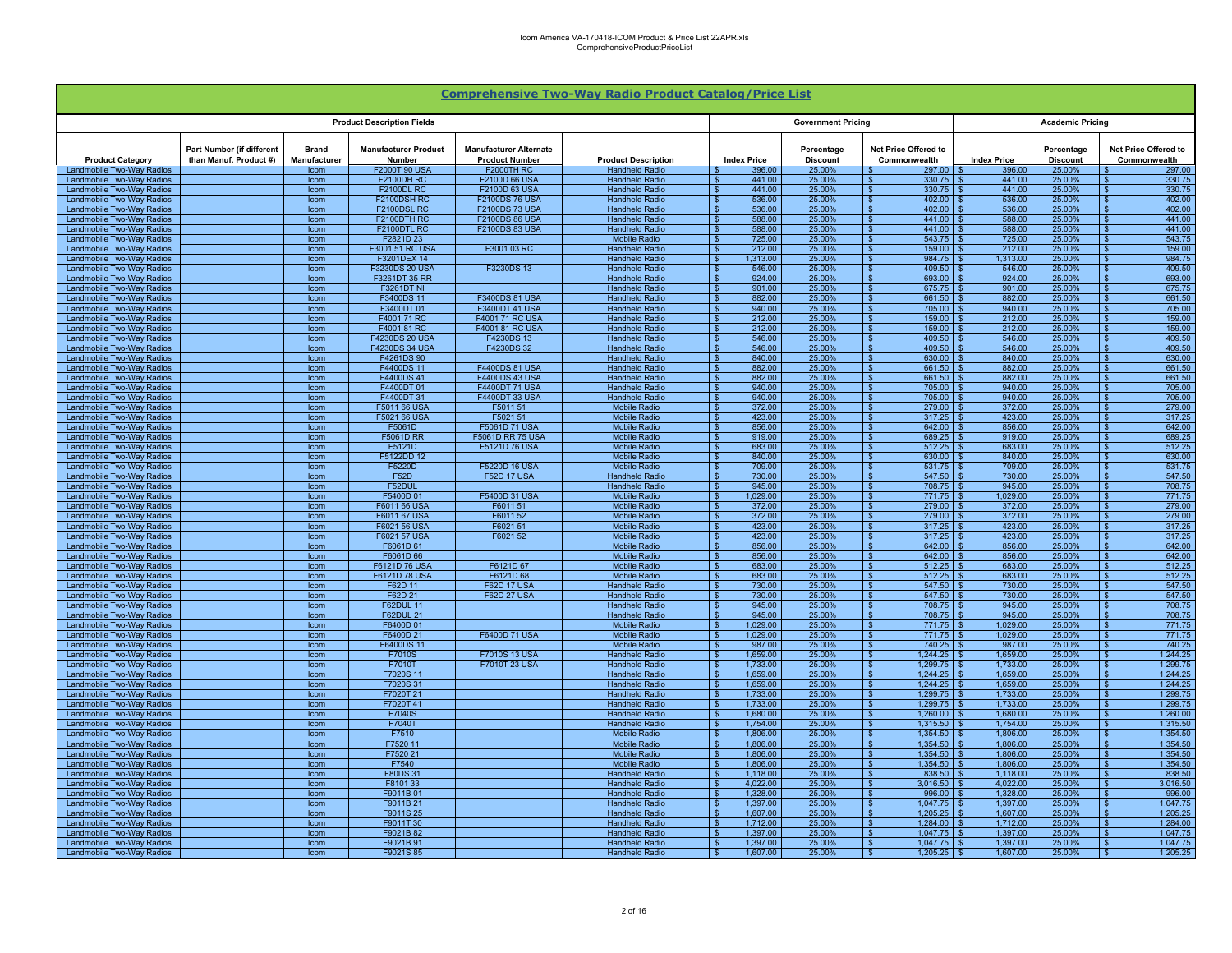|                                                                |                                                     |                              |                                             |                                                        | <b>Comprehensive Two-Way Radio Product Catalog/Price List</b> |                                      |                               |                                                           |                      |                               |                                                                          |
|----------------------------------------------------------------|-----------------------------------------------------|------------------------------|---------------------------------------------|--------------------------------------------------------|---------------------------------------------------------------|--------------------------------------|-------------------------------|-----------------------------------------------------------|----------------------|-------------------------------|--------------------------------------------------------------------------|
|                                                                |                                                     |                              | <b>Product Description Fields</b>           |                                                        |                                                               |                                      | <b>Government Pricing</b>     |                                                           |                      | <b>Academic Pricing</b>       |                                                                          |
| <b>Product Category</b>                                        | Part Number (if different<br>than Manuf. Product #) | <b>Brand</b><br>Manufacturer | <b>Manufacturer Product</b><br>Number       | <b>Manufacturer Alternate</b><br><b>Product Number</b> | <b>Product Description</b>                                    | <b>Index Price</b>                   | Percentage<br><b>Discount</b> | Net Price Offered to<br>Commonwealth                      | <b>Index Price</b>   | Percentage<br><b>Discount</b> | <b>Net Price Offered to</b><br>Commonwealth                              |
| Landmobile Two-Way Radios<br>Landmobile Two-Way Radios         |                                                     | Icom<br>Icom                 | F9021S 95<br>F9021T 30                      |                                                        | <b>Handheld Radio</b><br><b>Handheld Radio</b>                | 1,607.00<br>1,628.00                 | 25.00%<br>25.00%              | 1,205.25<br>1,221.00<br>∣ S                               | 1,607.00<br>1,628.00 | 25.00%<br>25.00%              | 1,205.25<br>1,221.00                                                     |
| Landmobile Two-Way Radios                                      |                                                     | Icom                         | F9511HT 21                                  |                                                        | <b>Mobile Radio</b>                                           | 2,835.00                             | 25.00%                        | 2.126.25<br>∣ s                                           | 2.835.00             | 25.00%                        | 2,126.25<br>$\mathbf{\hat{z}}$                                           |
| Landmobile Two-Way Radios                                      |                                                     | Icom                         | F9521S41                                    |                                                        | <b>Mobile Radio</b>                                           | 1,775.00                             | 25.00%                        | $\overline{\mathbf{s}}$<br>1.331.25                       | 1.775.00             | 25.00%                        | 1.331.25<br>$\mathbf{s}$                                                 |
| Landmobile Two-Way Radios                                      |                                                     | Icom                         | F9521T 25                                   |                                                        | <b>Mobile Radio</b>                                           | 1,806.00                             | 25.00%                        | 1.354.50<br>- \$                                          | 1,806.00             | 25.00%                        | 1,354.50<br>$\mathbf{s}$                                                 |
| Landmobile Two-Way Radios<br>Landmobile Two-Way Radios         |                                                     | Icom<br>Icom                 | F9521T45<br>V10MR                           |                                                        | <b>Mobile Radio</b><br><b>Handheld Radio</b>                  | 1.901.00<br>263.00                   | 25.00%<br>25.00%              | 1.425.75<br>- \$<br>l \$<br>197.25                        | 1.901.00<br>263.00   | 25.00%<br>25.00%              | 1.425.75<br>197.25<br>- \$                                               |
| Landmobile Two-Way Radios                                      |                                                     | Icom                         | V3MR 61 USA                                 |                                                        | <b>Handheld Radio</b>                                         | 233.00                               | 25.00%                        | 174.75<br>∣\$                                             | 233.00               | 25.00%                        | 174.75<br>-\$                                                            |
| Marine Two-Way Radios                                          |                                                     | <b>Icom</b>                  | GM1600                                      |                                                        | <b>Handheld Radio</b>                                         | 1.050.00                             | 30.00%                        | 735.00<br>$\mathbf{s}$                                    | 1.050.00             | 30.00%                        | 735.00<br>£.                                                             |
| Marine Two-Way Radios                                          |                                                     | <b>Icom</b>                  | GM1600 21K                                  |                                                        | <b>Handheld Radio</b>                                         | 1.145.00                             | 30.00%                        | 801.50<br>- \$                                            | 1.145.00             | 30.00%                        | 801.50<br>$\mathbf{s}$                                                   |
| Marine Two-Way Radios<br>Marine Two-Way Radios                 |                                                     | Icom<br>Icom                 | GM600<br>M25 BLUE 31 USA                    | M <sub>25</sub> BLUE                                   | <b>Mobile Radio</b><br><b>Handheld Radio</b>                  | 2.137.00<br>203.00                   | 30.00%<br>30.00%              | 1.495.90<br>- \$<br>142.10                                | 2.137.00<br>203.00   | 30.00%<br>30.00%              | 1.495.90<br>142.10                                                       |
| Marine Two-Way Radios                                          |                                                     | Icom                         | M25 GRAY 11 USA                             | M25 GRAY                                               | <b>Handheld Radio</b>                                         | 203.00                               | 30.00%                        | 142.10<br>l \$                                            | 203.00               | 30.00%                        | 142.10                                                                   |
| <b>Marine Two-Way Radios</b>                                   |                                                     | Icom                         | M25 WHITE 21 USA                            | M25 WHITE                                              | <b>Handheld Radio</b>                                         | 203.00                               | 30.00%                        | $\mathbf{s}$<br>142.10                                    | 203.00               | 30.00%                        | 142.10<br>. ድ                                                            |
| Marine Two-Way Radios                                          |                                                     | Icom                         | M330 BLACK                                  |                                                        | <b>Mobile Radio</b>                                           | 273.00                               | 30.00%                        | $\overline{\mathbf{s}}$<br>191.10                         | 273.00               | 30.00%                        | 191.10                                                                   |
| Marine Two-Way Radios<br>Marine Two-Way Radios                 |                                                     | Icom<br>Icom                 | M330 WHITE<br>M330G BLACK                   |                                                        | <b>Mobile Radio</b><br><b>Mobile Radio</b>                    | 273.00<br>347.00                     | 30.00%<br>30.00%              | <b>S</b><br>191.10<br>242.90<br><b>S</b>                  | 273.00<br>347.00     | 30.00%<br>30.00%              | 191.10<br>242.90                                                         |
| Marine Two-Way Radios                                          |                                                     | Icom                         | M330G WHITE                                 |                                                        | <b>Mobile Radio</b>                                           | 347.00                               | 30.00%                        | 242.90<br>l S                                             | 347.00               | 30.00%                        | 242.90                                                                   |
| Marine Two-Way Radios                                          |                                                     | Icom                         | <b>M37 31 USA</b>                           | M37                                                    | <b>Handheld Radio</b>                                         | 299.00<br>- \$                       | 30.00%                        | 209.30<br>l S                                             | 299.00               | 30.00%                        | 209.30<br>-96                                                            |
| Marine Two-Way Radios                                          |                                                     | Icom                         | <b>M400BB</b><br>M400BB SW                  |                                                        | <b>Mobile Radio</b>                                           | 626.00                               | 30.00%<br>30.00%              | 438.20<br>$\mathbf{s}$<br>- \$                            | 626.00               | 30.00%                        | 438.20<br>-SS<br>438.20<br>$\mathbf{s}$                                  |
| <b>Marine Two-Way Radios</b><br>Marine Two-Way Radios          |                                                     | Icom<br>Icom                 | M424G BLACK                                 |                                                        | <b>Mobile Radio</b><br><b>Mobile Radio</b>                    | 626.00<br>S.<br>499.00               | 30.00%                        | 438.20<br>349.30<br>- \$                                  | 626.00<br>499.00     | 30.00%<br>30.00%              | 349.30                                                                   |
| Marine Two-Way Radios                                          |                                                     | Icom                         | M424G WHITE                                 |                                                        | <b>Mobile Radio</b>                                           | 499.00                               | 30.00%                        | 349.30                                                    | 499.00               | 30.00%                        | 349.30                                                                   |
| Marine Two-Way Radios                                          |                                                     | Icom                         | <b>M510 11 USA</b>                          | M510                                                   | <b>Mobile Radio</b>                                           | 1,048.00                             | 30.00%                        | 733.60<br>∣ \$                                            | 1,048.00             | 30.00%                        | 733.60<br>-96                                                            |
| Marine Two-Way Radios                                          |                                                     | Icom                         | M510 PLUS 21 USA                            | N/A                                                    | <b>Mobile Radio</b>                                           | 1,206.00                             | 30.00%                        | 844.20<br>$\mathbf{S}$                                    | 1,206.00             | 30.00%                        | 844.20<br>$\mathbf{\hat{z}}$                                             |
| <b>Marine Two-Way Radios</b><br><b>Marine Two-Way Radios</b>   |                                                     | Icom<br>Icom                 | M605 11<br>M605 21                          | M605 31 USA<br><b>M605 41 USA</b>                      | <b>Mobile Radio</b><br><b>Mobile Radio</b>                    | 1,286.00<br>-8<br>1,607.00           | 30.00%<br>30.00%              | <b>S</b><br>900.20<br>1,124.90<br>$\overline{\mathbf{s}}$ | 1.286.00<br>1,607.00 | 30.00%<br>30.00%              | $\overline{\mathbf{s}}$<br>900.20<br>1,124.90<br>$\overline{\mathbf{S}}$ |
| Marine Two-Way Radios                                          |                                                     | Icom                         | M73 61 USA                                  | M73                                                    | <b>Handheld Radio</b>                                         | 331.00                               | 30.00%                        | ∣\$<br>231.70                                             | 331.00               | 30.00%                        | $\mathbf{s}$<br>231.70                                                   |
| Marine Two-Way Radios                                          |                                                     | Icom                         | M73 PLUS 71 USA                             | M73 PLUS                                               | <b>Handheld Radio</b>                                         | 410.00<br>- \$                       | 30.00%                        | 287.00<br>∣\$                                             | 410.00               | 30.00%                        | 287.00<br>- \$                                                           |
| Marine Two-Way Radios                                          |                                                     | Icom                         | M803                                        |                                                        | <b>Mobile Radio</b>                                           | 4,043.00<br>- \$                     | 30.00%                        | $2,830.10$ \$<br>∣\$                                      | 4,043.00             | 30.00%                        | 2,830.10<br>- \$                                                         |
| Marine Two-Way Radios<br><b>Marine Two-Way Radios</b>          |                                                     | lcom<br><b>Icom</b>          | M85<br><b>M85UI</b>                         | <b>M85 21 USA</b>                                      | <b>Handheld Radio</b><br><b>Handheld Radio</b>                | 494.00<br>641.00                     | 30.00%<br>30.00%              | 345.80<br>∣\$<br>448.70<br>- \$                           | 494.00<br>641.00     | 30.00%<br>30.00%              | 345.80<br>S.<br>448.70<br>$\mathbf{s}$                                   |
| Marine Two-Way Radios                                          |                                                     | Icom                         | <b>M94D</b>                                 | <b>M94D 21 USA</b>                                     | <b>Handheld Radio</b>                                         | 510.00                               | 30.00%                        | - \$<br>357.00                                            | 510.00               | 30.00%                        | 357.00                                                                   |
| Marine Two-Way Radios                                          |                                                     | Icom                         | MR1010R2 13                                 | MR1010R2                                               | Radar                                                         | 4.399.00                             | 30.00%                        | 3.079.30                                                  | 4.399.00             | 30.00                         | 3.079.30                                                                 |
| Network (WLAN) Radios                                          |                                                     | Icom                         | IP1000C 100                                 |                                                        | <b>Network Controller</b>                                     | 1,745.00                             | 20.00%                        | 1,396.00<br>l s                                           | 1.745.00             | 20.00%                        | 1,396.00<br>$\hat{\mathbf{r}}$                                           |
| Network (WLAN) Radios<br>Network (WLAN) Radios                 |                                                     | Icom<br>Icom                 | IP100FS<br><b>IP100H</b>                    |                                                        | <b>Handheld Radio</b><br><b>Handheld Radio</b>                | 1,730.00<br>490.00                   | 20.00%<br>20.00%              | <b>S</b><br>1.384.00<br>$\overline{\mathbf{s}}$<br>392.00 | 1,730.00<br>490.00   | 20.00%<br>20.00%              | 1,384.00<br>$\mathbf{\hat{z}}$<br>392.00                                 |
| Network (WLAN) Radios                                          |                                                     | Icom                         | <b>IP501H</b>                               |                                                        | <b>Handheld Radio</b>                                         | 640.00                               | 20.00%                        | <b>S</b><br>512.00                                        | 640.00               | 20,00%                        | $\mathbf{\hat{z}}$<br>512.00                                             |
| Network (WLAN) Radios                                          |                                                     | Icom                         | <b>IP501M</b>                               |                                                        | <b>Handheld Radio</b>                                         | 785.00                               | 20.00%                        | l \$<br>628.00                                            | 785.00               | 20.00%                        | 628.00                                                                   |
| Network (WLAN) Radios                                          |                                                     | Icom                         | <b>IP730D</b>                               |                                                        | <b>Handheld Radio</b>                                         | 1,040.00<br><b>S</b>                 | 20.00%                        | 832.00<br>l \$                                            | 1,040.00             | 20.00%                        | 832.00                                                                   |
| Network (WLAN) Radios<br>Network (WLAN) Radios                 |                                                     | Icom<br>Icom                 | <b>SAT100</b><br><b>SAT100M</b>             |                                                        | <b>Handheld Radio</b><br><b>Mobile Radio</b>                  | 1,570.00<br>3,720.00                 | 20.00%<br>20.00%              | <b>S</b><br>1,256.00<br>2.976.00<br>$\sqrt{s}$            | 1,570.00<br>3,720.00 | 20.00%<br>20.00%              | 1,256.00<br>- \$<br>2,976.00                                             |
| Network (WLAN) Radios                                          |                                                     | Icom                         | VEPG4                                       |                                                        | <b>ROIP Gateway</b>                                           | 3,205.00                             | 20.00%                        | 2.564.00<br>$\mathbf{s}$                                  | 3.205.00             | 20.00%                        | 2.564.00                                                                 |
| <b>Systems Two-Way Radios</b>                                  |                                                     | Icom                         | <b>CY5300</b>                               |                                                        | Repeater                                                      | 2,903.00                             | 25.00%                        | 2.177.25<br>$\mathbf{s}$                                  | 2.903.00             | 25.00%                        | 2,177.25                                                                 |
| <b>Systems Two-Way Radios</b>                                  |                                                     | Icom                         | CY6301                                      |                                                        | Repeater                                                      | 2,903.00                             | 25.00%                        | 2,177.25<br><b>S</b>                                      | 2,903.00             | 25.00%                        | 2,177.25                                                                 |
| <b>Systems Two-Way Radios</b><br><b>Systems Two-Way Radios</b> |                                                     | Icom<br>Icom                 | CY6302<br><b>FR5300 21 USA</b>              | <b>FR5300</b>                                          | Repeater<br>Repeater                                          | 2,903.00<br>2,273.00                 | 25.00%<br>25.00%              | 2,177.25<br>∣ s<br>1,704.75                               | 2,903.00<br>2,273.00 | 25.00%<br>25.00%              | 2,177.25<br>1,704.75<br>$\mathbf{\hat{R}}$                               |
| <b>Systems Two-Way Radios</b>                                  |                                                     | Icom                         | FR6000 14                                   |                                                        | Repeater                                                      | 2.273.00<br>-96                      | 25.00%                        | <b>S</b><br>1.704.75                                      | 2.273.00             | 25.00%                        | $\overline{\mathbf{s}}$<br>1,704.75                                      |
| <b>Systems Two-Way Radios</b>                                  |                                                     | Icom                         | <b>FR6300H</b>                              | FR6300 35 USA                                          | Repeater                                                      | 2,273.00<br>£.                       | 25.00%                        | $\overline{\mathbf{s}}$<br>1,704.75                       | 2,273.00             | 25.00%                        | 1,704.75<br>$\overline{\mathbf{S}}$                                      |
| <b>Systems Two-Way Radios</b>                                  |                                                     | Icom                         | <b>FR6300L</b>                              | <b>FR6300 41 USA</b>                                   | Repeater                                                      | 2,273.00<br>- \$                     | 25.00%                        | 1.704.75<br>∣\$                                           | 2.273.00             | 25.00%                        | 1.704.75<br>$\mathbf{s}$                                                 |
| <b>Systems Two-Way Radios</b><br>Systems Two-Way Radios        |                                                     | Icom<br>Icom                 | FR9010 11<br>FR9020 11                      |                                                        | Repeater<br>Repeater                                          | 9,135.00<br>- \$<br>9,135.00<br>- \$ | 25.00%<br>25.00%              | 6,851.25<br>∣\$<br><b>S</b><br>6,851.25                   | 9,135.00<br>9,135.00 | 25.00%<br>25.00%              | 6,851.25<br>- \$<br>6,851.25<br>- \$                                     |
| Systems Two-Way Radios                                         |                                                     | Icom                         | <b>IAS X-BAND 50</b>                        |                                                        | Repeater                                                      | 2,835.00<br>-SS                      | 25.00%                        | 2.126.25<br>∣\$.                                          | 2.835.00             | 25.00%                        | 2,126.25<br>-S.                                                          |
| <b>Systems Two-Way Radios</b>                                  |                                                     | Icom                         | <b>IAS X-BAND 50 AIR U</b>                  |                                                        | Repeater                                                      | 3.670.00                             | 25.00%                        | 2.752.50<br>$\mathbf{s}$                                  | 3.670.00             | 25.00%                        | 2.752.50<br>S.                                                           |
| <b>Systems Two-Way Radios</b>                                  |                                                     | Icom                         | <b>IAS X-BAND 50 AIR V</b>                  |                                                        | Repeater                                                      | 3,670.00                             | 25.00%                        | 2.752.50<br>-S                                            | 3.670.00             | 25.00%                        | 2.752.50<br>\$.                                                          |
| <b>Systems Two-Way Radios</b><br><b>Systems Two-Way Radios</b> |                                                     | Icom<br>Icom                 | <b>IAS X-BAND 50 UU</b><br>IAS X-BAND 50 VV |                                                        | Repeater<br>Repeater                                          | 2.835.00<br>2.835.00                 | 25.00%<br>25.00%              | 2.126.25<br>l \$<br>2,126.25                              | 2.835.00<br>2.835.00 | 25.00%<br>25.00%              | 2.126.25<br>2,126.25<br>. ድ                                              |
| <b>Two-Way Accessories</b>                                     |                                                     | Icom                         | 0800017330                                  |                                                        | Antenna                                                       | 58.54                                | 25.00%                        | 43.91<br><b>S</b>                                         | 58.54                | 25.00%                        | 43.91<br>$\hat{\mathbf{r}}$                                              |
| <b>Two-Wav Accessories</b>                                     |                                                     | Icom                         | 3310004800                                  |                                                        | Antenna                                                       | 30.30                                | 25.00%                        | $\overline{\mathbf{s}}$<br>22.73                          | 30.30                | 25.00%                        | 22.73                                                                    |
| <b>Two-Wav Accessories</b>                                     |                                                     | Icom                         | 3310005140                                  |                                                        | Antenna                                                       | 44.00                                | 25.00%                        | <b>S</b><br>33.00                                         | 44.00                | 25.00%                        | 33.00                                                                    |
| <b>Two-Way Accessories</b><br><b>Two-Way Accessories</b>       |                                                     | Icom<br>Icom                 | 8930091121<br>A200 TRAY                     |                                                        | <b>Mounting Bracke</b><br><b>Mounting Bracket</b>             | 88.08<br>68.00<br>- \$               | 25.00%<br>25.00%              | <b>S</b><br>66.06<br>51.00<br>l \$                        | 88.08<br>68.00       | 25.00%<br>25.00%              | 66.06<br>51.00                                                           |
| <b>Two-Way Accessories</b>                                     |                                                     | Icom                         | AD100                                       |                                                        | <b>Adapter Cup</b>                                            | 29.00                                | 25.00%                        | 21.75<br>$\sqrt{s}$                                       | 29.00                | 25.00%                        | 21.75<br>- \$                                                            |
| <b>Two-Way Accessories</b>                                     |                                                     | Icom                         | AD101                                       |                                                        | <b>Adapter Cup</b>                                            | 30.00                                | 25.00%                        | 22.50<br>∣\$                                              | 30.00                | 25.00%                        | 22.50<br>-96                                                             |
| <b>Two-Way Accessories</b>                                     |                                                     | Icom                         | AD106                                       |                                                        | <b>Adapter Cup</b>                                            | 29.00                                | 25.00%                        | 21.75<br>- \$                                             | 29.00                | 25.00%                        | 21.75<br>14.25                                                           |
| <b>Two-Way Accessories</b><br><b>Two-Way Accessories</b>       |                                                     | Icom<br>Icom                 | AD109<br>AD110                              |                                                        | <b>Adapter Cup</b><br><b>Adapter Cup</b>                      | 19.00<br>29.00                       | 25.00%<br>25.00%              | 14.25<br>- \$<br>21.75                                    | 19.00<br>29.00       | 25.00%<br>25.00%              | 21.75                                                                    |
| Two-Wav Accessories                                            |                                                     | Icom                         | AD118                                       |                                                        | Adapter                                                       | 86.00                                | 25.00%                        | 64.50                                                     | 86.00                | 25.00%                        | 64.50                                                                    |
| Two-Wav Accessories                                            |                                                     | Icom                         | AD121                                       |                                                        | <b>Adapter Cup</b>                                            | 24.00                                | 25.00%                        | 18.00<br>∣ \$                                             | 24.00                | 25.00%                        | 18.00                                                                    |
| <b>Two-Way Accessories</b>                                     |                                                     | Icom                         | <b>AD122</b>                                |                                                        | <b>Adapter Cup</b>                                            | 24.00                                | 25.00%                        | $\overline{\mathbf{s}}$<br>18.00                          | 24.00                | 25.00%                        | 18.00<br>$\mathbf{s}$                                                    |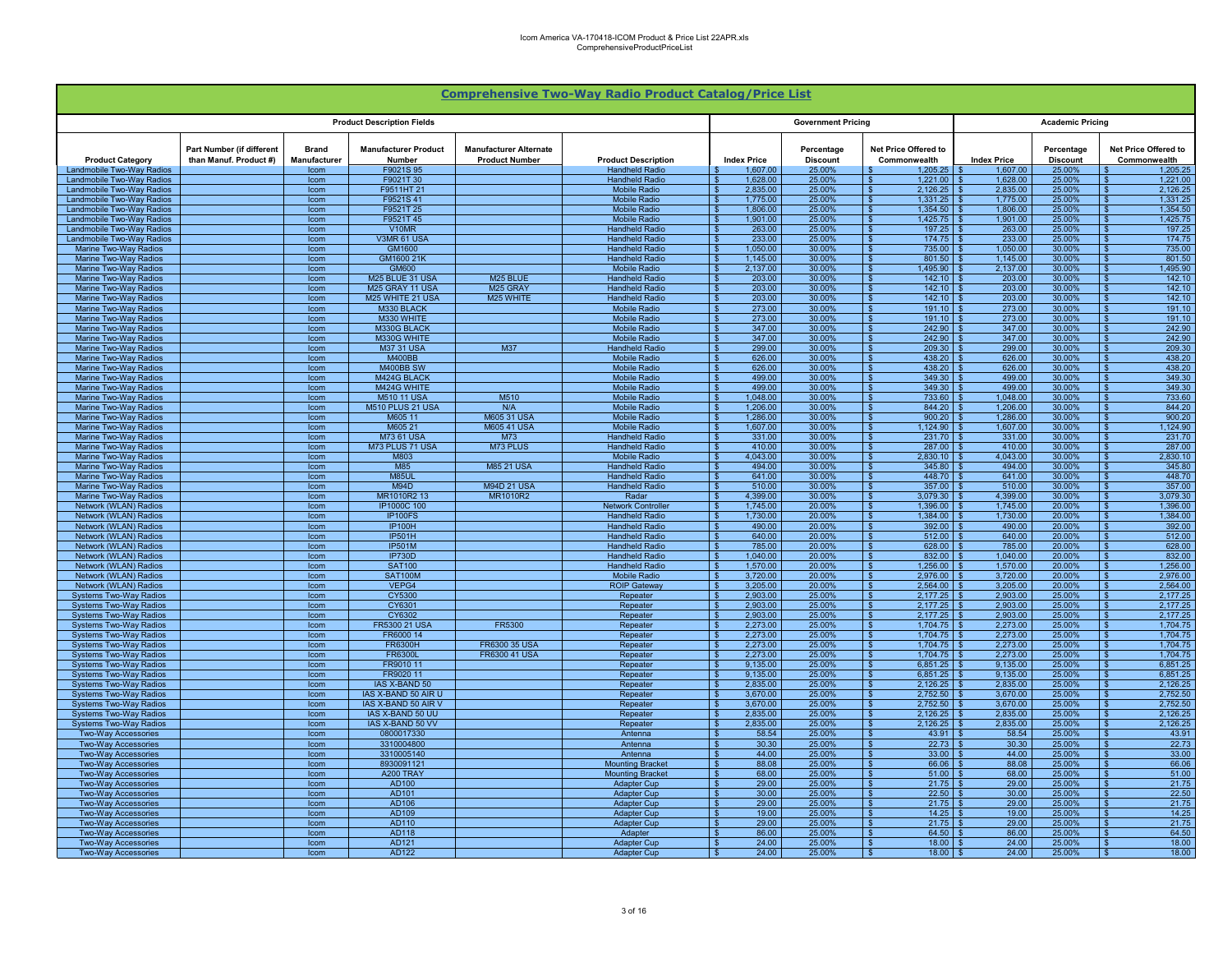|                                                          |                                                     |                              |                                       |                                                        | <b>Comprehensive Two-Way Radio Product Catalog/Price List</b> |                                                      |                               |                                                 |                                |                               |                                      |
|----------------------------------------------------------|-----------------------------------------------------|------------------------------|---------------------------------------|--------------------------------------------------------|---------------------------------------------------------------|------------------------------------------------------|-------------------------------|-------------------------------------------------|--------------------------------|-------------------------------|--------------------------------------|
|                                                          |                                                     |                              | <b>Product Description Fields</b>     |                                                        |                                                               |                                                      | <b>Government Pricing</b>     |                                                 |                                | <b>Academic Pricing</b>       |                                      |
| <b>Product Category</b>                                  | Part Number (if different<br>than Manuf. Product #) | <b>Brand</b><br>Manufacturer | <b>Manufacturer Product</b><br>Number | <b>Manufacturer Alternate</b><br><b>Product Number</b> | <b>Product Description</b>                                    | <b>Index Price</b>                                   | Percentage<br><b>Discount</b> | Net Price Offered to<br>Commonwealth            | <b>Index Price</b>             | Percentage<br><b>Discount</b> | Net Price Offered to<br>Commonwealth |
| <b>Two-Way Accessories</b>                               |                                                     | Icom                         | AD129                                 |                                                        | <b>Adapter Cup</b>                                            | 28.00                                                | 25.00%                        | 21.00                                           | 28.00                          | 25.00%                        | 21.00                                |
| <b>Two-Way Accessories</b>                               |                                                     | Icom                         | AD130                                 |                                                        | <b>Adapter Cup</b>                                            | 24.00<br>- \$                                        | 25.00%                        | $18.00$ \$                                      | 24.00                          | 25.00%                        | 18.00                                |
| <b>Two-Way Accessories</b>                               |                                                     | Icom                         | AD135<br>AD55NS                       |                                                        | <b>Adapter Cup</b>                                            | 45.00<br>$\sqrt{3}$<br>80.00<br><b>S</b>             | 25.00%<br>25.00%              | $33.75$ \$<br>$60.00$ \$                        | 45.00<br>80.00                 | 25.00%                        | 33.75<br>60.00                       |
| Two-Way Accessories<br>Two-Way Accessories               |                                                     | Icom<br>Icom                 | AD92SMA                               |                                                        | Adapter<br>Adapter                                            | 22.00<br>$\mathbf{S}$                                | 25.00%                        | $16.50$ \$                                      | 22.00                          | 25.00%<br>25.00%              | 16.50                                |
| <b>Two-Way Accessories</b>                               |                                                     | Icom                         | AD98FSC                               |                                                        | Adapter                                                       | $\overline{\mathbf{s}}$<br>24.00                     | 25.00%                        | $18.00$   \$                                    | 24.00                          | 25.00%                        | 18.00                                |
| <b>Two-Way Accessories</b>                               |                                                     | Icom                         | AH <sub>2</sub> B                     |                                                        | Antenna                                                       | 641.00<br><b>S</b>                                   | 25.00%                        | 480.75 \$                                       | 641.00                         | 25.00%                        | 480.75                               |
| <b>Two-Way Accessories</b>                               |                                                     | Icom                         | <b>AH38</b>                           |                                                        | Antenna                                                       | 525.00<br>∣\$                                        | 25.00%                        | $393.75$ \$                                     | 525.00                         | 25.00%                        | 393.75                               |
| <b>Two-Way Accessories</b>                               |                                                     | Icom                         | AH4                                   | AH730                                                  | Antenna Tuner                                                 | 462.00<br>$\sqrt{3}$                                 | 25.00%                        | $346.50$ \$<br>∣\$.                             | 462.00                         | 25.00%                        | 346.50<br>. ድ                        |
| <b>Two-Way Accessories</b>                               |                                                     | Icom                         | AH40                                  |                                                        | Antenna                                                       | 262.00<br>- \$                                       | 25.00%                        | $196.50$ \$                                     | 262.00                         | 25.00%                        | 196.50                               |
| <b>Two-Way Accessories</b>                               |                                                     | Icom                         | <b>AH41</b>                           |                                                        | Antenna                                                       | 1,625.00<br>$\mathbf{R}$                             | 25.00%                        | $1,218.75$ \$                                   | 1.625.00                       | 25.00%                        | 1.218.75                             |
| <b>Two-Wav Accessories</b><br><b>Two-Way Accessories</b> |                                                     | Icom<br>Icom                 | AH705<br><b>AH710</b>                 |                                                        | Antenna Tuner<br>Antenna                                      | 457.00<br>- \$<br>473.00                             | 25.00%<br>25.00%              | $342.75$ \$<br>$354.75$ \$                      | 457.00<br>473.00               | 25.00%<br>25.00%              | 342.75<br>354.75                     |
| <b>Two-Way Accessories</b>                               |                                                     | Icom                         | AH740                                 |                                                        | Antenna Tune                                                  | <b>S</b><br>2,468.00                                 | 25.00%                        |                                                 | 2.468.00                       | 25.00%                        | 1,851.00                             |
| <b>Two-Way Accessories</b>                               |                                                     | Icom                         | AH8000                                |                                                        | Antenna                                                       | $\mathbf{S}$<br>362.00                               | 25.00%                        | $271.50$ \$<br>$\hat{\mathbf{r}}$               | 362.00                         | 25.00%                        | 271.50                               |
| <b>Two-Way Accessories</b>                               |                                                     | Icom                         | <b>AL705</b>                          |                                                        | Antenna                                                       | 368,00<br>$\mathbf{s}$                               | 25.00%                        | 276.00                                          | 368.00<br>$\mathbb{R}$         | 25.00%                        | 276.00                               |
| <b>Two-Way Accessories</b>                               |                                                     | Icom                         | <b>ANTENNA</b>                        |                                                        | Antenna                                                       | $\overline{\mathbf{s}}$<br>19.00                     | 25.00%                        | $14.25$ \$                                      | 19.00                          | 25.00%                        | 14.25                                |
| <b>Two-Wav Accessories</b>                               |                                                     | Icom                         | <b>ANTENNA2</b>                       |                                                        | Antenna                                                       | $\mathbf{s}$<br>45.00                                | 25.00%                        |                                                 | 45.00                          | 25.00%                        | 33.75                                |
| <b>Two-Way Accessories</b>                               |                                                     | Icom                         | <b>ANTENNA 3</b>                      |                                                        | Antenna                                                       | $\sqrt{3}$<br>58.00                                  | 25.00%                        | $43.50$ \ \$<br>- \$                            | 58.00                          | 25.00%                        | 43.50                                |
| <b>Two-Way Accessories</b>                               |                                                     | Icom                         | <b>ANTENNA 4</b><br>AP95M             |                                                        | Antenna<br><b>WLAN Access Point</b>                           | 21.00<br>$\sqrt{3}$<br>460.00                        | 25.00%<br>25.00%              | $15.75$ \$<br>ιs<br>$345.00$ \$<br>- \$         | 21.00<br>460.00                | 25.00%<br>25.00%              | 15.75<br>-S<br>345.00<br>-96         |
| Two-Way Accessories<br><b>Two-Way Accessories</b>        |                                                     | Icom<br>Icom                 | AT130                                 |                                                        | Antenna Tuner                                                 | <b>S</b><br>740.00<br>$\mathbf{s}$                   | 25.00%                        | $555.00$ \ \$<br>- \$                           | 740.00                         | 25.00%                        | 555.00                               |
| <b>Two-Way Accessories</b>                               |                                                     | Icom                         | AT140                                 |                                                        | Antenna Tuner                                                 | 767.00<br>- \$                                       | 25.00%                        | $575.25$ \$                                     | 767.00                         | 25.00%                        | 575.25                               |
| Two-Way Accessories                                      |                                                     | Icom                         | AT141                                 |                                                        | Antenna Tune                                                  | 767.00<br>- \$                                       | 25.00%                        | $575.25$ \$                                     | 767.00                         | 25.00%                        | 575.25                               |
| <b>Two-Way Accessories</b>                               |                                                     | Icom                         | <b>AW F70 AREA 51</b>                 |                                                        | <b>Radio Case</b>                                             | 37.00<br>- \$                                        | 25.00%                        | $27.75$ \$                                      | 37.00                          | 25.00%                        | 27.75                                |
| Two-Way Accessories                                      |                                                     | Icom                         | AW STUD/SWIVEL KIT                    |                                                        | Radio Case                                                    | 22.00<br>∣ \$                                        | 25.00%                        | $16.50$ \$                                      | 22.00                          | 25.00%                        | 16.50                                |
| Two-Way Accessories                                      |                                                     | Icom                         | <b>AW SWIVEL</b>                      |                                                        | <b>Radio Case</b>                                             | 14.00<br>$\mathbf{S}$                                | 25.00%                        | $10.50$ \ \$<br>$\mathbf{\hat{x}}$              | 14.00                          | 25.00%                        | 10.50                                |
| Two-Way Accessories                                      |                                                     | Icom                         | <b>B ANT</b>                          |                                                        | Antenna                                                       | $\overline{\mathbf{s}}$<br>504.00                    | 25.00%                        | $378.00$ \$                                     | 504.00                         | 25.00%                        | 378.00                               |
| <b>Two-Way Accessories</b>                               |                                                     | Icom                         | <b>BC119NS11</b>                      |                                                        | <b>Handheld Charge</b>                                        | $\mathbf{\$}$<br>100.00<br>494.00<br><b>S</b>        | 25.00%                        | $75.00$ \$<br>$370.50$ \ \$                     | 100.00<br>494.00               | 25.00%                        | 75.00                                |
| <b>Two-Way Accessories</b><br><b>Two-Way Accessories</b> |                                                     | Icom<br>Icom                 | <b>BC121NS</b><br><b>BC123SA</b>      |                                                        | <b>Handheld Multi-Unit Charger</b><br><b>AC Adapter</b>       | 26.00<br><b>S</b>                                    | 25.00%<br>25.00%              | $19.50$ \$<br>- \$                              | 26.00                          | 25.00%<br>25.00%              | 370.50<br>19.50                      |
| Two-Way Accessories                                      |                                                     | Icom                         | <b>BC123SE</b>                        |                                                        | AC Adapter - EURO                                             | 28.00<br><b>S</b>                                    | 25.00%                        | $21.00$ \ \$                                    | 28.00                          | 25.00%                        | 21.00                                |
| <b>Two-Way Accessories</b>                               |                                                     | Icom                         | <b>BC147SA</b>                        |                                                        | <b>AC Adapter</b>                                             | 23.00<br>$\mathcal{R}$                               | 25.00%                        |                                                 | 23.00                          | 25.00%                        | 17.25                                |
| <b>Two-Way Accessories</b>                               |                                                     | Icom                         | <b>BC147SE 15</b>                     |                                                        | <b>AC Adapter - EURO</b>                                      | 17.00<br>- \$                                        | 25.00%                        |                                                 | 17.00                          | 25.00%                        | 12.75                                |
| <b>Two-Way Accessories</b>                               |                                                     | Icom                         | <b>BC152N 11</b>                      |                                                        | <b>Handheld Charger</b>                                       | 45.00                                                | 25.00%                        | $33.75$ \$                                      | 45.00                          | 25.00%                        | 33.75                                |
| <b>Two-Way Accessories</b>                               |                                                     | Icom                         | <b>BC157S</b>                         |                                                        | Handheld Multi-Unit Charger                                   | 168.00                                               | 25.00%                        | $126.00$ \$                                     | 168.00                         | 25.00%                        | 126.00                               |
| <b>Two-Way Accessories</b>                               |                                                     | Icom                         | <b>BC157SE</b><br><b>BC160</b>        |                                                        | AC Adapter - EURO                                             | 168.00<br><b>S</b><br>$\sqrt{s}$<br>74.00            | 25.00%<br>25.00%              | $126.00$ \$<br>$55.50$ \$<br>$\hat{\mathbf{z}}$ | 168.00<br>74.00                | 25.00%<br>25.00%              | 126.00<br>55.50                      |
| Two-Way Accessories<br>Two-Way Accessories               |                                                     | Icom<br>Icom                 | <b>BC160E</b>                         |                                                        | <b>Handheld Charge</b><br><b>Handheld Charger</b>             | 74.00<br>$\hat{\mathbf{S}}$                          | 25.00%                        | $55.50$ \$                                      | 74.00                          | 25.00%                        | 55.50                                |
| <b>Two-Wav Accessories</b>                               |                                                     | Icom                         | <b>BC167SA</b>                        |                                                        | <b>Handheld Charger</b>                                       | $\mathbf{s}$<br>37.00                                | 25.00%                        |                                                 | 37.00                          | 25.00%                        | 27.75                                |
| <b>Two-Way Accessories</b>                               |                                                     | Icom                         | <b>BC167SD</b>                        |                                                        | <b>Handheld Charger</b>                                       | 42.00<br><b>S</b>                                    | 25.00%                        | $31.50$ \$                                      | 42.00                          | 25.00%                        | 31.50                                |
| <b>Two-Way Accessories</b>                               |                                                     | Icom                         | BC17301                               |                                                        | <b>Handheld Charger</b>                                       | 32.00<br><b>S</b>                                    | 25.00%                        | $24.00$ \ \$<br><b>S</b>                        | 32.00                          | 25.00%                        | 24.00                                |
| <b>Two-Way Accessories</b>                               |                                                     | Icom                         | BC19001                               |                                                        | <b>Handheld Charger</b>                                       | 84.00<br>$\sqrt{3}$                                  | 25.00%                        | $63.00$ \$<br>l S                               | 84.00                          | 25.00%                        | 63.00<br>- \$                        |
| Two-Wav Accessories                                      |                                                     | Icom                         | BC19002                               |                                                        | Handheld Charger - EURO                                       | 89.00<br>- \$                                        | 25.00%                        | $66.75$ \$<br>- \$                              | 89.00                          | 25.00%                        | 66.75                                |
| <b>Two-Wav Accessories</b><br><b>Two-Way Accessories</b> |                                                     | Icom<br>Icom                 | <b>BC193</b><br><b>BC193E</b>         |                                                        | <b>Handheld Charger</b><br>Handheld Charger - EURO            | 72.00<br>$\mathbf{s}$<br>72.00<br>$\mathbf{\$}$      | 25.00%<br>25.00%              | $54.00$ \ \$<br>- \$<br>$54.00$ \$              | 72.00<br>72.00                 | 25.00%<br>25.00%              | 54.00<br>54.00                       |
| Two-Wav Accessories                                      |                                                     | Icom                         | BC19703                               |                                                        | <b>Handheld Charge</b>                                        | 536.00                                               | 25.00%                        | $402.00$ \$                                     | 536.00                         | 25.00%                        | 402.00                               |
| <b>Two-Way Accessories</b>                               |                                                     | Icom                         | BC197 12                              |                                                        | Handheld Multi-Unit Charger                                   | 541.00<br><b>S</b>                                   | 25.00%                        | $405.75$ \$                                     | 541.00                         | 25.00%                        | 405.75                               |
| Two-Way Accessories                                      |                                                     | Icom                         | <b>BC19713</b>                        |                                                        | <b>Handheld Multi-Unit Charger</b>                            | 541.00<br>$\mathcal{R}$                              | 25.00%                        | $405.75$ \$                                     | 541.00                         | 25.00%                        | 405.75                               |
| <b>Two-Way Accessories</b>                               |                                                     | Icom                         | BC197 22                              |                                                        | Handheld Multi-Unit Charger                                   | 536.00<br><b>S</b>                                   | 25.00%                        | $402.00$ \ \$                                   | 536.00                         | 25.00%                        | 402.00                               |
| Two-Way Accessories                                      |                                                     | <b>Icom</b>                  | BC197 23                              |                                                        | <b>Handheld Multi-Unit Charger</b>                            | $\overline{\mathbf{s}}$<br>541.00                    | 25.00%                        |                                                 | 541.00                         | 25.00%                        | 405.75                               |
| <b>Two-Way Accessories</b>                               |                                                     | Icom                         | BC197 32                              |                                                        | <b>Handheld Multi-Unit Charger</b>                            | 546.00<br><b>S</b>                                   | 25.00%                        | $409.50$ \$                                     | 546.00                         | 25.00%                        | 409.50                               |
| <b>Two-Way Accessories</b><br><b>Two-Way Accessories</b> |                                                     | Icom<br>Icom                 | BC202IP3AC<br><b>BC202IP3L</b>        |                                                        | <b>Handheld Charger</b><br><b>Handheld Charger</b>            | 90.00<br>- \$<br>$\sqrt{3}$<br>69.00                 | 25.00%<br>25.00%              | $67.50$ \ \$<br>$51.75$ \$<br>∣\$.              | 90.00<br>69.00                 | 25.00%<br>25.00%              | 67.50<br>51.75<br>-S.                |
| <b>Two-Way Accessories</b>                               |                                                     | Icom                         | <b>BC207S</b>                         |                                                        | <b>Handheld Charger</b>                                       | 89.00<br><b>S</b>                                    | 25.00%                        | $66.75$ \$<br>∣\$.                              | 89.00                          | 25.00%                        | 66.75<br>-SS                         |
| <b>Two-Way Accessories</b>                               |                                                     | Icom                         | <b>BC210</b>                          |                                                        | <b>Handheld Charger</b>                                       | 84.00<br>- \$                                        | 25.00%                        | $63.00$ \$<br>- \$                              | 84.00                          | 25.00%                        | 63.00<br>-S.                         |
| <b>Two-Wav Accessories</b>                               |                                                     | Icom                         | <b>BC211</b>                          |                                                        | <b>Handheld Charger</b>                                       | 545.00<br><b>S</b>                                   | 25.00%                        |                                                 | 545.00                         | 25.00%                        | 408.75                               |
| <b>Two-Way Accessories</b>                               |                                                     | Icom                         | <b>BC211E</b>                         |                                                        | <b>Handheld Charger</b>                                       | 545.00                                               | 25.00%                        | $408.75$ \$                                     | 545.00                         | 25.00%                        | 408.75                               |
| <b>Two-Way Accessories</b>                               |                                                     | Icom                         | BC212EX                               |                                                        | <b>Handheld Charger</b>                                       | <b>S</b><br>137.00                                   | 25.00%                        | $102.75$ \$                                     | 137.00                         | 25.00%                        | 102.75                               |
| <b>Two-Way Accessories</b>                               |                                                     | Icom                         | <b>BC213</b><br>BC213NAC              |                                                        | Handheld Charger                                              | 64.00<br>$\mathbf{R}$<br>38.00<br>$\hat{\mathbf{S}}$ | 25.00%<br>25.00%              | 48.00                                           | 64.00<br>$\mathbf{S}$<br>38.00 | 25.00%<br>25.00%              | 48.00<br>28.50                       |
| Two-Way Accessories<br><b>Two-Way Accessories</b>        |                                                     | Icom<br>Icom                 | <b>BC214</b>                          |                                                        | <b>Handheld Charger</b><br><b>Handheld Multi-Unit Charger</b> | - \$<br>541.00                                       | 25.00%                        | $405.75$ \$                                     | 541.00                         | 25.00%                        | 405.75                               |
| <b>Two-Wav Accessories</b>                               |                                                     | Icom                         | BC214 14                              |                                                        | Handheld Multi-Unit Charger                                   | $\mathbf{S}$<br>541.00                               | 25.00%                        | $405.75$ \$                                     | 541.00                         | 25.00%                        | 405.75                               |
| <b>Two-Way Accessories</b>                               |                                                     | Icom                         | BC214-1                               |                                                        | Handheld Multi-Unit Charger                                   | 541.00                                               | 25.00%                        | $405.75$ \$                                     | 541.00                         | 25.00%                        | 405.75                               |
| <b>Two-Way Accessories</b>                               |                                                     | Icom                         | <b>BC214-1E</b>                       |                                                        | Handheld Multi-Unit Charger - EURO \$                         | 541.00                                               | 25.00%                        | $405.75$ \$<br>∣ \$                             | 541.00                         | 25.00%                        | 405.75                               |
| <b>Two-Way Accessories</b>                               |                                                     | Icom                         | <b>BC214E</b>                         |                                                        | Handheld Multi-Unit Charger - EURO \$                         | 541.00                                               | 25.00%                        | $405.75$ \$<br>- 93                             | 541.00                         | 25.00%                        | 405.75                               |
| <b>Two-Way Accessories</b>                               |                                                     | Icom                         | BC214NSA1                             |                                                        | <b>Handheld Multi-Unit Charger</b>                            | 485.00<br>-93                                        | 25.00%                        | $363.75$ \$                                     | 485.00                         | 25.00%                        | 363.75                               |
| <b>Two-Way Accessories</b>                               |                                                     | Icom                         | <b>BC217SA</b><br><b>BC218</b>        |                                                        | <b>Handheld Charger</b>                                       | 23.00<br>- \$<br>- \$                                | 25.00%                        | 17.25                                           | 23.00<br>220.00                | 25.00%                        | 17.25                                |
| <b>Two-Way Accessories</b><br><b>Two-Way Accessories</b> |                                                     | Icom<br>Icom                 | <b>BC218 CCI</b>                      |                                                        | <b>Handheld Charger</b><br><b>Handheld Charger</b>            | 220.00<br>515.00                                     | 25.00%<br>25.00%              | $386.25$ \$                                     | 515.00                         | 25.00%<br>25.00%              | 165.00<br>386.25                     |
|                                                          |                                                     |                              |                                       |                                                        |                                                               |                                                      |                               |                                                 |                                |                               |                                      |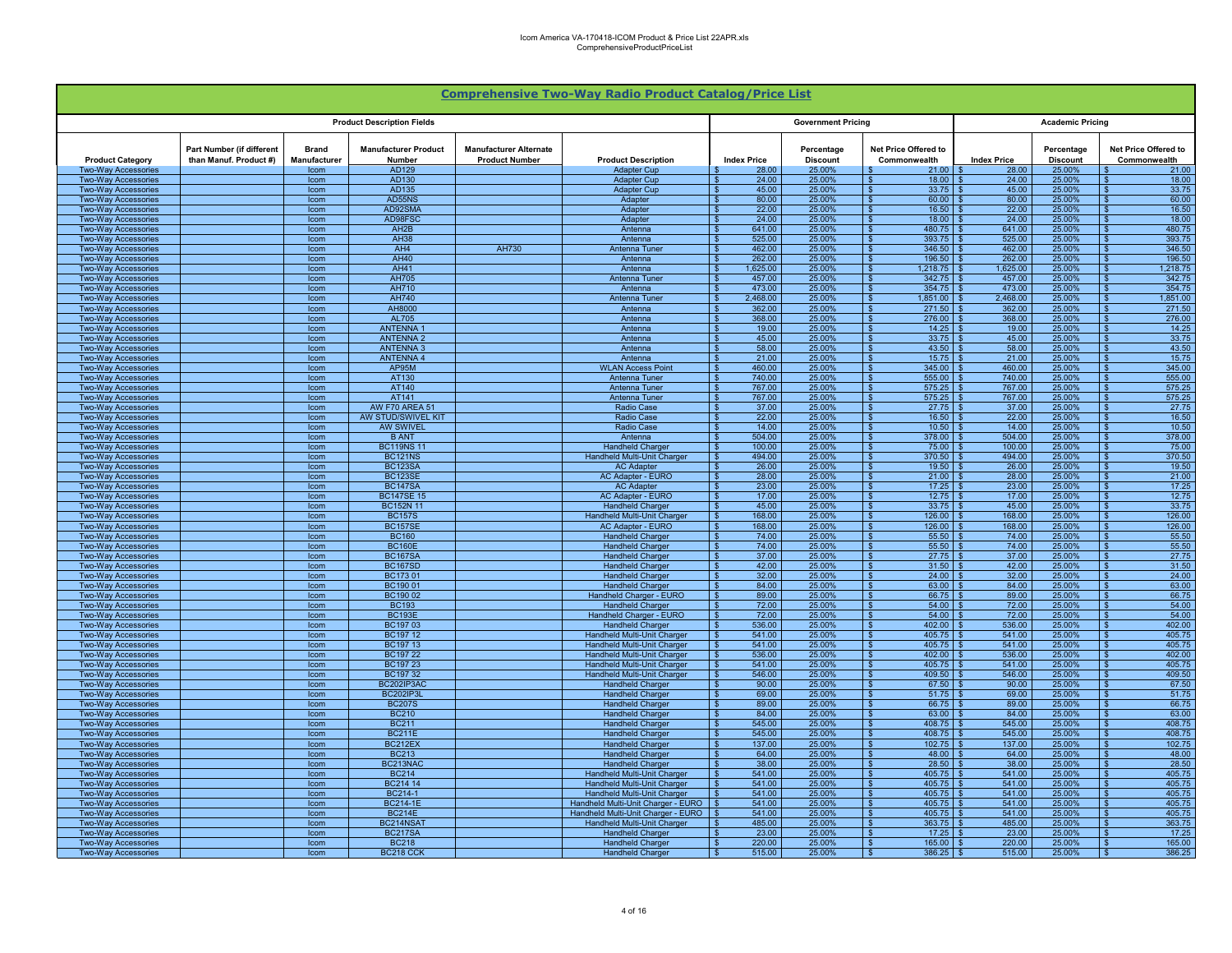|                                                          |                                                     |                              |                                       |                                                        | <b>Comprehensive Two-Way Radio Product Catalog/Price List</b>        |                                            |                               |                                           |                    |                               |                                         |
|----------------------------------------------------------|-----------------------------------------------------|------------------------------|---------------------------------------|--------------------------------------------------------|----------------------------------------------------------------------|--------------------------------------------|-------------------------------|-------------------------------------------|--------------------|-------------------------------|-----------------------------------------|
|                                                          |                                                     |                              | <b>Product Description Fields</b>     |                                                        |                                                                      |                                            | <b>Government Pricing</b>     |                                           |                    | <b>Academic Pricing</b>       |                                         |
| <b>Product Category</b>                                  | Part Number (if different<br>than Manuf. Product #) | <b>Brand</b><br>Manufacturer | <b>Manufacturer Product</b><br>Number | <b>Manufacturer Alternate</b><br><b>Product Number</b> | <b>Product Description</b>                                           | <b>Index Price</b>                         | Percentage<br><b>Discount</b> | Net Price Offered to<br>Commonwealth      | <b>Index Price</b> | Percentage<br><b>Discount</b> | Net Price Offered to<br>Commonwealth    |
| <b>Two-Way Accessories</b>                               |                                                     | Icom                         | <b>BC219E</b>                         |                                                        | Handheld Charger - EURO                                              | 76.00                                      | 25.00%                        | 57.00                                     | 76.00              | 25.00%                        | 57.00                                   |
| Two-Way Accessories<br>Two-Way Accessories               |                                                     | Icom<br>Icom                 | <b>BC219N</b><br><b>BC220</b>         |                                                        | <b>Handheld Charger</b><br><b>Handheld Charger</b>                   | 76.00<br>69.00<br>. ድ                      | 25.00%<br>25.00%              | 57.00<br>51.75                            | 76.00<br>69.00     | 25.00%<br>25.00%              | 57.00<br>51.75                          |
| <b>Two-Way Accessories</b>                               |                                                     | Icom                         | <b>BC223</b>                          |                                                        | <b>Handheld Charger</b>                                              | 74.00<br>$\mathbf{\hat{s}}$                | 25.00%                        | 55.50<br>. ድ                              | 74.00              | 25.00%                        | 55.50                                   |
| <b>Two-Way Accessories</b>                               |                                                     | Icom                         | <b>BC224</b>                          |                                                        | <b>Handheld Charger</b>                                              | 69.00<br>$\mathbf{\hat{s}}$                | 25.00%                        | 51.75                                     | 69.00              | 25.00%                        | 51.75                                   |
| <b>Two-Way Accessories</b>                               |                                                     | Icom                         | <b>BC224E</b>                         |                                                        | Handheld Charger - EURO                                              | 69.00<br>- \$                              | 25.00%                        | 51.75<br>- \$                             | 69.00              | 25.00%                        | 51.75                                   |
| <b>Two-Way Accessories</b>                               |                                                     | Icom                         | <b>BC225</b>                          |                                                        | <b>Handheld Charger</b>                                              | 142.00<br>- \$<br>80.00<br>- \$            | 25.00%<br>25.00%              | $106.50$ \$<br>l \$<br>60.00<br>- \$      | 142.00<br>80.00    | 25.00%                        | 106.50<br>l \$<br>60.00<br>- \$         |
| <b>Two-Way Accessories</b><br><b>Two-Way Accessories</b> |                                                     | Icom<br>Icom                 | <b>BC226</b><br><b>BC227</b>          |                                                        | <b>Handheld Charger</b><br><b>Handheld Charger</b>                   | 72.00<br>$\mathbf{\hat{z}}$                | 25.00%                        | 54.00<br>- \$                             | 72.00              | 25.00%<br>25.00%              | 54.00<br>$\mathbf{\hat{S}}$             |
| <b>Two-Wav Accessories</b>                               |                                                     | Icom                         | <b>BC228</b>                          |                                                        | <b>Handheld Charger</b>                                              | 79.00<br>$\mathbf{s}$                      | 25.00%                        | 59.25<br>- \$                             | 79.00              | 25.00%                        | 59.25<br>- \$                           |
| <b>Two-Way Accessories</b>                               |                                                     | Icom                         | <b>BC235</b>                          |                                                        | <b>Handheld Charger</b>                                              | 23.00                                      | 25.00%                        | 17.25                                     | 23.00              | 25.00%                        | 17.25                                   |
| Two-Way Accessories<br>Two-Way Accessories               |                                                     | Icom<br>Icom                 | <b>BC238</b><br><b>BC240</b>          |                                                        | <b>Handheld Charger</b><br><b>Handheld Charger</b>                   | 459.00<br>75.00                            | 25.00%<br>25.00%              | 344.25<br>56.25                           | 459.00<br>75.00    | 25.00%<br>25.00%              | 344.25<br>56.25                         |
| <b>Two-Wav Accessories</b>                               |                                                     | Icom                         | <b>BC241</b>                          |                                                        | <b>Handheld Charger</b>                                              | 75.00<br>. ድ                               | 25.00%                        | 56.25<br>$\mathbf{S}$                     | 75.00              | 25.00%                        | 56.25                                   |
| Two-Way Accessories                                      |                                                     | Icom                         | <b>BC242</b>                          |                                                        | <b>Handheld Charger</b>                                              | 26.00                                      | 25.00%                        | 19.50                                     | 26.00              | 25.00%                        | 19.50                                   |
| <b>Two-Wav Accessories</b>                               |                                                     | Icom                         | <b>BC247</b>                          |                                                        | <b>Handheld Charger</b>                                              | 440.00<br>$\hat{\mathbf{r}}$               | 25.00%                        | $\mathbf{s}$<br>330.00                    | 440.00             | 25.00%                        | 330.00                                  |
| <b>Two-Way Accessories</b>                               |                                                     | Icom                         | <b>BP208N</b>                         |                                                        | Battery                                                              | 24.00<br>- \$                              | 25.00%                        | 18.00                                     | 24.00              | 25.00%                        | 18.00                                   |
| <b>Two-Way Accessories</b><br><b>Two-Way Accessories</b> |                                                     | Icom<br>Icom                 | <b>BP210N</b><br><b>BP224</b>         |                                                        | Battery<br><b>Battery</b>                                            | 102.00<br>- \$<br>68.00<br>- \$            | 25.00%<br>25.00%              | 76.50 \$<br>l S<br>$51.00$ \$<br>l S      | 102.00<br>68.00    | 25.00%<br>25.00%              | 76.50<br>51.00<br>- \$                  |
| <b>Two-Way Accessories</b>                               |                                                     | Icom                         | <b>BP226</b>                          |                                                        | Battery                                                              | 53.00<br>- \$                              | 25.00%                        | 39.75<br>- \$                             | 53.00              | 25.00%                        | 39.75<br>- \$                           |
| <b>Two-Way Accessories</b>                               |                                                     | Icom                         | <b>BP227</b>                          |                                                        | Battery                                                              | 142.00<br>$\mathbf{s}$                     | 25.00%                        | 106.50<br>- \$                            | 142.00             | 25.00%                        | 106.50<br>- \$                          |
| <b>Two-Way Accessories</b>                               |                                                     | Icom                         | <b>BP232H</b>                         |                                                        | <b>Battery</b>                                                       | 81.00<br>$\mathbf{\hat{s}}$                | 25.00%                        | 60.75                                     | 81.00              | 25.00%                        | 60.75                                   |
| <b>Two-Way Accessories</b>                               |                                                     | Icom                         | <b>BP232UL</b><br>BP232WP             |                                                        | <b>Battery</b><br><b>Battery</b>                                     | 184.00<br>81.00<br>- \$                    | 25.00%<br>25.00%              | 138.00<br>60.75                           | 184.00<br>81.00    | 25.00%<br>25.00%              | 138.00<br>60.75                         |
| Two-Way Accessories<br>Two-Way Accessories               |                                                     | Icom<br>Icom                 | <b>BP234</b>                          |                                                        | <b>Battery</b>                                                       | 268.00<br>$\mathbf{\hat{R}}$               | 25.00%                        | 201.00                                    | 268.00             | 25.00%                        | 201.00                                  |
| <b>Two-Way Accessories</b>                               |                                                     | Icom                         | <b>BP240</b>                          |                                                        | Battery                                                              | $\overline{\mathbf{s}}$<br>38.00           | 25.00%                        | 28.50<br>- \$                             | 38.00              | 25.00%                        | 28.50<br>$\mathbf{\hat{R}}$             |
| <b>Two-Way Accessories</b>                               |                                                     | Icom                         | <b>BP245H</b>                         |                                                        | <b>Battery</b>                                                       | $\overline{\mathbf{s}}$<br>123.00          | 25.00%                        | 92.25                                     | 123.00             | 25.00%                        | 92.25                                   |
| <b>Two-Way Accessories</b>                               |                                                     | Icom                         | <b>BP251</b>                          |                                                        | <b>Battery</b>                                                       | 41.00<br>- \$                              | 25.00%                        | 30.75<br>- \$                             | 41.00              | 25.00%                        | 30.75                                   |
| <b>Two-Way Accessories</b><br><b>Two-Way Accessories</b> |                                                     | Icom<br>Icom                 | <b>BP252</b><br><b>BP253</b>          |                                                        | Battery<br>Battery                                                   | 78.00<br>- \$<br>116.00<br>-\$             | 25.00%<br>25.00%              | $58.50$ \$<br>l S<br>$87.00$ \$<br>ΙSΙ    | 78.00<br>116.00    | 25.00%<br>25.00%              | 58.50<br>- \$<br>87.00<br>- \$          |
| <b>Two-Way Accessories</b>                               |                                                     | Icom                         | <b>BP254</b>                          |                                                        | Battery                                                              | 163.00<br>- \$                             | 25.00%                        | 122.25<br>l \$                            | 163.00             | 25.00%                        | 122.25<br>- \$                          |
| <b>Two-Wav Accessories</b>                               |                                                     | Icom                         | <b>BP261</b>                          |                                                        | Battery                                                              | 77.00<br>$\mathbf{\hat{s}}$                | 25.00%                        | 57.75<br>- \$                             | 77.00              | 25.00%                        | 57.75<br>- \$                           |
| <b>Two-Way Accessories</b>                               |                                                     | Icom                         | <b>BP263</b>                          |                                                        | Battery                                                              | 32.00<br>\$.                               | 25.00%                        | 24.00                                     | 32.00              | 25.00%                        | 24.00                                   |
| Two-Way Accessories<br><b>Two-Way Accessories</b>        |                                                     | Icom<br>Icom                 | <b>BP264</b><br><b>BP265</b>          |                                                        | Battery<br>Battery                                                   | 54.00<br>67.00<br>$\mathcal{R}$            | 25.00%<br>25.00%              | 40.50<br>50.25<br><b>C</b>                | 54.00<br>67.00     | 25.00%<br>25.00%              | 40.50<br>50.25                          |
| <b>Two-Way Accessories</b>                               |                                                     | Icom                         | <b>BP271</b>                          |                                                        | <b>Battery</b>                                                       | 106.00<br>- \$                             | 25.00%                        | 79.50                                     | 106.00             | 25.00%                        | 79.50                                   |
| Two-Way Accessories                                      |                                                     | Icom                         | <b>BP272</b>                          |                                                        | <b>Battery</b>                                                       | 152.00<br>$\hat{\mathbf{r}}$               | 25.00%                        | 114.00                                    | 152.00             | 25.00%                        | 114.00                                  |
| <b>Two-Wav Accessories</b>                               |                                                     | Icom                         | <b>BP273</b>                          |                                                        | Battery                                                              | - \$<br>72.00                              | 25.00%                        | $\mathbf{s}$<br>54.00                     | 72.00              | 25.00%                        | 54.00                                   |
| <b>Two-Way Accessories</b><br><b>Two-Way Accessories</b> |                                                     | Icom                         | <b>BP277EX</b><br><b>BP279</b>        |                                                        | <b>Battery</b><br>Battery                                            | 420.00<br>- \$<br>75.00<br>- \$            | 25.00%<br>25.00%              | 315.00<br>$56.25$ \$<br>∣ \$              | 420.00<br>75.00    | 25.00%<br>25.00%              | 315.00                                  |
| <b>Two-Way Accessories</b>                               |                                                     | Icom<br>Icom                 | <b>BP280</b>                          |                                                        | <b>Battery</b>                                                       | 100.00<br>- \$                             | 25.00%                        | $75.00$ \$<br>l \$                        | 100.00             | 25.00%                        | 56.25<br>75.00<br>- \$                  |
| <b>Two-Way Accessories</b>                               |                                                     | Icom                         | <b>BP282</b>                          |                                                        | Battery                                                              | 54.00<br>- \$                              | 25.00%                        | 40.50<br>- \$                             | 54.00              | 25.00%                        | 40.50                                   |
| <b>Two-Way Accessories</b>                               |                                                     | Icom                         | <b>BP284</b>                          |                                                        | Battery                                                              | 187.00<br>- \$                             | 25.00%                        | 140.25<br>- \$                            | 187,00             | 25.00%                        | 140.25                                  |
| <b>Two-Way Accessories</b>                               |                                                     | Icom                         | <b>BP285</b>                          |                                                        | <b>Battery</b>                                                       | 118.00<br>- \$                             | 25.00%                        | 88.50                                     | 118.00             | 25.00%                        | 88.50                                   |
| <b>Two-Way Accessories</b><br><b>Two-Way Accessories</b> |                                                     | Icom<br>Icom                 | <b>BP287</b><br><b>BP288</b>          |                                                        | <b>Battery</b><br><b>Battery</b>                                     | 158.00<br>155.00<br>- \$                   | 25.00%<br>25.00%              | 118.50<br>116.25                          | 158.00<br>155.00   | 25.00%<br>25.00%              | 118.50<br>116.25                        |
| Two-Way Accessories                                      |                                                     | Icom                         | <b>BP289</b>                          |                                                        | <b>Battery</b>                                                       | 54.00<br>. ድ                               | 25.00%                        | 40.50                                     | 54.00              | 25.00%                        | 40.50                                   |
| <b>Two-Way Accessories</b>                               |                                                     | Icom                         | <b>BP290</b>                          |                                                        | Battery                                                              | $\overline{\mathbf{s}}$<br>112.00          | 25.00%                        | 84.00<br>- \$                             | 112.00             | 25.00%                        | 84.00<br>$\mathbf{\hat{R}}$             |
| <b>Two-Way Accessories</b>                               |                                                     | Icom                         | <b>BP291</b>                          |                                                        | <b>Battery</b>                                                       | 53.00<br>$\overline{\mathbf{s}}$           | 25.00%                        | 39.75                                     | 53.00              | 25.00%                        | 39.75                                   |
| <b>Two-Way Accessories</b><br><b>Two-Way Accessories</b> |                                                     | Icom<br>Icom                 | <b>BP292UL</b><br><b>BP293</b>        |                                                        | Battery<br>Battery                                                   | 289.00<br>- \$<br>63.00<br>- \$            | 25.00%<br>25.00%              | $216.75$ \$<br>- \$<br>$47.25$ \$<br>l \$ | 289.00<br>63.00    | 25.00%<br>25.00%              | 216.75<br>$\mathbf{s}$<br>47.25<br>- \$ |
| <b>Two-Way Accessories</b>                               |                                                     | Icom                         | <b>BP294</b>                          |                                                        | Battery                                                              | 174.00<br>-\$                              | 25.00%                        | $130.50$ \$<br>ΙSΙ                        | 174.00             | 25.00%                        | 130.50<br>IS.                           |
| Two-Way Accessories                                      |                                                     | Icom                         | <b>BP296</b>                          |                                                        | Battery                                                              | 79.00<br>- \$                              | 25.00%                        | $59.25$ \$<br>l \$                        | 79.00              | 25.00%                        | 59.25<br>- \$                           |
| Two-Wav Accessories                                      |                                                     | Icom                         | <b>BP297</b>                          |                                                        | Battery                                                              | 33.00<br>- \$                              | 25.00%                        | - \$                                      | 33.00              | 25.00%                        | 24.75<br>- \$                           |
| <b>Two-Way Accessories</b>                               |                                                     | Icom                         | <b>BP298</b>                          |                                                        | Battery                                                              | 77.00<br>- \$                              | 25.00%                        | 57.75<br>- \$                             | 77.00<br>-96       | 25.00%                        | 57.75<br>- \$                           |
| <b>Two-Way Accessories</b><br><b>Two-Way Accessories</b> |                                                     | Icom<br>Icom                 | <b>BP299</b><br><b>BP300</b>          |                                                        | Battery<br>Battery                                                   | 95.00<br>160.00<br>- \$                    | 25.00%<br>25.00%              | 71.25<br>$120.00$ \$                      | 95.00<br>160.00    | 25.00%<br>25.00%              | 71.25<br>120.00<br>∣ \$                 |
| Two-Way Accessories                                      |                                                     | Icom                         | <b>BP306</b>                          |                                                        | <b>Battery</b>                                                       | 126.00<br>- \$                             | 25.00%                        | 94.50                                     | 126.00             | 25.00%                        | 94.50                                   |
| <b>Two-Way Accessories</b>                               |                                                     | Icom                         | <b>BP307</b>                          |                                                        | Battery                                                              | 168.00<br>$\mathbf{\hat{S}}$               | 25.00%                        | 126.00<br>$\mathbf{C}$                    | 168.00             | 25.00%                        | 126.00                                  |
| <b>Two-Wav Accessories</b>                               |                                                     | Icom                         | CEN EXD 400 SMI                       |                                                        | Antenna                                                              | - \$<br>15.00                              | 25.00%                        | 11.25                                     | 15.00              | 25.00%                        | 11.25                                   |
| <b>Two-Way Accessories</b><br><b>Two-Way Accessories</b> |                                                     | Icom<br>Icom                 | CFFR5000 02<br>CFFR5000MT             |                                                        | Module<br>Module                                                     | 74.00<br>- \$<br>1,045.00<br>$\mathcal{R}$ | 25.00%<br>25.00%              | 55.50<br>783.75<br>l s                    | 74.00<br>1,045.00  | 25.00%<br>25.00%              | 55.50<br>783.75                         |
| <b>Two-Way Accessories</b>                               |                                                     | Icom                         | <b>CFFR5300SC</b>                     |                                                        | Module                                                               | 1,628.00<br>- \$                           | 25.00%                        | $1,221.00$ \$<br>l \$                     | 1,628.00           | 25.00%                        | 1,221.00<br>- \$                        |
| <b>Two-Way Accessories</b>                               |                                                     | Icom                         | <b>CFUF8100</b>                       |                                                        | Module                                                               | 473.00<br>- \$                             | 25.00%                        | 354.75<br>- \$                            | 473.00             | 25.00%                        | 354.75                                  |
| <b>Two-Way Accessories</b>                               |                                                     | Icom                         | CP <sub>12</sub> L                    |                                                        | Cigarette Lighter Adapter                                            | 45.00                                      | 25.00%                        | 33.75<br>- \$                             | 45.00              | 25.00%                        | 33.75                                   |
| <b>Two-Wav Accessories</b>                               |                                                     | Icom                         | <b>CP20</b>                           |                                                        | <b>Cigarette Lighter Adapter</b>                                     | 70.00<br>£.<br>40.00                       | 25.00%                        | 52.50                                     | 70.00<br>40.00     | 25.00%                        | 52.50                                   |
| <b>Two-Way Accessories</b><br><b>Two-Way Accessories</b> |                                                     | Icom<br>Icom                 | CP <sub>23L</sub><br>CP25H            |                                                        | <b>Cigarette Lighter Adapter</b><br><b>Cigarette Lighter Adapter</b> | 29.00                                      | 25.00%<br>25.00%              | 30.00<br>21.75                            | 29.00              | 25.00%<br>25.00%              | 30.00<br>21.75                          |
| <b>Two-Way Accessories</b>                               |                                                     | Icom                         | <b>CR338</b>                          |                                                        | Module                                                               | 110.00<br>- \$                             | 25.00%                        | 82.50<br>∣ \$                             | 110.00             | 25.00%                        | 82.50                                   |
| <b>Two-Way Accessories</b>                               |                                                     | Icom                         | <b>CS2300H</b>                        |                                                        | Software                                                             | 89.00<br>$\mathbf{s}$                      | 25.00%                        | $66.75$ \$<br>- \$                        | 89.00              | 25.00%                        | 66.75                                   |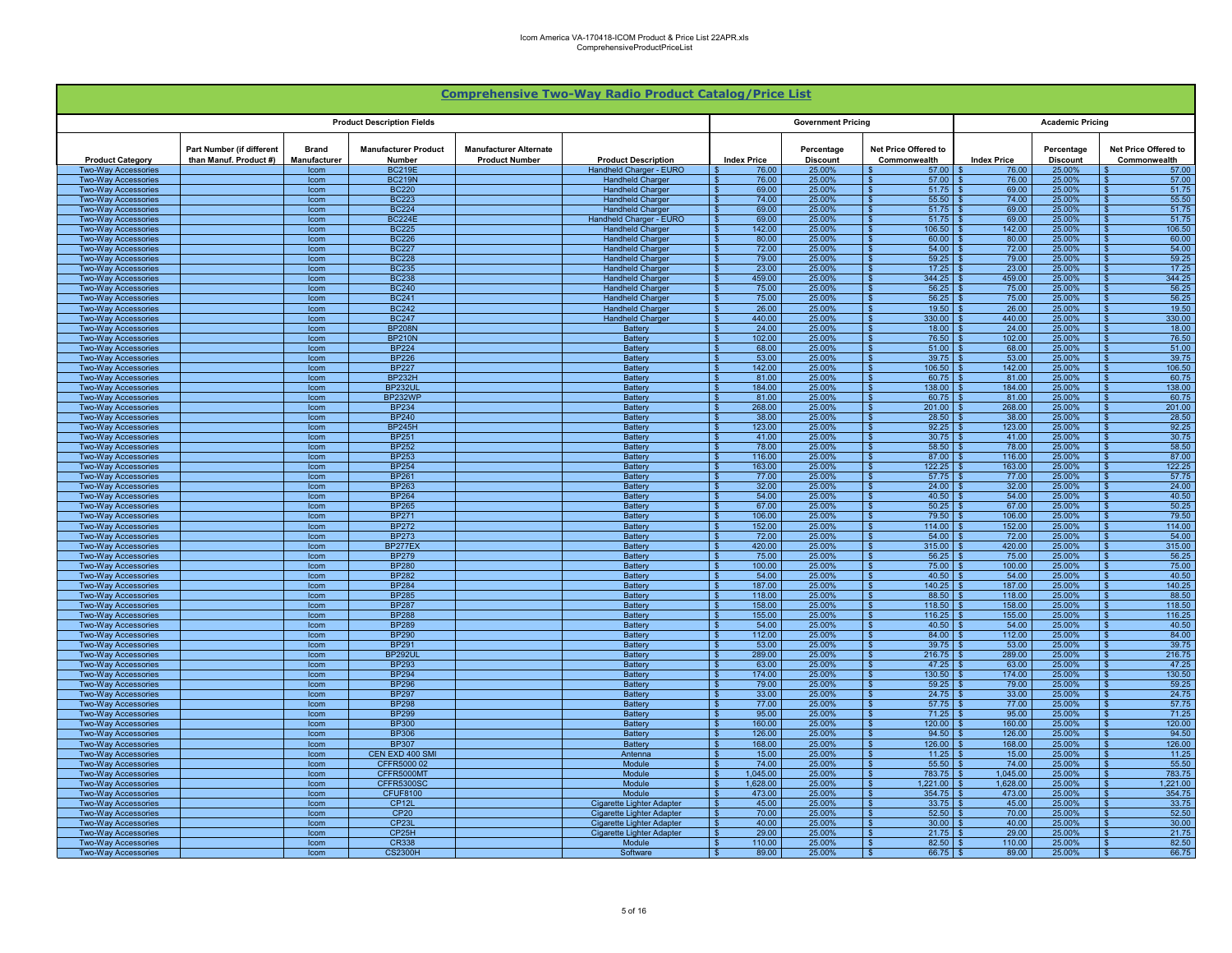|                                                          |                                                     |                                     |                                       |                                                        | <b>Comprehensive Two-Way Radio Product Catalog/Price List</b> |                                      |                               |                                                                     |                    |                               |                                                           |
|----------------------------------------------------------|-----------------------------------------------------|-------------------------------------|---------------------------------------|--------------------------------------------------------|---------------------------------------------------------------|--------------------------------------|-------------------------------|---------------------------------------------------------------------|--------------------|-------------------------------|-----------------------------------------------------------|
|                                                          |                                                     |                                     | <b>Product Description Fields</b>     |                                                        |                                                               |                                      | <b>Government Pricing</b>     |                                                                     |                    | <b>Academic Pricing</b>       |                                                           |
| <b>Product Category</b>                                  | Part Number (if different<br>than Manuf. Product #) | <b>Brand</b><br><b>Manufacturer</b> | <b>Manufacturer Product</b><br>Number | <b>Manufacturer Alternate</b><br><b>Product Number</b> | <b>Product Description</b>                                    | <b>Index Price</b>                   | Percentage<br><b>Discount</b> | Net Price Offered to<br>Commonwealth                                | <b>Index Price</b> | Percentage<br><b>Discount</b> | Net Price Offered to<br>Commonwealth                      |
| <b>Two-Way Accessories</b><br><b>Two-Way Accessories</b> |                                                     | Icom<br>Icom                        | <b>CS7100</b><br>CS9100               |                                                        | Software<br>Software                                          | 89.00<br>89.00                       | 25.00%<br>25.00%              | 66.75<br>66.75<br>- \$                                              | 89.00<br>89.00     | 25.00%<br>25.00%              | 66.75<br>66.75                                            |
| <b>Two-Way Accessories</b>                               |                                                     | Icom                                | <b>CSA120</b>                         |                                                        | Software                                                      | 95.00                                | 25.00%                        | 71.25<br><b>S</b>                                                   | 95.00              | 25.00%                        | 71.25                                                     |
| <b>Two-Way Accessories</b>                               |                                                     | Icom                                | CSA14                                 |                                                        | Software                                                      | 84.00                                | 25.00%                        | 63.00<br><b>S</b>                                                   | 84.00              | 25.00%                        | 63.00<br>$\overline{\mathbf{r}}$                          |
| <b>Two-Way Accessories</b>                               |                                                     | Icom                                | <b>CSA220</b>                         |                                                        | Software                                                      | 95.00<br>\$.                         | 25.00%                        | <b>S</b><br>71.25                                                   | 95.00              | 25.00%                        | $\overline{\mathbf{s}}$<br>71.25                          |
| <b>Two-Way Accessories</b><br><b>Two-Way Accessories</b> |                                                     | Icom<br>Icom                        | <b>CSA25</b><br>CSF <sub>14</sub>     |                                                        | Software<br>Software                                          | 95.00<br>£.<br>79.00                 | 25.00%<br>25.00%              | $\overline{\mathbf{s}}$<br>71.25<br>59.25<br><b>S</b>               | 95.00<br>79.00     | 25.00%<br>25.00%              | 71.25<br>$\overline{\mathbf{S}}$<br>59.25                 |
| <b>Two-Way Accessories</b>                               |                                                     | Icom                                | <b>CSF2000</b>                        |                                                        | Software                                                      | 79.00                                | 25.00%                        | 59.25<br><b>S</b>                                                   | 79.00              | 25.00%                        | 59.25<br>- \$                                             |
| <b>Two-Way Accessories</b>                               |                                                     | Icom                                | <b>CSF2100D</b>                       |                                                        | Software                                                      | 79.00                                | 25.00%                        | 59.25<br>∣\$                                                        | 79.00              | 25.00%                        | 59.25<br>-\$                                              |
| <b>Two-Way Accessories</b>                               |                                                     | Icom                                | CSF3001                               |                                                        | Software                                                      | 79.00                                | 25.00%                        | 59.25<br>$\mathbf{s}$                                               | 79.00              | 25.00%                        | 59.25<br>£.                                               |
| <b>Two-Way Accessories</b><br><b>Two-Way Accessories</b> |                                                     | <b>Icom</b><br>Icom                 | CSF3011<br>CSF3021/F5021/F5011        |                                                        | Software<br>Software                                          | 79.00<br>79.00                       | 25.00%<br>25.00%              | $\mathbf{s}$<br>59.25<br>59.25<br><b>S</b>                          | 79.00<br>79.00     | 25.00%<br>25.00%              | 59.25<br>$\mathbf{s}$<br>59.25                            |
| <b>Two-Way Accessories</b>                               |                                                     | Icom                                | CSF3101D/F5121D                       |                                                        | Software                                                      | 79.00                                | 25.00%                        | 59.25<br>$\sqrt{ }$                                                 | 79.00              | 25.00%                        | 59.25                                                     |
| <b>Two-Way Accessories</b>                               |                                                     | Icom                                | CSF3161/F5061                         |                                                        | Software                                                      | 79.00                                | 25.00%                        | <b>S</b><br>59.25                                                   | 79.00              | 25.00%                        | 59.25<br>$\hat{\mathbf{r}}$                               |
| <b>Two-Way Accessories</b>                               |                                                     | Icom                                | CSF3210D                              |                                                        | Software                                                      | 79.00                                | 25.00%                        | s  <br>59.25                                                        | 79.00              | 25.00%                        | 59.25<br>$\hat{\mathbf{r}}$                               |
| <b>Two-Way Accessories</b><br><b>Two-Wav Accessories</b> |                                                     | Icom<br>Icom                        | CSF3360D/F5360D<br><b>CSF3400D</b>    |                                                        | Software<br>Software                                          | 95.00<br>84.00<br>$\mathbf{\hat{x}}$ | 25.00%<br>25.00%              | <b>S</b><br>71.25<br><b>S</b><br>63.00                              | 95.00<br>84.00     | 25.00%<br>25.00%              | 71.25<br>$\mathbf{\hat{z}}$<br>63.00                      |
| <b>Two-Way Accessories</b>                               |                                                     | Icom                                | <b>CSF5122DD</b>                      |                                                        | Software                                                      | 84.00<br>- \$                        | 25.00%                        | 63.00<br><b>S</b>                                                   | 84.00              | 25.00%                        | 63.00                                                     |
| <b>Two-Way Accessories</b>                               |                                                     | Icom                                | CSF52D                                |                                                        | Software                                                      | 105.00<br>- \$                       | 25.00%                        | $\sqrt{3}$<br>$78.75$ \$                                            | 105.00             | 25.00%                        | 78.75<br>- \$                                             |
| <b>Two-Way Accessories</b>                               |                                                     | Icom                                | CSF70/F1700                           |                                                        | Software                                                      | 79.00<br>- \$                        | 25.00%                        | 59.25<br>∣\$                                                        | 79.00              | 25.00%                        | 59.25<br>\$.                                              |
| <b>Two-Way Accessories</b>                               |                                                     | Icom                                | <b>CSF7510</b><br><b>CSF8101</b>      |                                                        | Software                                                      | 105.00<br>-S                         | 25.00%<br>25.00%              | 78.75<br>$\mathbf{s}$                                               | 105.00<br>84.00    | 25.00%                        | 78.75<br>\$.<br>63.00                                     |
| <b>Two-Way Accessories</b><br><b>Two-Way Accessories</b> |                                                     | Icom<br>Icom                        | CSF9010/F9510                         |                                                        | Software<br>Software                                          | 84.00<br>S<br>79.00                  | 25.00%                        | 63.00<br>-S<br>59.25<br>$\mathbf{s}$                                | 79.00              | 25.00%<br>25.00%              | \$<br>59.25                                               |
| <b>Two-Way Accessories</b>                               |                                                     | Icom                                | <b>CSFR5000</b>                       |                                                        | Software                                                      | 79.00                                | 25.00%                        | 59.25<br>- \$                                                       | 79.00              | 25.00%                        | 59.25                                                     |
| Two-Way Accessories                                      |                                                     | Icom                                | <b>CSFR9010</b>                       |                                                        | Software                                                      | 79.00                                | 25.00%                        | 59.25<br>∣\$                                                        | 79.00              | 25.00%                        | 59.25<br>- \$                                             |
| <b>Two-Way Accessories</b>                               |                                                     | Icom                                | <b>CSGM1600</b>                       |                                                        | Software                                                      | 74.00                                | 25.00%                        | 55.50<br><b>S</b>                                                   | 74.00              | 25.00%                        | 55.50<br>$\overline{\mathbf{r}}$                          |
| <b>Two-Way Accessories</b><br><b>Two-Way Accessories</b> |                                                     | Icom<br>Icom                        | CSGM600<br>CSIP501H                   |                                                        | Software<br>Software                                          | 105.00<br>\$.<br>63.00<br>\$.        | 25.00%<br>25.00%              | <b>S</b><br>78.75<br>-\$<br>47.25                                   | 105.00<br>63.00    | 25.00%<br>25.00%              | $\overline{\mathbf{s}}$<br>78.75<br>47.25<br>$\mathbf{s}$ |
| <b>Two-Way Accessories</b>                               |                                                     | Icom                                | <b>CSKLD2</b>                         |                                                        | Software                                                      | 630.00<br>$\mathbf{s}$               | 25.00%                        | 472.50<br>∣\$                                                       | 630.00             | 25.00%                        | 472.50<br>$\mathbf{s}$                                    |
| <b>Two-Way Accessories</b>                               |                                                     | Icom                                | <b>CSM25</b>                          |                                                        | Software                                                      | 105.00<br>- \$                       | 25.00%                        | $\sqrt{s}$<br>$78.75$ \ \ \$                                        | 105.00             | 25.00%                        | 78.75<br>- \$                                             |
| <b>Two-Way Accessories</b>                               |                                                     | Icom                                | <b>CSM330</b>                         |                                                        | Software                                                      | 105.00<br>- \$                       | 25.00%                        | 78.75<br><b>S</b>                                                   | 105.00             | 25.00%                        | 78.75<br>S.                                               |
| <b>Two-Wav Accessories</b><br><b>Two-Wav Accessories</b> |                                                     | Icom<br><b>Icom</b>                 | CSM400BB<br><b>CSM506</b>             |                                                        | Software<br>Software                                          | 131.00<br>125.00                     | 25.00%<br>25.00%              | 98.25<br>∣\$<br><b>S</b><br>93.75                                   | 131.00<br>125.00   | 25.00%<br>25.00%              | 98.25<br>-96<br>93.75<br>$\mathbf{s}$                     |
| <b>Two-Way Accessories</b>                               |                                                     | Icom                                | <b>CSM510</b>                         |                                                        | Software                                                      | 62.00                                | 25.00%                        | 46.50<br>- \$                                                       | 62.00              | 25.00%                        | 46.50                                                     |
| <b>Two-Way Accessories</b>                               |                                                     | Icom                                | <b>CSM605</b>                         |                                                        | Software                                                      | 105.00                               | 25.00%                        | l \$<br>78.75                                                       | 105.00             | 25.00%                        | 78.75                                                     |
| <b>Two-Way Accessories</b>                               |                                                     | Icom                                | CSM73                                 |                                                        | Software                                                      | 105.00                               | 25.00%                        | s  <br>78.75                                                        | 105.00             | 25,00%                        | 78.75<br>$\mathbf{\hat{s}}$                               |
| <b>Two-Way Accessories</b>                               |                                                     | Icom                                | <b>CSM802</b>                         |                                                        | Software                                                      | 89.00                                | 25.00%                        | <b>S</b><br>66.75                                                   | 89.00              | 25.00%                        | 66.75                                                     |
| <b>Two-Wav Accessories</b><br><b>Two-Way Accessories</b> |                                                     | Icom<br>Icom                        | CSM85<br><b>CSM92D/M424</b>           |                                                        | Software<br>Software                                          | 105.00<br>100.00                     | 25.00%<br>25.00%              | <b>S</b><br>78.75<br>$\mathbf{S}$<br>75.00                          | 105.00<br>100.00   | 25.00%<br>25.00%              | 78.75<br>75.00                                            |
| <b>Two-Way Accessories</b>                               |                                                     | Icom                                | CSOTPM1                               |                                                        | Software                                                      | 546.00<br>- \$                       | 25.00%                        | 409.50<br><b>S</b>                                                  | 546.00             | 25.00%                        | 409.50                                                    |
| <b>Two-Way Accessories</b>                               |                                                     | Icom                                | CSOTPM2                               |                                                        | Software                                                      | 840.00<br><b>S</b>                   | 25.00%                        | $\mathbf{s}$<br>630.00                                              | 840.00             | 25.00%                        | 630.00<br>- \$                                            |
| <b>Two-Way Accessories</b>                               |                                                     | Icom                                | CSR30                                 |                                                        | Software                                                      | 100.00                               | 25.00%                        | 75.00<br>∣\$                                                        | 100.00             | 25.00%                        | 75.00<br>-S                                               |
| <b>Two-Way Accessories</b><br><b>Two-Way Accessories</b> |                                                     | Icom<br>Icom                        | CSR6<br><b>CSR8600</b>                |                                                        | Software<br>Software                                          | 89.00<br>100.00<br>-S                | 25.00%<br>25.00%              | 66.75<br>∣\$<br>75.00<br>- \$                                       | 89.00<br>100.00    | 25.00%<br>25.00%              | 66.75<br>75.00<br>\$                                      |
| <b>Two-Way Accessories</b>                               |                                                     | Icom                                | <b>CSRMK4</b>                         |                                                        | Software                                                      | 84.00                                | 25.00%                        | 63.00                                                               | 84.00              | 25.00%                        | 63.00                                                     |
| <b>Two-Way Accessories</b>                               |                                                     | Icom                                | CST70                                 |                                                        | Software                                                      | 53.00                                | 25.00%                        | 39.75<br><b>S</b>                                                   | 53.00              | 25.00%                        | 39.75                                                     |
| Two-Way Accessories                                      |                                                     | Icom                                | CSV80                                 |                                                        | Software                                                      | 63.00<br>42.00                       | 25.00%                        | 47.25<br><b>S</b><br><b>S</b>                                       | 63.00              | 25.00%                        | 47.25<br>£.<br>$\overline{\mathbf{r}}$                    |
| <b>Two-Way Accessories</b><br><b>Two-Way Accessories</b> |                                                     | Icom<br>Icom                        | CSV86<br>CT2301                       |                                                        | Software<br>Module                                            | -96<br>128.00<br>$\mathbf{s}$        | 25.00%<br>25.00%              | 31.50<br><b>S</b><br>96.00                                          | 42.00<br>128.00    | 25.00%<br>25.00%              | 31.50<br>96.00<br>$\overline{\mathbf{s}}$                 |
| <b>Two-Way Accessories</b>                               |                                                     | Icom                                | CT24                                  |                                                        | Module                                                        | 1,260.00<br>$\mathbf{s}$             | 25.00%                        | 945.00<br>∣\$                                                       | 1,260.00           | 25.00%                        | 945.00<br>$\mathbf{s}$                                    |
| <b>Two-Way Accessories</b>                               |                                                     | Icom                                | CTM500 11                             |                                                        | Module                                                        | 278.00<br>\$                         | 25.00%                        | 208.50<br>∣\$                                                       | 278.00             | 25.00%                        | 208.50<br>\$.                                             |
| <b>Two-Way Accessories</b>                               |                                                     | Icom                                | <b>EH15B</b>                          |                                                        | Microphone                                                    | 33.00<br>- \$                        | 25.00%                        | $24.75$ \$<br>$\sqrt{3}$                                            | 33.00              | 25.00%                        | 24.75<br>- \$                                             |
| <b>Two-Way Accessories</b><br><b>Two-Way Accessories</b> |                                                     | Icom<br>Icom                        | EX2785J01<br>EX2785J03                |                                                        | Software<br>Software                                          | 680.00<br>- \$<br>656.00             | 25.00%<br>25.00%              | 510.00<br>∣\$<br>492.00<br>$\mathbf{s}$                             | 680.00<br>656.00   | 25.00%<br>25.00%              | 510.00<br>- \$<br>492.00<br>\$.                           |
| <b>Two-Way Accessories</b>                               |                                                     | Icom                                | <b>F121 MMR</b>                       |                                                        | <b>Mounting Bracket</b>                                       | 12.00                                | 25.00%                        | 9.00<br>- \$                                                        | 1200               | 25.00%                        | 9.00<br>$\mathbf{s}$                                      |
| <b>Two-Way Accessories</b>                               |                                                     | Icom                                | <b>F1721 MMB</b>                      |                                                        | <b>Mounting Bracket</b>                                       | 11.00                                | 25.00%                        | 8.25<br>-\$                                                         | 11.00              | 25.00%                        | 8.25<br>$\mathbf{s}$                                      |
| <b>Two-Way Accessories</b>                               |                                                     | Icom                                | F5061 IGN SENSE CABLE                 |                                                        | Cable                                                         | 16.00                                | 25.00%                        | <b>S</b><br>12.00                                                   | 16.00              | 25.00%                        | 12.00<br>. ድ                                              |
| <b>Two-Way Accessories</b><br><b>Two-Way Accessories</b> |                                                     | Icom<br>Icom                        | <b>F5061 MMB</b><br>FAB02AR           |                                                        | <b>Mounting Bracke</b><br>Antenna                             | 11.00<br>40.00                       | 25.00%<br>25.00%              | $\overline{\mathbf{s}}$<br>8.25<br>$\overline{\mathbf{s}}$<br>30.00 | 11.00<br>40.00     | 25.00%<br>25.00%              | 8.25<br>$\hat{\mathbf{r}}$<br>30.00<br>$\mathbf{\hat{z}}$ |
| <b>Two-Wav Accessories</b>                               |                                                     | Icom                                | FAB45V                                |                                                        | Antenna                                                       | 21.00                                | 25.00%                        | <b>S</b><br>15.75                                                   | 21.00              | 25.00%                        | $\mathbf{\hat{z}}$<br>15.75                               |
| <b>Two-Way Accessories</b>                               |                                                     | Icom                                | <b>FAS100U</b>                        |                                                        | Antenna                                                       | $\mathbf{s}$<br>26.00                | 25.00%                        | 19.50<br>l \$                                                       | 26.00              | 25.00%                        | 19.50                                                     |
| <b>Two-Way Accessories</b>                               |                                                     | Icom                                | <b>FAS102U</b>                        |                                                        | Antenna                                                       | 225.00<br>- \$                       | 25.00%                        | 168.75<br>l \$                                                      | 225.00             | 25.00%                        | 168.75                                                    |
| <b>Two-Way Accessories</b>                               |                                                     | Icom                                | <b>FAS103U</b><br>FAS24V              |                                                        | Antenna                                                       | 520.00<br>- \$<br>14.00              | 25.00%                        | <b>S</b><br>390.00<br>10.50                                         | 520.00<br>14.00    | 25.00%<br>25.00%              | 390.00<br>- \$<br>10.50<br>-S                             |
| <b>Two-Way Accessories</b><br><b>Two-Way Accessories</b> |                                                     | Icom<br>Icom                        | <b>FAS270C</b>                        |                                                        | Antenna<br>Antenna                                            | 37.00                                | 25.00%<br>25.00%              | ∣\$<br>27.75<br>- \$                                                | 37.00              | 25.00%                        | 27.75                                                     |
| <b>Two-Way Accessories</b>                               |                                                     | Icom                                | FAS27U                                |                                                        | Antenna                                                       | 14.00                                | 25.00%                        | 10.50<br>- \$                                                       | 14.00              | 25.00%                        | 10.50                                                     |
| <b>Two-Way Accessories</b>                               |                                                     | Icom                                | <b>FAS56U</b>                         |                                                        | Antenna                                                       | 14.00                                | 25.00%                        | 10.50                                                               | 14.00              | 25.00%                        | 10.50                                                     |
| <b>Two-Way Accessories</b>                               |                                                     | Icom<br>Icom                        | FAS57US<br>FAS58U                     |                                                        | Antenna<br>Antenna                                            | 19.00<br>19.00                       | 25.00%<br>25.00%              | 14.25<br>l S<br>14.25                                               | 19.00<br>19.00     | 25.00%<br>25.00%              | 14.25<br>14.25                                            |
| Two-Way Accessories<br><b>Two-Way Accessories</b>        |                                                     | Icom                                | FAS59V                                |                                                        | Antenna                                                       | 16.00<br>$\mathbf{s}$                | 25.00%                        | $\overline{\mathbf{s}}$<br>12.00                                    | 16.00              | 25.00%                        | 12.00<br>$\mathbf{s}$                                     |
|                                                          |                                                     |                                     |                                       |                                                        |                                                               |                                      |                               |                                                                     |                    |                               |                                                           |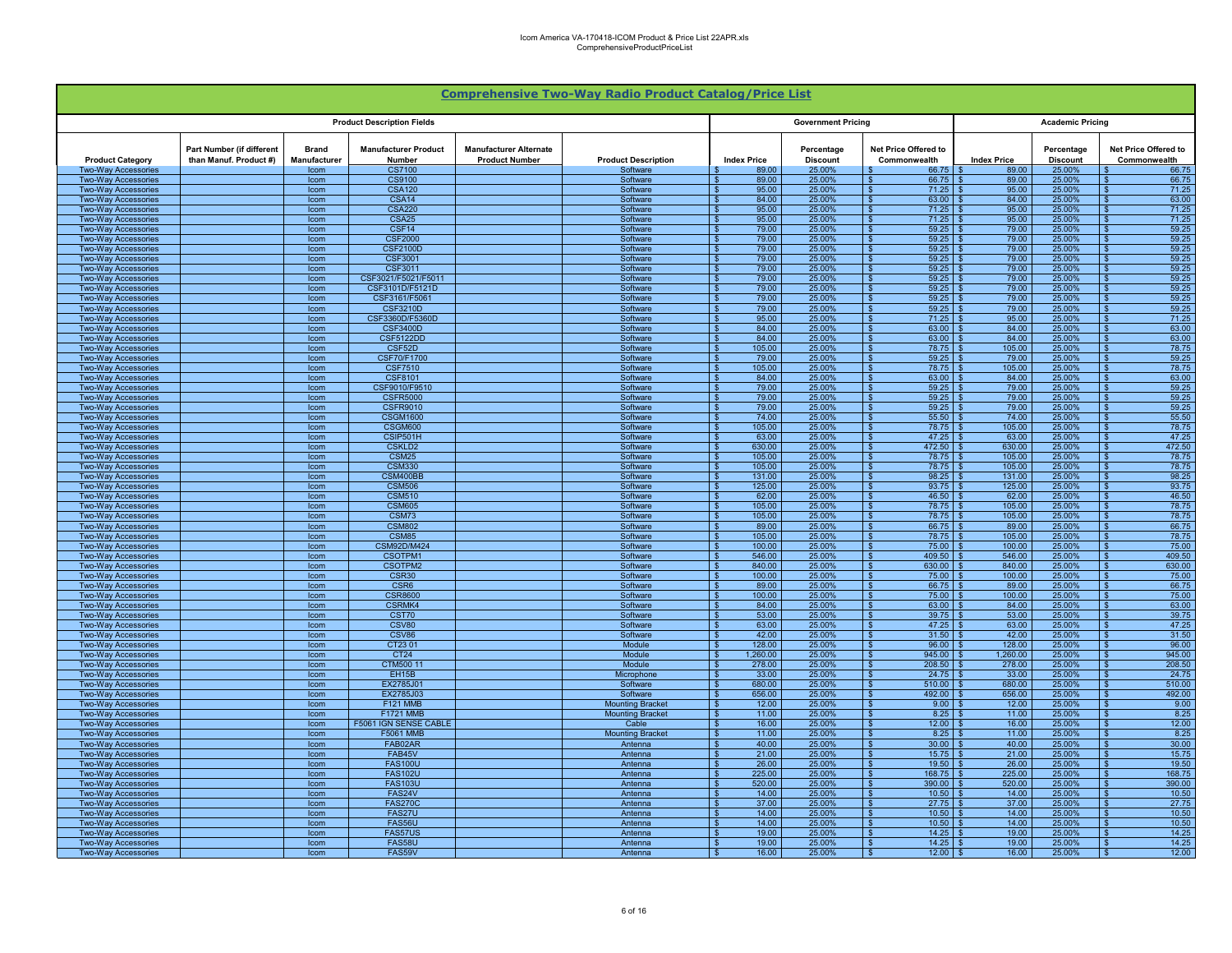|                                                          |                                                     |                              |                                       |                                                        | <b>Comprehensive Two-Way Radio Product Catalog/Price List</b> |                                         |                               |                                          |                         |                               |                                                            |
|----------------------------------------------------------|-----------------------------------------------------|------------------------------|---------------------------------------|--------------------------------------------------------|---------------------------------------------------------------|-----------------------------------------|-------------------------------|------------------------------------------|-------------------------|-------------------------------|------------------------------------------------------------|
|                                                          |                                                     |                              | <b>Product Description Fields</b>     |                                                        |                                                               | <b>Government Pricing</b>               |                               |                                          | <b>Academic Pricing</b> |                               |                                                            |
| <b>Product Category</b>                                  | Part Number (if different<br>than Manuf. Product #) | <b>Brand</b><br>Manufacturer | <b>Manufacturer Product</b><br>Number | <b>Manufacturer Alternate</b><br><b>Product Number</b> | <b>Product Description</b>                                    | <b>Index Price</b>                      | Percentage<br><b>Discount</b> | Net Price Offered to<br>Commonwealth     | <b>Index Price</b>      | Percentage<br><b>Discount</b> | Net Price Offered to<br>Commonwealth                       |
| <b>Two-Way Accessories</b>                               |                                                     | Icom                         | FAS61V                                |                                                        | Antenna                                                       | 18.00                                   | 25.00%                        | 13.50                                    | 18.00<br>19.00          | 25.00%                        | 13.50                                                      |
| Two-Way Accessories<br><b>Two-Way Accessories</b>        |                                                     | Icom<br>Icom                 | FAS62VS<br>FAS63VS                    |                                                        | Antenna<br>Antenna                                            | 19.00<br>19.00                          | 25.00%<br>25.00%              | 14.25<br>∣ \$<br>14.25<br>∣ s            | 19.00                   | 25.00%<br>25.00%              | 14.25<br>14.25<br>$\overline{\mathbf{r}}$                  |
| <b>Two-Way Accessories</b>                               |                                                     | Icom                         | FAS64V                                |                                                        | Antenna                                                       | 18.00<br>\$.                            | 25.00%                        | <b>S</b><br>13.50                        | 18.00                   | 25.00%                        | $\overline{\mathbf{s}}$<br>13.50                           |
| <b>Two-Way Accessories</b>                               |                                                     | Icom                         | FAS65V                                |                                                        | Antenna                                                       | 19.00                                   | 25.00%                        | 14.25<br>-\$                             | 19.00                   | 25.00%                        | 14.25<br>$\mathbf{s}$                                      |
| <b>Two-Way Accessories</b>                               |                                                     | Icom                         | FAS67VC                               |                                                        | Antenna                                                       | 32.00                                   | 25.00%                        | 24.00<br><b>S</b>                        | 32.00                   | 25.00%                        | 24.00<br>$\mathbf{s}$                                      |
| <b>Two-Way Accessories</b><br><b>Two-Way Accessories</b> |                                                     | Icom<br>Icom                 | FAS74U<br>FAS76UC                     |                                                        | Antenna<br>Antenna                                            | 14.00<br>- \$<br>32.00                  | 25.00%<br>25.00%              | 10.50<br>$\mathbf{s}$<br>24.00<br>∣\$    | 14.00<br>32.00          | 25.00%<br>25.00%              | 10.50<br><b>S</b><br>24.00<br>\$.                          |
| <b>Two-Way Accessories</b>                               |                                                     | Icom                         | <b>FAS81U</b>                         |                                                        | Antenna                                                       | 23.00                                   | 25.00%                        | 17.25<br>$\mathbf{s}$                    | 23.00                   | 25.00%                        | 17.25<br>$\mathbf{\hat{f}}$                                |
| <b>Two-Wav Accessories</b>                               |                                                     | Icom                         | FAS81US                               |                                                        | Antenna                                                       | 20.00                                   | 25.00%                        | $\mathbf{s}$<br>15.00                    | 20.00                   | 25.00%                        | 15.00<br>$\mathbf{s}$                                      |
| <b>Two-Way Accessories</b>                               |                                                     | Icom                         | FAS81V                                |                                                        | Antenna                                                       | 23.00                                   | 25.00%                        | 17.25                                    | 23.00                   | 25.00%                        | 17.25                                                      |
| <b>Two-Way Accessories</b><br><b>Two-Way Accessories</b> |                                                     | Icom<br>Icom                 | <b>FAS82U</b><br>FAS82US              |                                                        | Antenna<br>Antenna                                            | 23.00<br>20.00                          | 25.00%<br>25.00%              | l \$<br>17.25<br>15.00<br><b>S</b>       | 23.00<br>20.00          | 25.00%<br>25.00%              | 17.25<br>15.00<br>. ድ                                      |
| <b>Two-Way Accessories</b>                               |                                                     | Icom                         | FAS82V                                |                                                        | Antenna                                                       | 23.00                                   | 25.00%                        | $\overline{\mathbf{s}}$<br>17.25         | 23.00                   | 25.00%                        | 17.25<br>$\mathbf{\hat{z}}$                                |
| <b>Two-Way Accessories</b>                               |                                                     | Icom                         | FAS82VS                               |                                                        | Antenna                                                       | 20.00<br>\$.                            | 25.00%                        | $\sqrt{3}$<br>15.00                      | 20.00                   | 25.00%                        | $\overline{\mathbf{s}}$<br>15.00                           |
| <b>Two-Way Accessories</b>                               |                                                     | Icom                         | <b>FAS83U</b>                         |                                                        | Antenna                                                       | 23.00<br>£.                             | 25.00%                        | $\sqrt{s}$<br>17.25                      | 23.00                   | 25.00%                        | $\overline{\mathbf{s}}$<br>17.25                           |
| <b>Two-Way Accessories</b><br><b>Two-Way Accessories</b> |                                                     | Icom<br>Icom                 | FAS83V<br>FAS83VS                     |                                                        | Antenna<br>Antenna                                            | 23.00<br>$\mathbf{s}$<br>20.00<br>- \$  | 25.00%<br>25.00%              | 17.25<br>l \$<br><b>S</b><br>15.00       | 23.00<br>20.00          | 25.00%<br>25.00%              | 17.25<br>$\mathbf{s}$<br>15.00<br>- \$                     |
| Two-Way Accessories                                      |                                                     | Icom                         | FASC25U                               |                                                        | Antenna                                                       | 14.00<br>- \$                           | 25.00%                        | 10.50<br>$\sqrt{3}$                      | 14.00                   | 25.00%                        | 10.50<br>-SS                                               |
| <b>Two-Way Accessories</b>                               |                                                     | Icom                         | FASC25V                               |                                                        | Antenna                                                       | 14.00<br>- \$                           | 25.00%                        | 10.50<br>∣\$                             | 14.00                   | 25.00%                        | 10.50<br>- \$                                              |
| <b>Two-Way Accessories</b>                               |                                                     | Icom                         | FASC26US                              |                                                        | Antenna                                                       | 16.00<br>- \$                           | 25.00%                        | 12.00<br>$\mathbf{s}$                    | 16.00                   | 25.00%                        | 12.00<br>-SS                                               |
| <b>Two-Way Accessories</b>                               |                                                     | Icom                         | FASC26VS                              |                                                        | Antenna                                                       | 16.00                                   | 25.00%                        | 12.00<br>- \$                            | 1600                    | 25.00%                        | 12.00<br>£.                                                |
| <b>Two-Way Accessories</b><br><b>Two-Way Accessories</b> |                                                     | Icom<br>Icom                 | FASC27VS<br>FASC28V                   |                                                        | Antenna<br>Antenna                                            | 16.00<br>14.00                          | 25.00%<br>25.00%              | 12.00<br>10.50<br>l \$                   | 16.00<br>14.00          | 25.00%<br>25.00%              | 12.00<br>10.50                                             |
| <b>Two-Way Accessories</b>                               |                                                     | Icom                         | FASC29V                               |                                                        | Antenna                                                       | 14.00                                   | 25.00%                        | 10.50<br><b>S</b>                        | 14.00                   | 25.00%                        | 10.50<br>$\hat{\mathbf{r}}$                                |
| <b>Two-Way Accessories</b>                               |                                                     | Icom                         | FASC55V                               |                                                        | Antenna                                                       | 14.00                                   | 25.00%                        | $\overline{\mathbf{s}}$<br>10.50         | 14.00                   | 25.00%                        | 10.50                                                      |
| <b>Two-Way Accessories</b>                               |                                                     | Icom                         | FASC56VS                              |                                                        | Antenna                                                       | 16.00                                   | 25.00%                        | $\mathbf{s}$<br>12.00                    | 16.00                   | 25.00%                        | \$.<br>12.00                                               |
| <b>Two-Way Accessories</b><br><b>Two-Way Accessories</b> |                                                     | Icom<br>Icom                 | FASC57U<br>FASC57VS                   |                                                        | Antenna<br>Antenna                                            | 14.00<br>16.00                          | 25.00%<br>25.00%              | 10.50<br>∣\$<br>12.00<br>l \$            | 14.00<br>16.00          | 25.00%<br>25.00%              | 10.50<br>12.00                                             |
| <b>Two-Way Accessories</b>                               |                                                     | Icom                         | FASC58V                               |                                                        | Antenna                                                       | 18.00                                   | 25.00%                        | 13.50<br>$\mathbf{s}$                    | 18.00                   | 25.00%                        | 13.50<br>- \$                                              |
| <b>Two-Way Accessories</b>                               |                                                     | Icom                         | FASC59V                               |                                                        | Antenna                                                       | 24.00                                   | 25.00%                        | 18.00<br>$\sqrt{s}$                      | 24.00                   | 25.00%                        | 18.00<br>\$.                                               |
| <b>Two-Way Accessories</b>                               |                                                     | Icom                         | FASC61UC                              |                                                        | Antenna                                                       | 20.00                                   | 25.00%                        | 15.00<br>$\mathbf{s}$                    | 20.00                   | 25.00%                        | 15.00<br>-96                                               |
| <b>Two-Wav Accessories</b>                               |                                                     | <b>Icom</b>                  | FASC61VC                              |                                                        | Antenna                                                       | 20.00<br>59.00                          | 25.00%                        | 15.00<br>∣\$<br>44.25                    | 20.00<br>59.00          | 25.00%                        | 15.00<br>$\mathbf{s}$<br>44.25                             |
| <b>Two-Way Accessories</b><br>Two-Way Accessories        |                                                     | Icom<br>Icom                 | FASC62V<br>FASC63V                    |                                                        | Antenna<br>Antenna                                            | 59.00                                   | 25.00%<br>25.00%              | 44.25<br>l S                             | 59.00                   | 25.00%<br>25.00%              | 44.25<br>-96                                               |
| <b>Two-Way Accessories</b>                               |                                                     | Icom                         | FASC72U                               |                                                        | Antenna                                                       | 14.00                                   | 25.00%                        | <b>S</b><br>10.50                        | 14.00                   | 25.00%                        | 10.50                                                      |
| <b>Two-Way Accessories</b>                               |                                                     | Icom                         | FASC73US                              |                                                        | Antenna                                                       | 16.00<br>- \$                           | 25.00%                        | Γs<br>12.00                              | 16.00                   | 25.00%                        | 12.00<br>$\mathcal{R}$                                     |
| <b>Two-Way Accessories</b>                               |                                                     | Icom                         | GAL 06026                             |                                                        | Antenna                                                       | 105.00<br>£.                            | 25.00%                        | <b>S</b><br>78.75                        | 105.00                  | 25.00%                        | 78.75<br>$\mathbf{s}$                                      |
| <b>Two-Way Accessories</b><br><b>Two-Way Accessories</b> |                                                     | Icom<br>Icom                 | <b>HM126RB</b><br><b>HM128</b>        |                                                        | Microphone<br>Microphone                                      | 116.00<br>32.00                         | 25.00%<br>25.00%              | $\sqrt{s}$<br>87.00<br>24.00<br><b>S</b> | 116.00<br>32.00         | 25.00%<br>25.00%              | $\overline{\mathbf{r}}$<br>87.00<br>24.00                  |
| <b>Two-Way Accessories</b>                               |                                                     | Icom                         | <b>HM128L</b>                         |                                                        | Microphone                                                    | 30.00<br>- \$                           | 25.00%                        | <b>S</b><br>22.50                        | 30.00                   | 25.00%                        | 22.50<br>- \$                                              |
| <b>Two-Way Accessories</b>                               |                                                     | Icom                         | <b>HM131SC</b>                        |                                                        | Microphone                                                    | 85.00                                   | 25.00%                        | 63.75<br>∣\$                             | 85.00                   | 25.00%                        | 63.75<br>-96                                               |
| <b>Two-Way Accessories</b>                               |                                                     | Icom                         | <b>HM133V</b>                         |                                                        | Microphone                                                    | 113.00                                  | 25.00%                        | 84.75<br>- \$                            | 113.00                  | 25.00%                        | 84.75                                                      |
| <b>Two-Way Accessories</b><br><b>Two-Way Accessories</b> |                                                     | Icom<br>Icom                 | <b>HM135</b><br><b>HM138</b>          |                                                        | Microphone<br>Microphone                                      | 97.00<br>139.00                         | 25.00%<br>25.00%              | 72.75<br>-\$<br>104.25<br>$\mathbf{S}$   | 97.00<br>139.00         | 25.00%<br>25.00%              | 72.75<br>-S<br>104.25                                      |
| <b>Two-Way Accessories</b>                               |                                                     | Icom                         | <b>HM148G</b>                         |                                                        | Microphone                                                    | 72.00                                   | 25.00%                        | 54.00                                    | 72.00                   | 25.00%                        | 54.00                                                      |
| <b>Two-Way Accessories</b>                               |                                                     | Icom                         | <b>HM148T</b>                         |                                                        | Microphone                                                    | 112.00                                  | 25.00%                        | 84.00<br>$\mathbf{\hat{s}}$              | 112.00                  | 25.00%                        | 84.00                                                      |
| <b>Two-Way Accessories</b>                               |                                                     | Icom                         | <b>HM151</b>                          |                                                        | Microphone                                                    | 154.00                                  | 25.00%                        | $\overline{\mathbf{s}}$<br>115.50        | 154.00                  | 25.00%                        | 115.50<br>$\hat{\mathbf{r}}$                               |
| <b>Two-Way Accessories</b>                               |                                                     | Icom                         | <b>HM152</b>                          |                                                        | Microphone                                                    | 50.00                                   | 25.00%                        | $\overline{\mathbf{s}}$<br>37.50         | 50.00                   | 25.00%                        | 37.50                                                      |
| <b>Two-Wav Accessories</b><br><b>Two-Way Accessories</b> |                                                     | Icom<br>Icom                 | <b>HM152T</b><br><b>HM153LS</b>       |                                                        | Microphone<br>Microphone                                      | 97.00<br>137.00                         | 25.00%<br>25.00%              | <b>S</b><br>72.75<br>102.75<br>∣\$       | 97.00<br>137.00         | 25.00%<br>25.00%              | 72.75<br>102.75                                            |
| <b>Two-Way Accessories</b>                               |                                                     | Icom                         | <b>HM154</b>                          |                                                        | Microphone                                                    | 59.00<br>- \$                           | 25.00%                        | $\sqrt{3}$<br>44.25                      | 59.00                   | 25.00%                        | 44.25<br>- \$                                              |
| <b>Two-Way Accessories</b>                               |                                                     | Icom                         | <b>HM158LA</b>                        |                                                        | Microphone                                                    | 50.00<br>- \$                           | 25.00%                        | 37.50<br>∣\$                             | 50.00                   | 25.00%                        | 37.50<br>- \$                                              |
| <b>Two-Way Accessories</b>                               |                                                     | Icom                         | <b>HM159LA</b>                        |                                                        | Microphone                                                    | 84.00                                   | 25.00%                        | 63.00<br>$\mathbf{s}$                    | 84.00                   | 25.00%                        | 63.00<br>\$.                                               |
| <b>Two-Way Accessories</b><br><b>Two-Way Accessories</b> |                                                     | Icom<br>Icom                 | HM159SC LG<br><b>HM163MC</b>          |                                                        | Microphone<br>Microphone                                      | 101.00<br>210.00                        | 25.00%<br>25.00%              | 75.75<br>- \$<br>-\$<br>157.50           | 101.00<br>210.00        | 25.00%<br>25.00%              | 75.75<br>$\mathbf{s}$<br>157.50<br>$\mathbf{s}$            |
| <b>Two-Way Accessories</b>                               |                                                     | Icom                         | <b>HM165</b>                          |                                                        | Microphone                                                    | 118.00                                  | 25.00%                        | 88.50                                    | 118.00                  | 25.00%                        | 88.50                                                      |
| Two-Way Accessories                                      |                                                     | Icom                         | <b>HM166LA</b>                        |                                                        | Microphone                                                    | 58.00                                   | 25.00%                        | 43.50<br>l S                             | 58.00                   | 25.00%                        | 43.50<br>-8                                                |
| <b>Two-Way Accessories</b>                               |                                                     | Icom                         | <b>HM166LS</b>                        |                                                        | Microphone                                                    | 105.00                                  | 25.00%                        | 78.75<br>∣ s                             | 105.00                  | 25.00%                        | 78.75<br>$\mathbf{\hat{z}}$                                |
| <b>Two-Way Accessories</b>                               |                                                     | Icom                         | <b>HM167</b>                          |                                                        | Microphone                                                    | 131.00<br>\$.                           | 25.00%<br>25.00%              | S.<br>98.25                              | 131.00<br>150.00        | 25.00%                        | $\overline{\mathbf{s}}$<br>98.25<br>112.50<br>$\mathbf{s}$ |
| <b>Two-Way Accessories</b><br><b>Two-Way Accessories</b> |                                                     | Icom<br>Icom                 | HM168LWF<br><b>HM169</b>              |                                                        | Microphone<br>Microphone                                      | 150.00<br>\$.<br>121.00<br>$\mathbf{s}$ | 25.00%                        | $\sqrt{s}$<br>112.50<br>90.75<br>∣\$     | 121.00                  | 25.00%<br>25.00%              | 90.75                                                      |
| <b>Two-Way Accessories</b>                               |                                                     | Icom                         | <b>HM169 IS</b>                       |                                                        | Microphone                                                    | 155.00<br>- \$                          | 25.00%                        | 116.25<br>l S                            | 155.00                  | 25.00%                        | 116.25<br>- \$                                             |
| <b>Two-Way Accessories</b>                               |                                                     | Icom                         | <b>HM176</b>                          |                                                        | Microphone                                                    | 197.00                                  | 25.00%                        | 147.75<br>l S                            | 197.00                  | 25.00%                        | 147.75<br>-96                                              |
| <b>Two-Way Accessories</b>                               |                                                     | Icom                         | <b>HM180</b>                          |                                                        | Microphone                                                    | 111.00                                  | 25.00%                        | 83.25<br>- \$                            | 111.00                  | 25.00%                        | 83.25                                                      |
| <b>Two-Way Accessories</b><br><b>Two-Way Accessories</b> |                                                     | Icom<br>Icom                 | <b>HM183LS</b><br><b>HM184H</b>       |                                                        | Microphone<br>Microphone                                      | 128.00<br>126.00                        | 25.00%<br>25.00%              | 96.00<br>- \$<br>94.50                   | 128.00<br>126.00        | 25.00%<br>25.00%              | 96.00<br>94.50                                             |
| Two-Wav Accessories                                      |                                                     | Icom                         | <b>HM184U</b>                         |                                                        | Microphone                                                    | 158.00                                  | 25.00%                        | 118.50                                   | 158.00                  | 25.00%                        | 118.50                                                     |
| <b>Two-Way Accessories</b>                               |                                                     | Icom                         | <b>HM186LS</b>                        |                                                        | Microphone                                                    | 69.00                                   | 25.00%                        | $\mathbf{s}$<br>51.75                    | 69.00                   | 25.00%                        | 51.75                                                      |
| <b>Two-Way Accessories</b>                               |                                                     | Icom                         | <b>HM192</b>                          |                                                        | Microphone                                                    | 672.00                                  | 25.00%                        | 504.00<br>$\mathbf{s}$                   | 672.00                  | 25.00%                        | 504.00                                                     |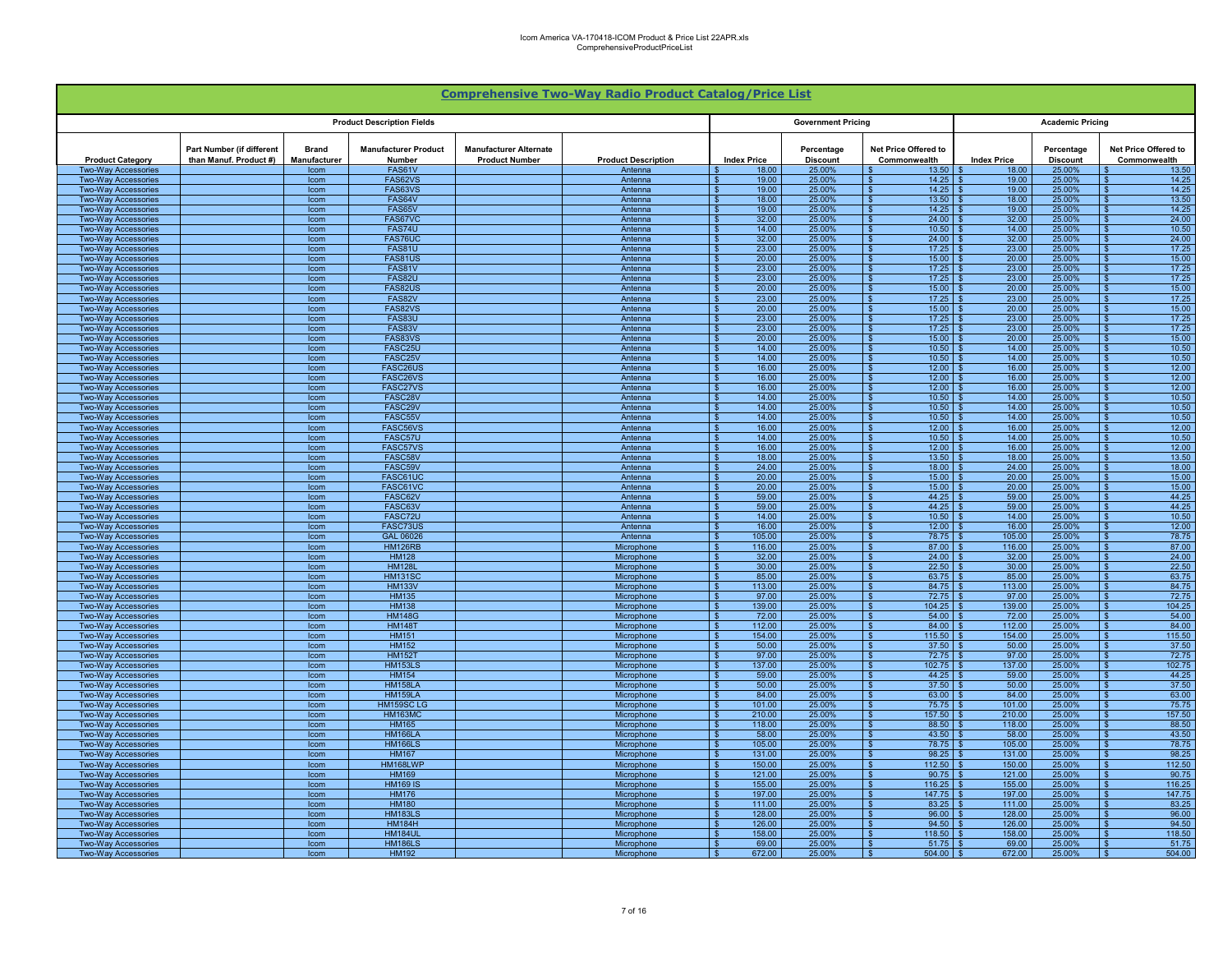|                                                          |                                                     |                              |                                          |                                                        | <b>Comprehensive Two-Way Radio Product Catalog/Price List</b> |                                             |                               |                                            |                    |                               |                                              |
|----------------------------------------------------------|-----------------------------------------------------|------------------------------|------------------------------------------|--------------------------------------------------------|---------------------------------------------------------------|---------------------------------------------|-------------------------------|--------------------------------------------|--------------------|-------------------------------|----------------------------------------------|
|                                                          |                                                     |                              | <b>Product Description Fields</b>        |                                                        |                                                               |                                             | <b>Government Pricing</b>     |                                            |                    | <b>Academic Pricing</b>       |                                              |
| <b>Product Category</b>                                  | Part Number (if different<br>than Manuf. Product #) | <b>Brand</b><br>Manufacturer | <b>Manufacturer Product</b><br>Number    | <b>Manufacturer Alternate</b><br><b>Product Number</b> | <b>Product Description</b>                                    | <b>Index Price</b>                          | Percentage<br><b>Discount</b> | Net Price Offered to<br>Commonwealth       | <b>Index Price</b> | Percentage<br><b>Discount</b> | Net Price Offered to<br>Commonwealth         |
| <b>Two-Way Accessories</b>                               |                                                     | Icom                         | <b>HM193</b>                             |                                                        | Microphone                                                    | 89.00                                       | 25.00%                        | 66.75                                      | 89.00              | 25.00%                        | 66.75                                        |
| Two-Way Accessories<br><b>Two-Way Accessories</b>        |                                                     | Icom<br>Icom                 | <b>HM195B</b><br><b>HM195GB</b>          | HM195B 41<br><b>HM195GB 61</b>                         | Microphone<br>Microphone                                      | 217.00<br>217.00<br>$\mathbf{\hat{R}}$      | 25.00%<br>25.00%              | 162.75<br>162.75                           | 217.00<br>217.00   | 25.00%<br>25.00%              | 162.75<br>162.75                             |
| <b>Two-Way Accessories</b>                               |                                                     | Icom                         | <b>HM195GW</b>                           | <b>HM195GW 62</b>                                      | Microphone                                                    | 217.00<br>$\mathbf{\hat{s}}$                | 25.00%                        | 162.75<br>. ድ                              | 217.00             | 25.00%                        | 162.75                                       |
| <b>Two-Way Accessories</b>                               |                                                     | Icom                         | <b>HM195SW</b>                           | <b>HM195SW 42</b>                                      | Microphone                                                    | $\mathbf{s}$<br>217.00                      | 25.00%                        | 162.75                                     | 217.00             | 25.00%                        | 162.75                                       |
| <b>Two-Way Accessories</b>                               |                                                     | Icom                         | <b>HM196B</b>                            |                                                        | Microphone                                                    | 89.00<br>- \$                               | 25.00%                        | 66.75<br>- \$                              | 89.00              | 25.00%                        | 66.75                                        |
| <b>Two-Way Accessories</b><br><b>Two-Way Accessories</b> |                                                     | Icom<br>Icom                 | <b>HM196SW</b><br><b>HM198</b>           |                                                        | Microphone<br>Microphone                                      | 89.00<br>- \$<br>59.00<br>- \$              | 25.00%<br>25.00%              | $66.75$ \$<br>l \$<br>44.25<br>- \$        | 89.00<br>59.00     | 25.00%<br>25.00%              | 66.75<br>l \$<br>44.25<br>- \$               |
| <b>Two-Way Accessories</b>                               |                                                     | Icom                         | HM202                                    |                                                        | Microphone                                                    | 139.00<br>$\mathbf{\hat{z}}$                | 25.00%                        | 104.25<br>- \$                             | 139.00             | 25.00%                        | 104.25<br>$\mathbf{\hat{S}}$                 |
| <b>Two-Wav Accessories</b>                               |                                                     | Icom                         | <b>HM203EX</b>                           |                                                        | Microphone                                                    | 221.00<br>$\mathbf{\hat{s}}$                | 25.00%                        | 165.75                                     | 221.00             | 25.00%                        | 165.75<br>$\mathbf{\hat{s}}$                 |
| <b>Two-Way Accessories</b>                               |                                                     | Icom                         | <b>HM205B</b>                            |                                                        | Microphone                                                    | 91.00                                       | 25.00%                        | 68.25                                      | 91.00              | 25.00%                        | 68.25                                        |
| <b>Two-Way Accessories</b><br><b>Two-Way Accessories</b> |                                                     | Icom<br>Icom                 | <b>HM205RB</b><br><b>HM207</b>           |                                                        | Microphone<br>Microphone                                      | 121.00<br>105.00<br>- ¢                     | 25.00%<br>25.00%              | 90.75<br>78.75                             | 121.00<br>105.00   | 25.00%<br>25.00%              | 90.75<br>78.75                               |
| <b>Two-Wav Accessories</b>                               |                                                     | Icom                         | <b>HM213</b>                             |                                                        | Microphone                                                    | 126.00<br>. ድ                               | 25.00%                        | 94.50<br>$\mathbf{S}$                      | 126.00             | 25.00%                        | 94.50                                        |
| Two-Way Accessories                                      |                                                     | Icom                         | <b>HM214H</b>                            |                                                        | Microphone                                                    | 101.00<br>$\mathbf{S}$                      | 25.00%                        | 75.75                                      | 101.00             | 25.00%                        | 75.75                                        |
| <b>Two-Wav Accessories</b>                               |                                                     | Icom                         | <b>HM215</b>                             |                                                        | Microphone                                                    | $\mathbf{\hat{S}}$<br>173.00                | 25.00%                        | $\mathbf{s}$<br>129.75                     | 173.00             | 25.00%                        | 129.75                                       |
| <b>Two-Way Accessories</b>                               |                                                     | Icom                         | <b>HM216</b>                             |                                                        | Microphone                                                    | 50.00<br>- \$                               | 25.00%                        | 37.50                                      | 50.00              | 25.00%                        | 37.50                                        |
| <b>Two-Way Accessories</b><br><b>Two-Way Accessories</b> |                                                     | Icom<br>Icom                 | <b>HM217</b><br><b>HM218</b>             |                                                        | Microphone<br>Microphone                                      | 110.00<br>- \$<br>525.00<br>- \$            | 25.00%<br>25.00%              | $82.50$ \$<br>l S<br>$393.75$ \$<br>l S    | 110.00<br>525.00   | 25.00%<br>25.00%              | 82.50<br>393.75<br>- \$                      |
| <b>Two-Way Accessories</b>                               |                                                     | Icom                         | <b>HM219</b>                             |                                                        | Microphone                                                    | 58.00<br>- \$                               | 25.00%                        | 43.50<br>- \$                              | 58.00              | 25.00%                        | 43.50<br>-96                                 |
| <b>Two-Way Accessories</b>                               |                                                     | Icom                         | <b>HM220</b>                             |                                                        | Microphone                                                    | 107.00<br>$\mathbf{s}$                      | 25.00%                        | 80.25<br>- S                               | 107.00<br>- \$     | 25.00%                        | 80.25<br>- \$                                |
| <b>Two-Way Accessories</b>                               |                                                     | Icom                         | <b>HM220T</b>                            |                                                        | Microphone                                                    | 171.00<br>- \$                              | 25.00%                        | 128.25                                     | 171.00             | 25.00%                        | 128.25                                       |
| <b>Two-Way Accessories</b>                               |                                                     | Icom                         | <b>HM222H</b><br><b>HM228</b>            |                                                        | Microphone                                                    | 152.00<br>103.00<br>- \$                    | 25.00%<br>25.00%              | 114.00<br>77.25                            | 152.00<br>103.00   | 25.00%<br>25.00%              | 114.00<br>77.25                              |
| Two-Way Accessories<br>Two-Way Accessories               |                                                     | Icom<br>Icom                 | <b>HM230HB</b>                           |                                                        | Microphone<br>Microphone                                      | 345.00<br>$\mathbf{F}$                      | 25.00%                        | 258.75                                     | 345.00             | 25.00%                        | 258.75                                       |
| <b>Two-Way Accessories</b>                               |                                                     | Icom                         | <b>HM231</b>                             |                                                        | Microphone                                                    | 97.00<br>- \$                               | 25.00%                        | 72.75<br>- \$                              | 97.00              | 25.00%                        | 72.75<br>$\mathbf{\hat{R}}$                  |
| <b>Two-Way Accessories</b>                               |                                                     | Icom                         | <b>HM232</b>                             |                                                        | Microphone                                                    | $\overline{\mathbf{s}}$<br>47.00            | 25.00%                        | 35.25                                      | 47.00              | 25.00%                        | 35.25                                        |
| <b>Two-Way Accessories</b>                               |                                                     | Icom                         | <b>HM233GP</b>                           |                                                        | Microphone                                                    | 299.00<br>- \$                              | 25.00%                        | 224.25<br>- \$                             | 299.00             | 25.00%                        | 224.25                                       |
| <b>Two-Way Accessories</b><br><b>Two-Way Accessories</b> |                                                     | Icom<br>Icom                 | <b>HM234</b><br><b>HM235B</b>            |                                                        | Microphone<br>Microphone                                      | 112.00<br>- \$<br>59.00<br>- \$             | 25.00%<br>25.00%              | $84.00$ \$<br>l \$<br>$44.25$ \$<br>ΙSΙ    | 112.00<br>59.00    | 25.00%<br>25.00%              | 84.00<br>- \$<br>44.25<br>l S                |
| <b>Two-Way Accessories</b>                               |                                                     | Icom                         | <b>HM235W</b>                            |                                                        | Microphone                                                    | 59.00<br>- \$                               | 25.00%                        | 44.25<br>l \$                              | 59.00              | 25.00%                        | 44.25<br>- \$                                |
| <b>Two-Wav Accessories</b>                               |                                                     | Icom                         | <b>HM236</b>                             |                                                        | Microphone                                                    | 133.00<br>$\mathbf{\hat{s}}$                | 25.00%                        | 99.75<br>- \$                              | 133.00             | 25.00%                        | 99.75<br>- \$                                |
| <b>Two-Way Accessories</b>                               |                                                     | Icom                         | <b>HM237B</b>                            |                                                        | Microphone                                                    | 70.00                                       | 25.00%                        | 52.50                                      | 70.00              | 25.00%                        | 52.50                                        |
| <b>Two-Way Accessories</b><br><b>Two-Way Accessories</b> |                                                     | Icom<br>Icom                 | <b>HM240</b><br><b>HM241</b>             |                                                        | Microphone<br>Microphone                                      | 107.00<br>$\mathcal{F}$<br>120.00           | 25.00%<br>25.00%              | 80.25<br>$90.00$ \$<br><b>C</b>            | 107.00<br>120.00   | 25.00%<br>25.00%              | 80.25<br>90.00                               |
| Two-Way Accessories                                      |                                                     | Icom                         | <b>HM243</b>                             |                                                        | Microphone                                                    | 107.00<br>- \$                              | 25.00%                        | 80.25                                      | 107.00             | 25.00%                        | 80.25                                        |
| Two-Way Accessories                                      |                                                     | Icom                         | HM-9000                                  |                                                        | Microphone                                                    | 84.00<br>$\mathbf{S}$                       | 25.00%                        | 63.00                                      | 84.00              | 25.00%                        | 63.00                                        |
| <b>Two-Wav Accessories</b>                               |                                                     | Icom                         | HM-HD7I6WF                               |                                                        | Microphone                                                    | - \$<br>126.00                              | 25.00%                        | $\mathbf{s}$<br>94.50                      | 126.00             | 25.00%                        | 94.50                                        |
| <b>Two-Way Accessories</b><br><b>Two-Way Accessories</b> |                                                     | Icom                         | HM-HD7I7WP<br><b>HS102</b>               |                                                        | Microphone<br>Headset                                         | 116.00<br>- \$<br>200.00<br>- \$            | 25.00%<br>25.00%              | 87.00<br>$150.00$ \$<br>١s                 | 116.00<br>200.00   | 25.00%<br>25.00%              | 87.00<br>150.00<br><b>S</b>                  |
| <b>Two-Way Accessories</b>                               |                                                     | Icom<br>Icom                 | <b>HS94</b>                              |                                                        | Headset                                                       | 27.00<br>- \$                               | 25.00%                        | $20.25$ \$<br>l \$                         | 27.00              | 25.00%                        | 20.25<br>- \$                                |
| <b>Two-Way Accessories</b>                               |                                                     | Icom                         | HS94LWP                                  |                                                        | Headset                                                       | 63.00<br>- \$                               | 25.00%                        | 47.25<br>- \$                              | 63.00              | 25.00%                        | 47.25                                        |
| <b>Two-Way Accessories</b>                               |                                                     | Icom                         | <b>HS95</b>                              |                                                        | <b>Headset</b>                                                | 230.00<br>. ድ                               | 25.00%                        | 172.50<br>- \$                             | 230.00             | 25.00%                        | 172.50                                       |
| <b>Two-Way Accessories</b>                               |                                                     | Icom                         | HS95LWP                                  |                                                        | Headset                                                       | 305.00<br>- \$                              | 25.00%                        | 228.75                                     | 305.00             | 25.00%                        | 228.75                                       |
| <b>Two-Way Accessories</b><br><b>Two-Way Accessories</b> |                                                     | Icom<br>Icom                 | <b>HS97</b><br><b>IABC1019</b>           |                                                        | Headset<br>Charger                                            | 45.00<br>420.00<br>- 3                      | 25.00%<br>25.00%              | 33.75<br>315.00                            | 45.00<br>420.00    | 25.00%<br>25.00%              | 33.75<br>315.00                              |
| <b>Two-Way Accessories</b>                               |                                                     | Icom                         | <b>IA-BC171</b>                          |                                                        | Charger                                                       | 394.00<br>. ድ                               | 25.00%                        | 295.50                                     | 394.00             | 25.00%                        | 295.50                                       |
| <b>Two-Way Accessories</b>                               |                                                     | Icom                         | IA-DH1095                                |                                                        | <b>Mounting Bracket</b>                                       | 1.066.00<br>- \$                            | 25.00%                        | 799.50<br>- \$                             | 1.066.00           | 25.00%                        | 799.50<br>$\mathbf{\hat{z}}$                 |
| <b>Two-Way Accessories</b>                               |                                                     | Icom                         | IAHM600                                  |                                                        | Microphone                                                    | $\overline{\mathbf{s}}$<br>226.00           | 25.00%                        | 169.50                                     | 226.00             | 25.00%                        | 169.50                                       |
| <b>Two-Way Accessories</b><br><b>Two-Way Accessories</b> |                                                     | Icom<br>Icom                 | <b>IAJB1001</b><br>IAOPC054              |                                                        | Adapter<br>Cable                                              | 84.00<br>- \$<br>37.00<br>- \$              | 25.00%<br>25.00%              | $63.00$ \ \$<br>- \$<br>$27.75$ \$<br>l \$ | 84.00<br>37.00     | 25.00%<br>25.00%              | 63.00<br>$\mathbf{\hat{s}}$<br>27.75<br>- \$ |
| <b>Two-Way Accessories</b>                               |                                                     | Icom                         | IAOPC1003                                |                                                        | Cable                                                         | 13.00<br>-\$                                | 25.00%                        | $9.75$ \$<br>ΙSΙ                           | 13.00              | 25.00%                        | 9.75<br>l S                                  |
| <b>Two-Way Accessories</b>                               |                                                     | Icom                         | IAOPC1075                                |                                                        | Cable                                                         | 158.00<br>- \$                              | 25.00%                        | $118.50$ \ \$<br>l \$                      | 158.00             | 25.00%                        | 118.50<br>- \$                               |
| Two-Wav Accessories                                      |                                                     | Icom                         | IAOPC1076                                |                                                        | Cable                                                         | 210.00<br>- \$                              | 25.00%                        | 157.50<br>- \$                             | 210.00             | 25.00%                        | 157.50<br>- \$                               |
| <b>Two-Way Accessories</b>                               |                                                     | Icom                         | IAPS11                                   |                                                        | Power Supply                                                  | 240.00<br>- \$                              | 25.00%                        | 180.00<br>- \$                             | 240.00<br>-96      | 25.00%                        | 180.00<br>- \$                               |
| <b>Two-Way Accessories</b><br><b>Two-Way Accessories</b> |                                                     | Icom<br>Icom                 | IAPS <sub>12</sub><br>IAPS <sub>13</sub> |                                                        | Power Supply<br>Power Supply                                  | 300.00<br>310.00<br>- \$                    | 25.00%<br>25.00%              | 225.00<br>$232.50$ \$                      | 300.00<br>310.00   | 25.00%<br>25.00%              | 225.00<br>232.50<br>∣ \$                     |
| Two-Way Accessories                                      |                                                     | Icom                         | <b>IAS ANTRLY-D</b>                      |                                                        | Antenna                                                       | 992.00<br>- \$                              | 25.00%                        | 744.00                                     | 992.00             | 25.00%                        | 744.00                                       |
| <b>Two-Way Accessories</b>                               |                                                     | Icom                         | <b>IAS ANTRLY-S</b>                      |                                                        | Antenna                                                       | 525.00<br>$\hat{\mathbf{r}}$                | 25.00%                        | 393.75                                     | 525.00             | 25.00%                        | 393.75                                       |
| <b>Two-Wav Accessories</b>                               |                                                     | Icom                         | <b>S CROSSBAND CONTROLLER</b>            |                                                        | Module                                                        | $\mathbf{s}$<br>526.00                      | 25.00%                        | 394.50                                     | 526.00             | 25.00%                        | 394.50                                       |
| <b>Two-Way Accessories</b><br><b>Two-Way Accessories</b> |                                                     | Icom<br>Icom                 | IASANTSW1<br>IASANTSW2                   |                                                        | Antenna<br>Antenna                                            | - \$<br>609.00<br>1,070.00<br>$\mathcal{R}$ | 25.00%<br>25.00%              | 456.75<br>$802.50$ \$<br>١s                | 609.00<br>1,070.00 | 25.00%<br>25.00%              | 456.75<br>802.50                             |
| <b>Two-Way Accessories</b>                               |                                                     | Icom                         | <b>IASDP1001</b>                         |                                                        | Power Supply                                                  | 1,916.00<br>- \$                            | 25.00%                        | $1,437.00$ \$<br>l \$                      | 1,916.00           | 25.00%                        | 1,437.00<br>- \$                             |
| <b>Two-Way Accessories</b>                               |                                                     | Icom                         | IASDUP1001                               |                                                        | Duplexer                                                      | 525.00<br>- \$                              | 25.00%                        | 393.75<br>- \$                             | 525.00             | 25.00%                        | 393.75                                       |
| <b>Two-Way Accessories</b>                               |                                                     | Icom                         | IASDUP1002                               |                                                        | <b>Duplexer</b>                                               | 551.00<br>-9                                | 25.00%                        | 413.25                                     | 551.00             | 25.00%                        | 413.25                                       |
| <b>Two-Wav Accessories</b>                               |                                                     | Icom                         | IASDUP1003<br>IASDUP1004                 |                                                        | <b>Duplexer</b>                                               | 551.00<br>- \$                              | 25.00%                        | 413.25<br>413.25                           | 551.00<br>551.00   | 25.00%                        | 413.25                                       |
| <b>Two-Way Accessories</b><br>Two-Wav Accessories        |                                                     | Icom<br>Icom                 | IASDUP1005                               |                                                        | Duplexer<br>Duplexe                                           | 551.00<br>551.00                            | 25.00%<br>25.00%              | 413.25                                     | 551.00             | 25.00%<br>25.00%              | 413.25<br>413.25                             |
| Two-Way Accessories                                      |                                                     | Icom                         | IASDUP1006                               |                                                        | <b>Duplexer</b>                                               | 551.00<br>- \$                              | 25.00%                        | $413.25$ \$<br>∣ \$                        | 551.00             | 25.00%                        | 413.25                                       |
| <b>Two-Way Accessories</b>                               |                                                     | Icom                         | IASDUP1007                               |                                                        | <b>Duplexer</b>                                               | 525.00<br>$\mathbf{\hat{s}}$                | 25.00%                        | $393.75$ \$<br>- \$                        | 525.00             | 25.00%                        | 393.75                                       |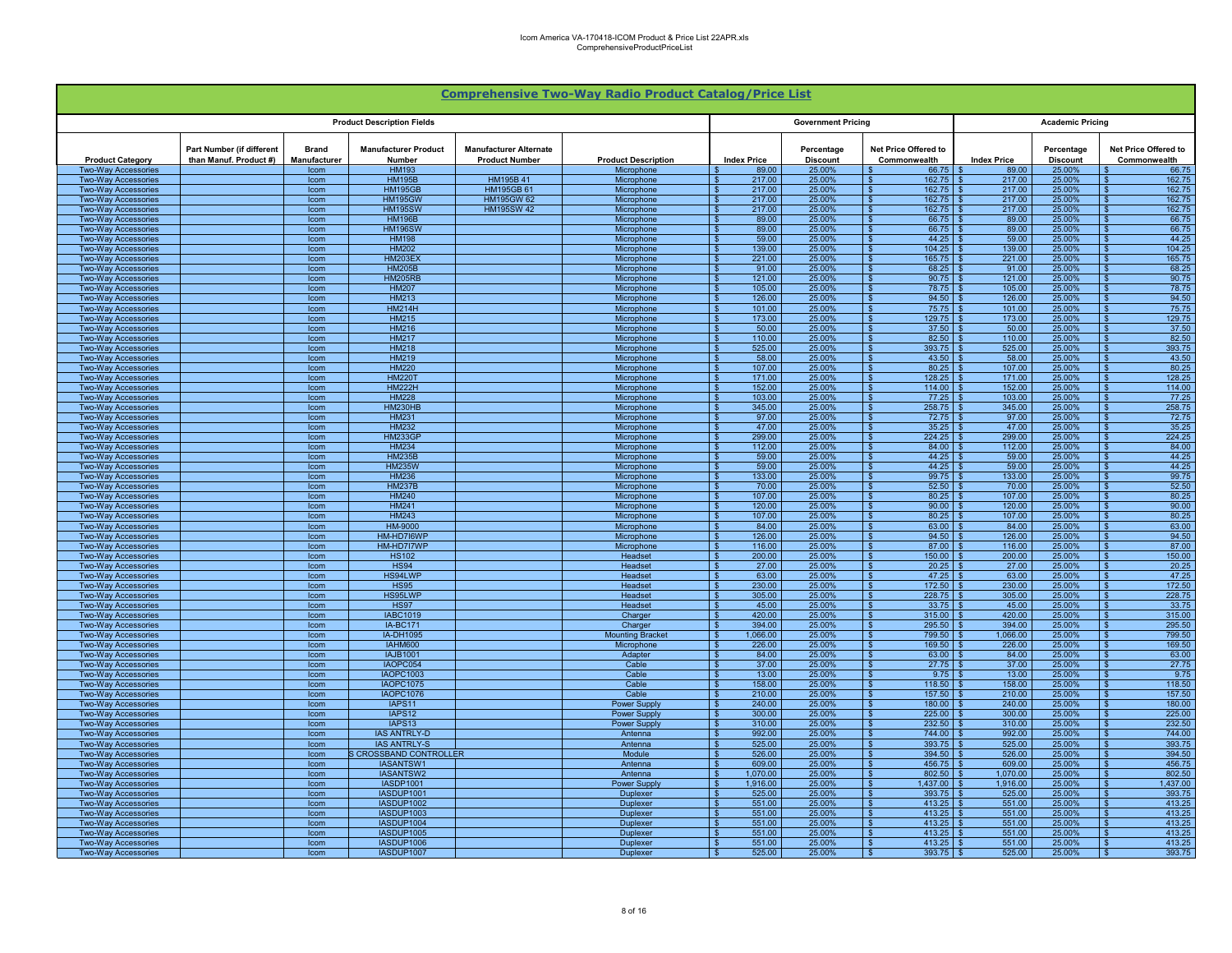|                                                          |                                                     |                              |                                              |                                                        | <b>Comprehensive Two-Way Radio Product Catalog/Price List</b> |                                   |                               |                                                  |                    |                               |                                               |
|----------------------------------------------------------|-----------------------------------------------------|------------------------------|----------------------------------------------|--------------------------------------------------------|---------------------------------------------------------------|-----------------------------------|-------------------------------|--------------------------------------------------|--------------------|-------------------------------|-----------------------------------------------|
|                                                          |                                                     |                              | <b>Product Description Fields</b>            |                                                        |                                                               |                                   | <b>Government Pricing</b>     |                                                  |                    | <b>Academic Pricing</b>       |                                               |
| <b>Product Category</b>                                  | Part Number (if different<br>than Manuf. Product #) | <b>Brand</b><br>Manufacturer | <b>Manufacturer Product</b><br>Number        | <b>Manufacturer Alternate</b><br><b>Product Number</b> | <b>Product Description</b>                                    | <b>Index Price</b>                | Percentage<br><b>Discount</b> | Net Price Offered to<br>Commonwealth             | <b>Index Price</b> | Percentage<br><b>Discount</b> | Net Price Offered to<br>Commonwealth          |
| <b>Two-Way Accessories</b>                               |                                                     | Icom                         | IASDUP1008                                   |                                                        | <b>Duplexer</b>                                               | 551.00                            | 25.00%                        | 413.25                                           | 551.00             | 25.00%                        | 413.25                                        |
| Two-Way Accessories<br><b>Two-Way Accessories</b>        |                                                     | Icom<br>Icom                 | IASDUP1009<br>IASDUP1010                     |                                                        | <b>Duplexer</b><br>Duplexer                                   | 551.00<br>2.132.00                | 25.00%<br>25.00%              | 413.25<br>∣ \$<br>1.599.00<br>$\mathbf{S}$       | 551.00<br>2.132.00 | 25.00%<br>25.00%              | 413.25<br>1,599.00<br>$\overline{\mathbf{r}}$ |
| <b>Two-Way Accessories</b>                               |                                                     | Icom                         | IASDUP1015                                   |                                                        | <b>Duplexer</b>                                               | 536.00<br>\$                      | 25.00%                        | <b>S</b><br>402.00                               | 536.00             | 25.00%                        | $\overline{\mathbf{s}}$<br>402.00             |
| <b>Two-Way Accessories</b>                               |                                                     | Icom                         | IASDUP1035                                   |                                                        | <b>Duplexer</b>                                               | 1,990.00<br>\$                    | 25.00%                        | 1.492.50<br>-\$                                  | 1.990.00           | 25.00%                        | 1,492.50<br>$\mathbf{s}$                      |
| <b>Two-Way Accessories</b>                               |                                                     | Icom                         | IASDUP1036                                   |                                                        | Duplexer                                                      | 551.00                            | 25.00%                        | 413.25<br><b>S</b>                               | 551.00             | 25.00%                        | 413.25<br>$\mathbf{s}$                        |
| Two-Way Accessories<br><b>Two-Way Accessories</b>        |                                                     | Icom<br>Icom                 | IASDUP1037<br>IASDUP1038                     |                                                        | <b>Duplexer</b><br>Duplexer                                   | 551.00<br>- \$<br>551.00          | 25.00%<br>25.00%              | $\mathbf{s}$<br>413.25<br>413.25<br>∣\$          | 551.00<br>551.00   | 25.00%<br>25.00%              | 413.25<br>- \$<br>413.25<br>\$.               |
| <b>Two-Way Accessories</b>                               |                                                     | Icom                         | IASDUP1039                                   |                                                        | <b>Duplexer</b>                                               | 551.00                            | 25.00%                        | 413.25<br>$\mathbf{s}$                           | 551.00             | 25.00%                        | 413.25<br>$\mathbf{\hat{f}}$                  |
| <b>Two-Wav Accessories</b>                               |                                                     | <b>Icom</b>                  | IASDUP1040                                   |                                                        | <b>Duplexer</b>                                               | 551.00                            | 25.00%                        | $\mathbf{s}$<br>413.25                           | 551.00             | 25.00%                        | 413.25<br>$\mathbf{s}$                        |
| <b>Two-Way Accessories</b>                               |                                                     | Icom                         | IASDUP1041                                   |                                                        | <b>Duplexer</b>                                               | 551.00                            | 25.00%                        | 413.25                                           | 551.00             | 25.00%                        | 413.25                                        |
| <b>Two-Way Accessories</b><br><b>Two-Way Accessories</b> |                                                     | Icom<br>Icom                 | IASDUP1042<br>IASDUP1043                     |                                                        | Duplexer<br>Duplexer                                          | 525.00<br>525.00                  | 25.00%<br>25.00%              | <b>S</b><br>393.75<br><b>S</b><br>393.75         | 525.00<br>525.00   | 25.00%<br>25.00%              | 393.75<br>393.75<br>$\hat{\mathbf{r}}$        |
| <b>Two-Way Accessories</b>                               |                                                     | Icom                         | IASDUP1044                                   |                                                        | <b>Duplexer</b>                                               | 2.153.00                          | 25.00%                        | $\overline{\mathbf{s}}$<br>1.614.75              | 2.153.00           | 25.00%                        | 1.614.75<br>$\mathbf{\hat{z}}$                |
| <b>Two-Way Accessories</b>                               |                                                     | Icom                         | IASDUP50CY                                   |                                                        | Duplexer                                                      | 30.00                             | 25.00%                        | <b>S</b><br>22.50                                | 30.00              | 25.00%                        | 22.50                                         |
| <b>Two-Way Accessories</b>                               |                                                     | Icom                         | IASDUP50FR                                   |                                                        | Duplexer                                                      | 105.00                            | 25.00%                        | $\mathbf{s}$<br>78.75                            | 105.00             | 25.00%                        | $\hat{\mathbf{r}}$<br>78.75                   |
| <b>Two-Way Accessories</b>                               |                                                     | Icom                         | IASE2PA507                                   |                                                        | Amplifier                                                     | 3.990.00<br>- \$                  | 25.00%                        | 2.992.50<br>l \$                                 | 3.990.00           | 25.00%                        | 2.992.50                                      |
| <b>Two-Way Accessories</b><br><b>Two-Wav Accessories</b> |                                                     | Icom<br>lcom                 | IASE2PA511<br><b>IASIV1300</b>               |                                                        | Amplifier<br>Inverter                                         | 3,570.00<br><b>S</b><br>675.00    | 25.00%<br>25.00%              | $\mathbf{s}$<br>2,677.50<br>506.25<br>$\sqrt{3}$ | 3,570.00<br>675.00 | 25.00%<br>25.00%              | 2,677.50<br>- \$<br>506.25<br>\$.             |
| <b>Two-Way Accessories</b>                               |                                                     | Icom                         | <b>IASKF7P</b>                               |                                                        | <b>System Key</b>                                             | 525.00<br>-S                      | 25.00%                        | 393.75<br>$\mathbf{s}$                           | 525.00             | 25.00%                        | 393.75<br>\$.                                 |
| <b>Two-Way Accessories</b>                               |                                                     | Icom                         | <b>IASKF7S</b>                               |                                                        | <b>System Key</b>                                             | 236.00<br>-SS                     | 25.00%                        | 177.00<br>-\$                                    | 236.00             | 25.00%                        | 177.00<br>\$                                  |
| Two-Way Accessories                                      |                                                     | Icom                         | IASMNT1005                                   |                                                        | <b>Mounting Bracket</b>                                       | 38.00                             | 25.00%                        | 28.50                                            | 38.00              | 25.00%                        | 28.50                                         |
| <b>Two-Way Accessories</b><br>Two-Way Accessories        |                                                     | Icom<br>Icom                 | IASMNT1028<br>IASMNT1030                     |                                                        | Rack<br>Rack                                                  | 415.00<br>1,900.00                | 25.00%<br>25.00%              | 311.25<br>- \$<br>1,425.00<br>∣\$                | 415.00<br>1.900.00 | 25.00%<br>25.00%              | 311.25<br>1,425.00<br>- \$                    |
| Two-Way Accessories                                      |                                                     | Icom                         | IASMNT1042                                   |                                                        | Rack                                                          | 788.00                            | 25.00%                        | 591.00<br>∣ s                                    | 788.00             | 25.00%                        | 591.00<br>$\overline{\mathbf{r}}$             |
| <b>Two-Wav Accessories</b>                               |                                                     | Icom                         | IASMNT1046                                   |                                                        | Rack                                                          | 2.394.00<br>$\mathbf{s}$          | 25.00%                        | <b>S</b><br>1.795.50                             | 2.394.00           | 25.00%                        | 1.795.50<br>$\overline{\mathbf{s}}$           |
| <b>Two-Way Accessories</b>                               |                                                     | Icom                         | IASMNT1060                                   |                                                        | Rack                                                          | 3,350.00<br>$\mathbf{s}$          | 25.00%                        | 2.512.50<br>- \$                                 | 3.350.00           | 25.00%                        | 2,512.50<br>$\mathbf{s}$                      |
| <b>Two-Way Accessories</b><br><b>Two-Way Accessories</b> |                                                     | Icom<br>Icom                 | IASMNT1070<br>IASMNT1100                     |                                                        | Rack<br>Rack                                                  | 1,500.00<br>- \$<br>28.00<br>- \$ | 25.00%<br>25.00%              | 1,125.00<br>∣\$<br>$21.00$ \$<br>$\sqrt{3}$      | 1,500.00<br>28.00  | 25.00%<br>25.00%              | 1,125.00<br>\$.<br>21.00<br>- \$              |
| <b>Two-Way Accessories</b>                               |                                                     | Icom                         | IASMNT1102                                   |                                                        | Rack                                                          | 184.00<br>- \$                    | 25.00%                        | 138.00<br>∣\$                                    | 184.00             | 25.00%                        | 138.00<br>-S                                  |
| <b>Two-Way Accessories</b>                               |                                                     | Icom                         | IASMNT1105                                   |                                                        | Rack                                                          | 173.00                            | 25.00%                        | 129.75<br>$\mathbf{s}$                           | 173.00             | 25.00%                        | 129.75<br>\$.                                 |
| <b>Two-Way Accessories</b>                               |                                                     | Icom                         | <b>IASPA500</b>                              |                                                        | Amplifier                                                     | 2,500.00                          | 25.00%                        | 1875.00<br>∣\$                                   | 2,500,00           | 25.00%                        | 1,875.00<br>$\mathbf{s}$                      |
| <b>Two-Way Accessories</b>                               |                                                     | Icom                         | IASPA550                                     |                                                        | Amplifier<br>Module                                           | 2.900.00                          | 25.00%                        | 2.175.00<br>l \$                                 | 2.900.00           | 25.00%                        | 2.175.00                                      |
| <b>Two-Way Accessories</b><br><b>Two-Way Accessories</b> |                                                     | Icom<br>Icom                 | <b>IASPR1001</b><br><b>IASPR1002</b>         |                                                        | Module                                                        | 735.00<br>735.00                  | 25.00%<br>25.00%              | 551.25<br>S.<br>551.25                           | 735.00<br>735.00   | 25.00%<br>25.00%              | 551.25<br>551.25<br>$\hat{\mathbf{z}}$        |
| <b>Two-Way Accessories</b>                               |                                                     | Icom                         | <b>IASPR1010</b>                             |                                                        | Module                                                        | 735.00                            | 25.00%                        | 551.25<br>$\mathbf{S}$                           | 735.00             | 25.00%                        | 551.25                                        |
| <b>Two-Wav Accessories</b>                               |                                                     | Icom                         | <b>IASPR1011</b>                             |                                                        | Module                                                        | 735.00                            | 25.00%                        | <b>S</b><br>551.25                               | 735.00             | 25.00%                        | 551.25                                        |
| <b>Two-Way Accessories</b>                               |                                                     | Icom                         | IASPR50FR                                    |                                                        | <b>Mounting Bracke</b>                                        | 152.00                            | 25.00%                        | <b>S</b><br>114.00                               | 152.00             | 25.00%                        | 114.00                                        |
| <b>Two-Way Accessories</b><br><b>Two-Way Accessories</b> |                                                     | Icom<br>Icom                 | <b>IASPS1022</b><br><b>IASPS1220</b>         |                                                        | <b>Power Supply</b><br><b>Power Supply</b>                    | 872.00<br>215.00<br>- \$          | 25.00%<br>25.00%              | 654.00<br>l \$<br>$\mathbf{s}$<br>161.25         | 872.00<br>215.00   | 25.00%<br>25.00%              | 654.00<br>161.25<br>- \$                      |
| <b>Two-Way Accessories</b>                               |                                                     | Icom                         | ICT CS120-20AG/IC04                          |                                                        | Power Supply                                                  | 300.00                            | 25.00%                        | 225.00<br>∣\$                                    | 300.00             | 25.00%                        | 225.00<br>-S                                  |
| <b>Two-Way Accessories</b>                               |                                                     | Icom                         | ICT CS120-20AG/IC09                          |                                                        | <b>Power Supply</b>                                           | 300.00                            | 25.00%                        | 225.00<br>$\sqrt{3}$                             | 300.00             | 25.00%                        | 225.00                                        |
| <b>Two-Wav Accessories</b>                               |                                                     | Icom                         | <b>ICT CS120-30A/IC08</b>                    |                                                        | <b>Power Supply</b>                                           | 700.00                            | 25.00%                        | 525.00<br>- \$                                   | 700.00             | 25.00%                        | 525.00<br>£.                                  |
| Two-Wav Accessories<br><b>Two-Way Accessories</b>        |                                                     | Icom<br>Icom                 | <b>IMPACT HD3-I3</b><br><b>IMPACT HD3-15</b> |                                                        | Microphone<br>Microphone                                      | 62.00<br>80.00                    | 25.00%<br>25.00%              | 46.50<br>60.00<br><b>S</b>                       | 62.00<br>80.00     | 25.00%<br>25.00%              | 46.50<br>60.00                                |
| <b>Two-Way Accessories</b>                               |                                                     | Icom                         | <b>IMPACT HD3-16</b>                         |                                                        | Microphone                                                    | 103.00                            | 25.00%                        | ∣ s<br>77.25                                     | 103.00             | 25.00%                        | 77.25<br>$\mathbf{\hat{x}}$                   |
| <b>Two-Way Accessories</b>                               |                                                     | Icom                         | $ISL-3$                                      |                                                        | Software                                                      | 500.00<br>\$.                     | 25.00%                        | <b>S</b><br>375.00                               | 500.00             | 25.00%                        | $\overline{\mathbf{s}}$<br>375.00             |
| <b>Two-Way Accessories</b>                               |                                                     | Icom                         | ISL-AK25K                                    |                                                        | Software                                                      | 13.00<br>\$.                      | 25.00%                        | $\overline{\mathbf{s}}$<br>9.75                  | 13.00              | 25.00%                        | 9.75<br>$\overline{\mathbf{s}}$               |
| <b>Two-Way Accessories</b>                               |                                                     | Icom                         | <b>ISL-AKAES</b>                             |                                                        | Software                                                      | 360.00<br>$\mathbf{s}$            | 25.00%                        | 270.00<br>∣\$                                    | 360.00             | 25.00%                        | 270.00<br>$\mathbf{s}$                        |
| <b>Two-Way Accessories</b><br><b>Two-Way Accessories</b> |                                                     | Icom<br>Icom                 | <b>ISL-AKSTM</b><br><b>ISL-CHEX</b>          |                                                        | Software<br>Software                                          | 195.00<br>- \$<br>420.00<br>- \$  | 25.00%<br>25.00%              | $\sqrt{s}$<br>146.25<br>$315.00$ \$<br><b>S</b>  | 195.00<br>420.00   | 25.00%<br>25.00%              | 146.25<br>- \$<br>315.00<br>- \$              |
| <b>Two-Way Accessories</b>                               |                                                     | lcom                         | ISL-P25AES                                   |                                                        | Software                                                      | 360.00                            | 25.00%                        | 270.00<br>∣\$                                    | 360.00             | 25.00%                        | 270.00<br>-S.                                 |
| <b>Two-Wav Accessories</b>                               |                                                     | Icom                         | ISL-P25DS                                    |                                                        | Software                                                      | 175.00                            | 25.00%                        | 131.25<br>$\mathbf{s}$                           | 175.00             | 25.00%                        | 131.25<br>$\mathbf{s}$                        |
| <b>Two-Way Accessories</b>                               |                                                     | Icom                         | ISL-P25FP                                    |                                                        | Software                                                      | 330.00                            | 25.00%                        | 247.50<br>-S                                     | 330.00             | 25.00%                        | 247.50<br>\$.                                 |
| <b>Two-Way Accessories</b><br><b>Two-Way Accessories</b> |                                                     | Icom<br>Icom                 | <b>ISL-P25P2</b><br>ISL-P25TR                |                                                        | Software<br>Software                                          | 420.00<br>500.00                  | 25.00%<br>25.00%              | 315.00<br>- \$<br>375.00<br>- 9                  | 420.00<br>500.00   | 25.00%<br>25.00%              | 315.00<br>375.00                              |
| Two-Way Accessories                                      |                                                     | Icom                         | ISL-P25VS                                    |                                                        | Software                                                      | 120.00                            | 25.00%                        | 90.00<br>l \$                                    | 120.00             | 25.00%                        | 90.00<br>. ድ                                  |
| <b>Two-Way Accessories</b>                               |                                                     | Icom                         | ISL-P25W                                     |                                                        | Software                                                      | 5.00                              | 25.00%                        | $\overline{\mathbf{s}}$<br>3.75                  | 5.00               | 25.00%                        | 3.75                                          |
| <b>Two-Wav Accessories</b>                               |                                                     | Icom                         | <b>ISL-UGMTR</b>                             |                                                        | Software                                                      | 125.00                            | 25.00%                        | <b>S</b><br>93.75                                | 125.00             | 25.00%                        | $\mathbf{\hat{z}}$<br>93.75                   |
| <b>Two-Way Accessories</b>                               |                                                     | Icom                         | <b>K220A</b>                                 |                                                        | Antenna                                                       | 79.00                             | 25.00%                        | 59.25<br><b>S</b>                                | 79.00              | 25.00%                        | 59.25                                         |
| <b>Two-Way Accessories</b><br><b>Two-Way Accessories</b> |                                                     | Icom<br>Icom                 | <b>K220C</b><br>KLEIN DOUBLE AGENT-S&        |                                                        | Antenna<br>Headset                                            | 63.00<br><b>S</b><br>74.00        | 25.00%<br>25.00%              | <b>S</b><br>47.25<br>55.50<br>$\sqrt{s}$         | 63.00<br>74.00     | 25.00%<br>25.00%              | 47.25<br>. ድ<br>55.50<br>- \$                 |
| <b>Two-Way Accessories</b>                               |                                                     | Icom                         | LAIRD EXH 160 MXI                            |                                                        | Antenna                                                       | 27.00                             | 25.00%                        | 20.25<br>$\sqrt{s}$                              | 27.00              | 25.00%                        | 20.25<br>-S                                   |
| <b>Two-Way Accessories</b>                               |                                                     | Icom                         | LARSEN SPHL10160IC                           |                                                        | Antenna                                                       | 27.00                             | 25.00%                        | 20.25<br>-\$                                     | 27.00              | 25.00%                        | 20.25<br>\$.                                  |
| <b>Two-Wav Accessories</b>                               |                                                     | Icom                         | LC189                                        |                                                        | <b>Radio Case</b>                                             | 35.00                             | 25.00%                        | 26.25<br>- \$                                    | 35.00              | 25.00%                        | 26.25                                         |
| <b>Two-Way Accessories</b><br><b>Two-Way Accessories</b> |                                                     | Icom<br>Icom                 | LC192<br><b>LCF1000S</b>                     |                                                        | <b>Radio Case</b><br><b>Radio Case</b>                        | 215.00<br>52.00                   | 25.00%<br>25.00%              | 161.25<br>39.00                                  | 215.00<br>52.00    | 25.00%<br>25.00%              | 161.25<br>39.00                               |
| <b>Two-Way Accessories</b>                               |                                                     | Icom                         | <b>LCF1000SS</b>                             |                                                        | Radio Case                                                    | 52.00                             | 25.00%                        | 39.00<br>$\mathbf{s}$                            | 52.00              | 25.00%                        | 39.00                                         |
| <b>Two-Way Accessories</b>                               |                                                     | Icom                         | <b>LCF1000TS</b>                             |                                                        | <b>Radio Case</b>                                             | 52.00                             | 25.00%                        | <b>S</b><br>39.00                                | 52.00              | 25.00%                        | 39.00<br>$\mathbf{\hat{z}}$                   |
| <b>Two-Way Accessories</b>                               |                                                     | Icom                         | <b>LCF1035SW</b>                             |                                                        | <b>Radio Case</b>                                             | 52.00                             | 25.00%                        | $\sqrt{s}$<br>39.00                              | 52.00              | 25.00%                        | 39.00                                         |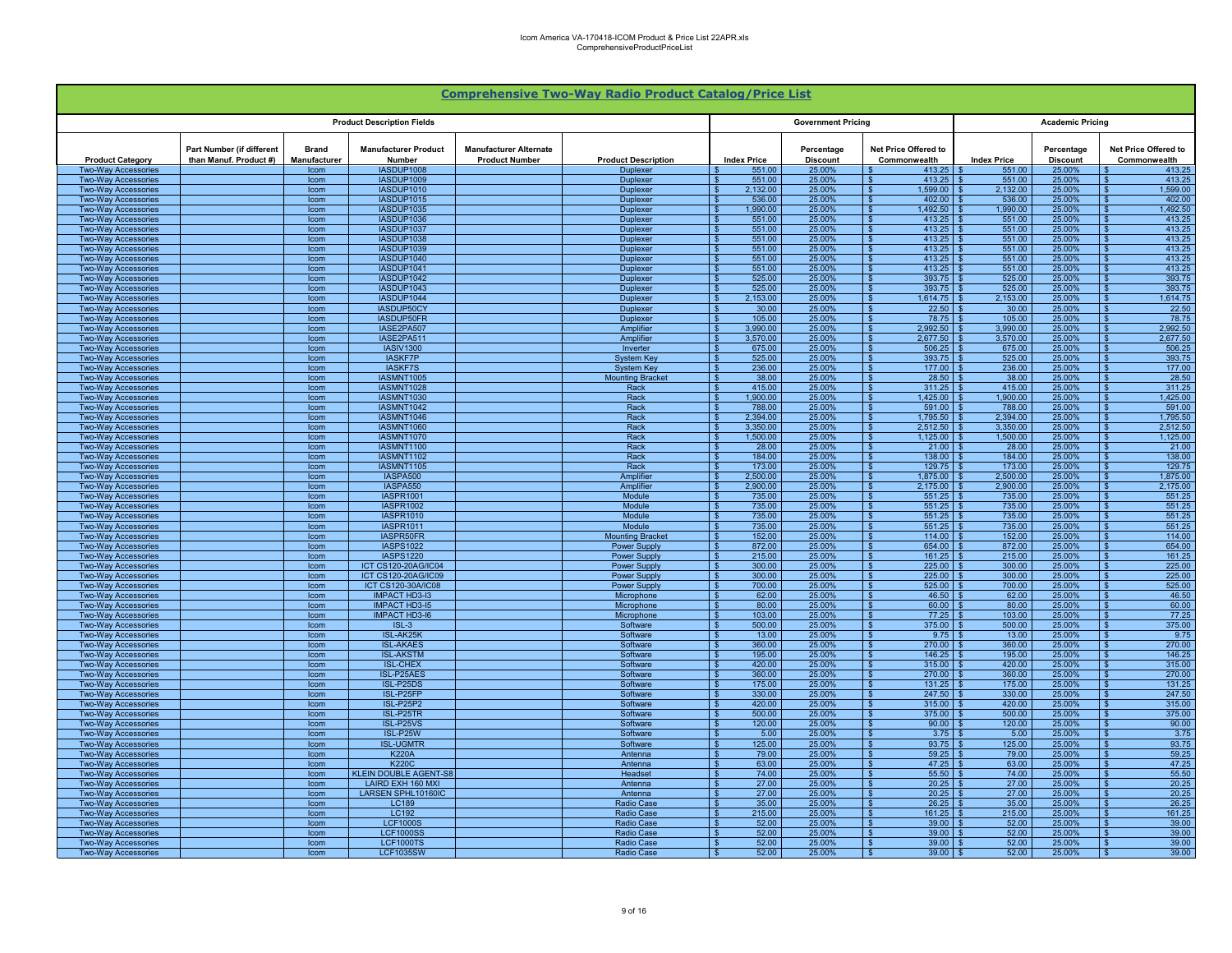|                                                          |                                                     |                              |                                           |                                                        | <b>Comprehensive Two-Way Radio Product Catalog/Price List</b> |                                       |                               |                                      |                    |                               |                                        |
|----------------------------------------------------------|-----------------------------------------------------|------------------------------|-------------------------------------------|--------------------------------------------------------|---------------------------------------------------------------|---------------------------------------|-------------------------------|--------------------------------------|--------------------|-------------------------------|----------------------------------------|
|                                                          |                                                     |                              | <b>Product Description Fields</b>         |                                                        |                                                               |                                       | <b>Government Pricing</b>     |                                      |                    | <b>Academic Pricing</b>       |                                        |
| <b>Product Category</b>                                  | Part Number (if different<br>than Manuf. Product #) | <b>Brand</b><br>Manufacturer | <b>Manufacturer Product</b><br>Number     | <b>Manufacturer Alternate</b><br><b>Product Number</b> | <b>Product Description</b>                                    | <b>Index Price</b>                    | Percentage<br><b>Discount</b> | Net Price Offered to<br>Commonwealth | <b>Index Price</b> | Percentage<br><b>Discount</b> | Net Price Offered to<br>Commonwealth   |
| <b>Two-Way Accessories</b>                               |                                                     | Icom                         | <b>LCF1036SW</b>                          |                                                        | <b>Radio Case</b>                                             | 52.00                                 | 25.00%                        | 39.00                                | 52.00              | 25.00%                        | 39.00                                  |
| Two-Way Accessories<br>Two-Way Accessories               |                                                     | Icom<br>Icom                 | <b>LCF1052S</b><br><b>LCF14 SWIVEL</b>    |                                                        | <b>Radio Case</b><br><b>Radio Case</b>                        | 52.00<br>50.00<br>$\mathbf{\hat{z}}$  | 25.00%<br>25.00%              | 39.00<br>37.50                       | 52.00<br>50.00     | 25.00%<br>25.00%              | 39.00<br>37.50                         |
| <b>Two-Way Accessories</b>                               |                                                     | Icom                         | <b>LCF3000 SWIVEL</b>                     |                                                        | <b>Radio Case</b>                                             | 52.00<br>$\mathbf{\hat{s}}$           | 25.00%                        | 39.00<br>. ድ                         | 52.00              | 25.00%                        | 39.00                                  |
| <b>Two-Way Accessories</b>                               |                                                     | Icom                         | <b>LCF3021S SWIVEL</b>                    |                                                        | <b>Radio Case</b>                                             | 50.00<br>$\mathbf{\hat{s}}$           | 25.00%                        | 37.50                                | 50.00              | 25.00%                        | 37.50                                  |
| <b>Two-Way Accessories</b>                               |                                                     | Icom                         | <b>LCF3061T SWIVEL</b>                    |                                                        | <b>Radio Case</b>                                             | 50.00<br>$\mathbf{\hat{s}}$           | 25.00%                        | 37.50<br>- \$                        | 50.00              | 25.00%                        | 37.50                                  |
| <b>Two-Way Accessories</b><br><b>Two-Way Accessories</b> |                                                     | Icom<br>Icom                 | LCF3261S SWIVEL<br>LCF3261T SWIVEL        |                                                        | <b>Radio Case</b><br>Radio Case                               | 52.00<br>- \$<br>50.00<br>- \$        | 25.00%<br>25.00%              | $39.00$ \$<br>l \$<br>37.50<br>- \$  | 52.00<br>50.00     | 25.00%<br>25.00%              | 39.00<br>l \$<br>37.50<br>- \$         |
| <b>Two-Way Accessories</b>                               |                                                     | Icom                         | <b>LCF70 CLIP</b>                         |                                                        | <b>Radio Case</b>                                             | 45.00<br>$\mathbf{\hat{z}}$           | 25.00%                        | 33.75<br>- \$                        | 45.00              | 25.00%                        | 33.75<br>$\mathbf{\hat{S}}$            |
| <b>Two-Wav Accessories</b>                               |                                                     | Icom                         | <b>LCF70S LOOP</b>                        |                                                        | <b>Radio Case</b>                                             | 38.00<br>$\mathbf{\hat{s}}$           | 25.00%                        | 28.50<br>- \$                        | 38.00              | 25.00%                        | 28.50<br>- \$                          |
| <b>Two-Way Accessories</b>                               |                                                     | Icom                         | <b>LCF9011S SWIVEL</b>                    |                                                        | <b>Radio Case</b>                                             | 50.00                                 | 25.00%                        | 37.50                                | 50.00              | 25.00%                        | 37.50                                  |
| Two-Way Accessories<br>Two-Way Accessories               |                                                     | Icom<br>Icom                 | <b>LCF9011T SWIVEL</b><br><b>M602 MMB</b> |                                                        | <b>Radio Case</b><br><b>Mounting Bracket</b>                  | 50.00<br>30.00<br>$\mathbf{C}$        | 25.00%<br>25.00%              | 37.50<br>22.50                       | 50.00<br>30.00     | 25.00%<br>25.00%              | 37.50<br>22.50                         |
| <b>Two-Wav Accessories</b>                               |                                                     | Icom                         | <b>M802 MMB</b>                           |                                                        | <b>Mounting Bracket</b>                                       | 57.00<br>- \$                         | 25.00%                        | 42.75<br>$\mathbf{S}$                | 57.00              | 25.00%                        | 42.75                                  |
| Two-Way Accessories                                      |                                                     | Icom                         | <b>MA510TR</b>                            |                                                        | Transponder                                                   | 1.418.00<br>$\hat{\mathbf{r}}$        | 25.00%                        | 1,063.50                             | 1.418.00           | 25.00%                        | 1.063.50                               |
| <b>Two-Wav Accessories</b>                               |                                                     | Icom                         | MB103                                     |                                                        | <b>Belt Clip</b>                                              | $\mathbf{\hat{S}}$<br>14.00           | 25.00%                        | $\mathbf{s}$<br>10.50                | 14.00              | 25.00%                        | 10.50                                  |
| <b>Two-Way Accessories</b>                               |                                                     | Icom                         | <b>MB103Y</b>                             |                                                        | <b>Belt Clip</b>                                              | 16.00<br>- \$<br>- \$                 | 25.00%                        | $12.00$ \ \$                         | 16.00              | 25.00%                        | 12.00                                  |
| <b>Two-Way Accessories</b><br><b>Two-Way Accessories</b> |                                                     | Icom<br>Icom                 | <b>MB109</b><br><b>MB115</b>              |                                                        | <b>Belt Clip</b><br><b>Belt Clip</b>                          | 11.00<br>11.00<br>- \$                | 25.00%<br>25.00%              | $8.25$ \$<br>l S<br>$8.25$ \$<br>l S | 11.00<br>11.00     | 25.00%<br>25.00%              | 8.25<br>8.25<br>- \$                   |
| <b>Two-Way Accessories</b>                               |                                                     | Icom                         | <b>MB118</b>                              |                                                        | <b>Mounting Bracket</b>                                       | 54.00<br>- \$                         | 25.00%                        | 40.50<br>- \$                        | 54.00              | 25.00%                        | 40.50<br>- \$                          |
| <b>Two-Way Accessories</b>                               |                                                     | Icom                         | <b>MB121</b>                              |                                                        | <b>Mounting Bracket</b>                                       | 35.00<br>$\mathbf{s}$                 | 25.00%                        | 26.25<br>- \$                        | 35.00              | 25.00%                        | 26.25<br>- \$                          |
| <b>Two-Way Accessories</b>                               |                                                     | Icom                         | <b>MB123</b>                              |                                                        | <b>Mounting Bracket</b>                                       | 37.00                                 | 25.00%                        | 27.75                                | 37.00              | 25.00%                        | 27.75                                  |
| <b>Two-Way Accessories</b><br>Two-Way Accessories        |                                                     | Icom<br>Icom                 | MB124<br><b>MB126</b>                     |                                                        | <b>Belt Clip</b><br><b>Mounting Bracket</b>                   | 13.00<br>315.00<br>- 93               | 25.00%<br>25.00%              | 9.75<br>236.25                       | 13.00<br>315.00    | 25.00%<br>25.00%              | 9.75<br>236.25                         |
| Two-Way Accessories                                      |                                                     | Icom                         | <b>MB127</b>                              |                                                        | <b>Belt Clip</b>                                              | 19.00                                 | 25.00%                        | 14.25                                | 19.00              | 25.00%                        | 14.25                                  |
| <b>Two-Way Accessories</b>                               |                                                     | Icom                         | <b>MB130</b>                              |                                                        | <b>Mounting Bracket</b>                                       | 88.00<br>- \$                         | 25.00%                        | 66.00<br>- \$                        | 88.00              | 25.00%                        | 66.00<br>$\mathbf{\hat{z}}$            |
| <b>Two-Way Accessories</b>                               |                                                     | Icom                         | <b>MB132</b>                              |                                                        | <b>Mounting Bracket</b>                                       | 42.00<br>$\overline{\mathbf{s}}$      | 25.00%                        | 31.50                                | 42.00              | 25.00%                        | 31.50                                  |
| <b>Two-Way Accessories</b><br><b>Two-Way Accessories</b> |                                                     | Icom<br>Icom                 | <b>MB133</b><br>MB135                     |                                                        | <b>Belt Clip</b><br><b>Belt Clip</b>                          | 18.00<br>- \$<br>11.00<br>- \$        | 25.00%<br>25.00%              | - \$<br>$8.25$ \$<br>l \$            | 18.00<br>11.00     | 25.00%<br>25.00%              | 13.50<br>8.25<br>- \$                  |
| <b>Two-Way Accessories</b>                               |                                                     | Icom                         | <b>MB136</b>                              |                                                        | <b>Belt Clip</b>                                              | 16.00<br>$\bullet$                    | 25.00%                        | $12.00$ \$<br>ΙSΙ                    | 16.00              | 25.00%                        | 12.00<br>- \$                          |
| <b>Two-Way Accessories</b>                               |                                                     | Icom                         | <b>MB23</b>                               |                                                        | <b>Mounting Bracket</b>                                       | 23.00<br>- \$                         | 25.00%                        | 17.25<br>l \$                        | 23.00              | 25.00%                        | 17.25<br>- \$                          |
| <b>Two-Wav Accessories</b>                               |                                                     | Icom                         | <b>MB2730B</b>                            |                                                        | <b>Mounting Bracket</b>                                       | 91.00<br>\$.                          | 25.00%                        | 68.25<br>- \$                        | 91.00              | 25.00%                        | 68.25<br>- \$                          |
| <b>Two-Way Accessories</b>                               |                                                     | Icom                         | <b>MB2730R</b>                            |                                                        | <b>Mounting Bracket</b>                                       | 69.00                                 | 25.00%                        | 51.75                                | 69.00              | 25.00%                        | 51.75                                  |
| Two-Way Accessories<br><b>Two-Way Accessories</b>        |                                                     | Icom<br>Icom                 | MB2730R1<br><b>MB53</b>                   |                                                        | <b>Mounting Bracket</b><br><b>Mounting Bracket</b>            | 160.00<br>536.00<br>$\mathcal{R}$     | 25.00%<br>25.00%              | 120.00<br>402.00                     | 160.00<br>536.00   | 25.00%<br>25.00%              | 120.00<br>402.00                       |
| <b>Two-Way Accessories</b>                               |                                                     | Icom                         | <b>MB62</b>                               |                                                        | <b>Mounting Bracket</b>                                       | 53.00<br>- \$                         | 25.00%                        | 39.75                                | 53.00              | 25.00%                        | 39.75                                  |
| Two-Way Accessories                                      |                                                     | Icom                         | <b>MB75</b>                               |                                                        | <b>Mounting Bracket</b>                                       | 42.00<br>$\hat{\mathbf{r}}$           | 25.00%                        | 31.50                                | 42.00              | 25.00%                        | 31.50                                  |
| <b>Two-Wav Accessories</b>                               |                                                     | Icom                         | <b>MB86</b>                               |                                                        | <b>Belt Clip</b>                                              | $\mathbf{\hat{S}}$<br>14.00           | 25.00%                        | $\mathbf{s}$<br>10.50                | 14.00              | 25.00%                        | 10.50                                  |
| <b>Two-Way Accessories</b><br><b>Two-Way Accessories</b> |                                                     | Icom<br>Icom                 | <b>MB93</b><br><b>MB94</b>                |                                                        | <b>Belt Clin</b><br><b>Belt Clip</b>                          | 12.00<br>- \$<br>11.00<br>- \$        | 25.00%<br>25.00%              | $9.00$   \$<br>$8.25$ \$<br>l s      | 12.00<br>11.00     | 25.00%<br>25.00%              | 9.00<br>8.25<br><b>S</b>               |
| <b>Two-Way Accessories</b>                               |                                                     | Icom                         | MB94EX                                    |                                                        | <b>Belt Clip</b>                                              | 18.00<br>- \$                         | 25.00%                        | $13.50$ \$<br>l \$                   | 18.00              | 25.00%                        | 13.50<br><b>S</b>                      |
| <b>Two-Way Accessories</b>                               |                                                     | Icom                         | MB94R                                     |                                                        | <b>Belt Clip</b>                                              | 19.00<br>- \$                         | 25.00%                        | 14.25<br>- \$                        | 19.00              | 25.00%                        | 14.25                                  |
| <b>Two-Way Accessories</b>                               |                                                     | Icom                         | <b>MB96N</b>                              |                                                        | <b>Belt Clip</b>                                              | 40.00<br>. ድ                          | 25.00%                        | 30.00<br>- \$                        | 40.00              | 25.00%                        | 30.00                                  |
| <b>Two-Way Accessories</b><br><b>Two-Way Accessories</b> |                                                     | Icom<br>Icom                 | <b>MB98</b><br>MB99A                      |                                                        | <b>Belt Clip</b><br><b>Mounting Bracket</b>                   | 14.00<br>68.00                        | 25.00%<br>25.00%              | 10.50<br>51.00                       | 14.00<br>68.00     | 25.00%                        | 10.50<br>51.00                         |
| <b>Two-Way Accessories</b>                               |                                                     | Icom                         | MBA1                                      |                                                        | <b>Mounting Bracket</b>                                       | 42.00<br>- 3                          | 25.00%                        | 31.50                                | 42.00              | 25.00%<br>25.00%              | 31.50                                  |
| Two-Way Accessories                                      |                                                     | Icom                         | MBA <sub>2</sub>                          |                                                        | <b>Mounting Bracket</b>                                       | 43.00<br>. ድ                          | 25.00%                        | 32.25<br>- 93                        | 43.00              | 25.00%                        | 32.25                                  |
| <b>Two-Way Accessories</b>                               |                                                     | Icom                         | MBA3                                      |                                                        | Adapter                                                       | 112.00<br>- \$                        | 25.00%                        | 84.00<br>- \$                        | 112.00             | 25.00%                        | 84.00<br>$\mathbf{\hat{z}}$            |
| <b>Two-Way Accessories</b>                               |                                                     | Icom                         | MBA4                                      |                                                        | <b>Mounting Bracket</b>                                       | $\overline{\mathbf{s}}$<br>69.00      | 25.00%                        | 51.75<br>-9                          | 69.00              | 25.00%                        | 51.75                                  |
| <b>Two-Way Accessories</b><br><b>Two-Way Accessories</b> |                                                     | Icom<br>Icom                 | MBA <sub>5</sub><br>MBA7                  |                                                        | <b>Mounting Bracket</b><br><b>Mounting Bracket</b>            | 43.00<br>- \$<br>42.00<br>- \$        | 25.00%<br>25.00%              | 32.25<br>- \$<br>$31.50$ \$<br>l \$  | 43.00<br>42.00     | 25.00%<br>25.00%              | 32.25<br>$\mathbf{s}$<br>31.50<br>- \$ |
| <b>Two-Way Accessories</b>                               |                                                     | Icom                         | MBA8                                      |                                                        | <b>Mounting Bracket</b>                                       | 42.00<br>-\$                          | 25.00%                        | $31.50$ \$<br>ΙSΙ                    | 42.00              | 25.00%                        | 31.50<br>IS.                           |
| Two-Way Accessories                                      |                                                     | Icom                         | MBB3                                      |                                                        | <b>Belt Clip</b>                                              | 17.00<br>- \$                         | 25.00%                        | $12.75$ \$<br>l \$                   | 17.00              | 25.00%                        | 12.75<br>- \$                          |
| Two-Wav Accessories                                      |                                                     | Icom                         | MBB <sub>5</sub>                          |                                                        | <b>Belt Clip</b>                                              | 16.00<br>- \$                         | 25.00%                        | 12.00<br>- \$                        | 16.00              | 25.00%                        | 12.00<br>- \$                          |
| <b>Two-Way Accessories</b>                               |                                                     | Icom                         | MBF1<br>MBF4                              |                                                        | <b>Mounting Bracket</b><br><b>Mounting Bracket</b>            | 91.00<br>- \$<br>38.00                | 25.00%<br>25.00%              | 68.25<br>- \$<br>28.50               | 91.00<br>38.00     | 25.00%<br>25.00%              | 68.25<br>- \$<br>28.50                 |
| <b>Two-Way Accessories</b><br><b>Two-Way Accessories</b> |                                                     | Icom<br>Icom                 | MBF <sub>5</sub>                          |                                                        | <b>Mounting Bracket</b>                                       | 35.00<br>- \$                         | 25.00%                        | $26.25$ \$                           | 35.00              | 25.00%                        | 26.25<br>∣ \$                          |
| Two-Way Accessories                                      |                                                     | Icom                         | MBF7                                      |                                                        | <b>Mounting Bracket</b>                                       | 53.00<br>- ፍ                          | 25.00%                        | 39.75                                | 53.00              | 25.00%                        | 39.75                                  |
| <b>Two-Way Accessories</b>                               |                                                     | Icom                         | <b>MBF705</b>                             |                                                        | Tray                                                          | 53.00<br>$\mathbf{Q}$                 | 25.00%                        | 39.75<br>$\mathbf{C}$                | 53.00              | 25.00%                        | 39.75                                  |
| <b>Two-Wav Accessories</b>                               |                                                     | Icom                         | MBZ <sub>1</sub>                          |                                                        | <b>Dust Cover</b>                                             | $\hat{\mathbf{r}}$<br>25.00           | 25.00%                        | 18.75                                | 25.00              | 25.00%                        | 18.75                                  |
| <b>Two-Way Accessories</b><br><b>Two-Way Accessories</b> |                                                     | Icom<br>Icom                 | <b>MN100</b><br><b>MN100L</b>             |                                                        | Antenna Matche<br>Antenna Matcher                             | 509.00<br>- \$<br>483.00<br>- \$      | 25.00%<br>25.00%              | 381.75<br>$362.25$ \$<br>l s         | 509.00<br>483.00   | 25.00%<br>25.00%              | 381.75<br>362.25                       |
| <b>Two-Way Accessories</b>                               |                                                     | Icom                         | <b>MOUNT1</b>                             |                                                        | <b>Mounting Bracket</b>                                       | - \$<br>24.00                         | 25.00%                        | $18.00$ \$<br>l \$                   | 24.00              | 25.00%                        | 18.00<br>- \$                          |
| <b>Two-Way Accessories</b>                               |                                                     | Icom                         | <b>MOUNT3</b>                             |                                                        | <b>Mounting Bracket</b>                                       | 47.00<br>- \$                         | 25.00%                        | 35.25<br>- \$                        | 47.00              | 25.00%                        | 35.25                                  |
| <b>Two-Way Accessories</b>                               |                                                     | Icom                         | <b>MSD CARD</b>                           |                                                        | Software                                                      | 32.00<br>-9                           | 25.00%                        | 24.00<br>- \$                        | 32.00              | 25.00%                        | 24.00                                  |
| <b>Two-Wav Accessories</b><br><b>Two-Way Accessories</b> |                                                     | Icom<br>Icom                 | <b>MXG5000S</b><br><b>NC100H</b>          |                                                        | <b>GPS Receiver</b><br><b>Radio Case</b>                      | 347.00<br>$\mathbf{\hat{s}}$<br>32.00 | 25.00%<br>25.00%              | 260.25<br>24.00                      | 347.00<br>32.00    | 25.00%<br>25.00%              | 260.25<br>24.00                        |
| <b>Two-Way Accessories</b>                               |                                                     | Icom                         | NCA <sub>25</sub>                         |                                                        | <b>Radio Case</b>                                             | 32.00                                 | 25.00%                        | 24.00                                | 32.00              | 25.00%                        | 24.00                                  |
| <b>Two-Way Accessories</b>                               |                                                     | Icom                         | <b>NCF1000C</b>                           |                                                        | Radio Case                                                    | 32.00<br>- \$                         | 25.00%                        | 24.00<br>∣ \$                        | 32.00              | 25.00%                        | 24.00                                  |
| <b>Two-Way Accessories</b>                               |                                                     | Icom                         | <b>NCF1000SC</b>                          |                                                        | <b>Radio Case</b>                                             | 32.00<br>$\mathbf{\hat{s}}$           | 25.00%                        | 24.00<br>- \$                        | 32.00              | 25.00%                        | 24.00                                  |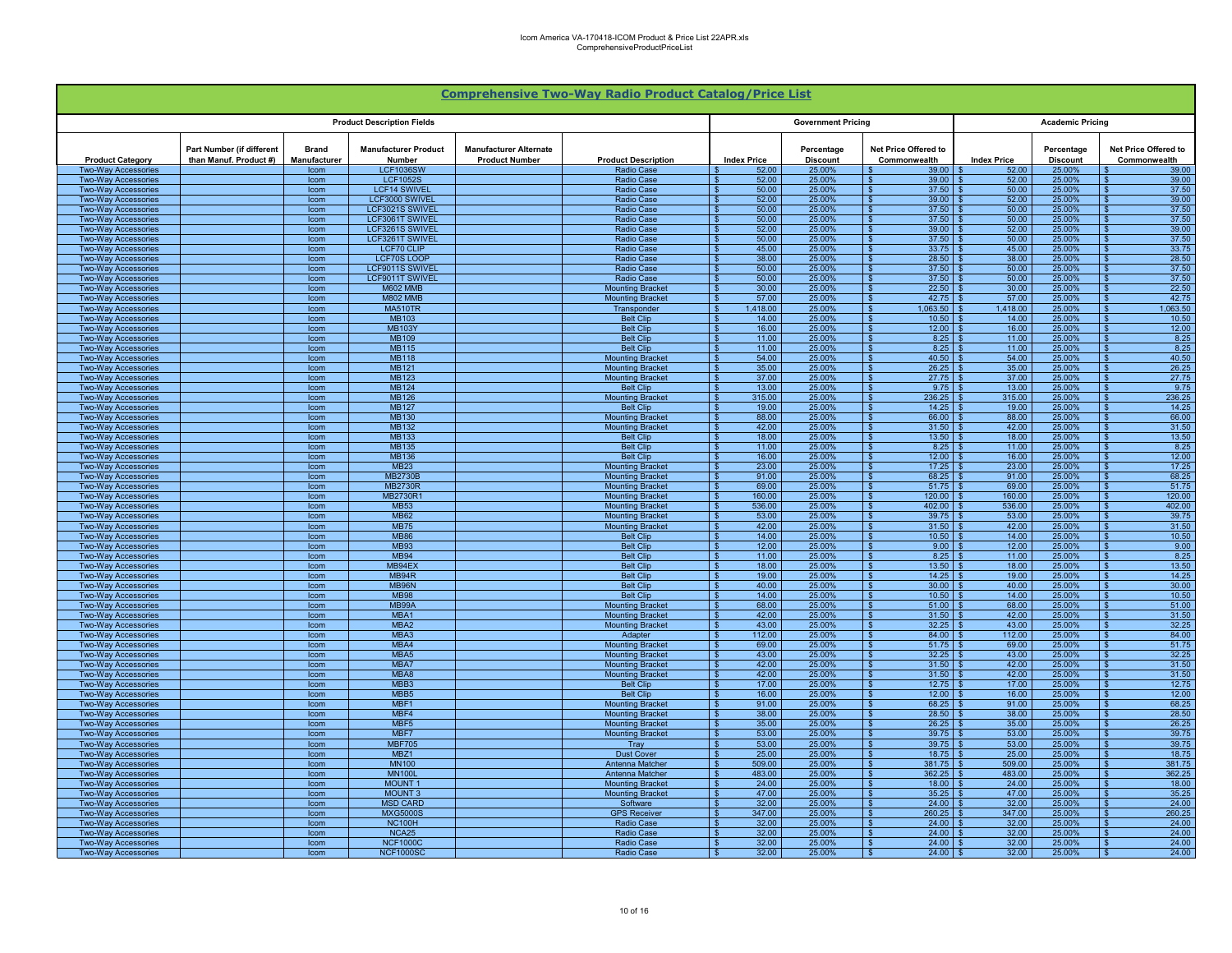|                                                          |                                                     |                              |                                       |                                                        | <b>Comprehensive Two-Way Radio Product Catalog/Price List</b> |                                                             |                               |                                                    |                    |                               |                                                                       |
|----------------------------------------------------------|-----------------------------------------------------|------------------------------|---------------------------------------|--------------------------------------------------------|---------------------------------------------------------------|-------------------------------------------------------------|-------------------------------|----------------------------------------------------|--------------------|-------------------------------|-----------------------------------------------------------------------|
|                                                          |                                                     |                              | <b>Product Description Fields</b>     |                                                        |                                                               |                                                             | <b>Government Pricing</b>     |                                                    |                    | <b>Academic Pricing</b>       |                                                                       |
| <b>Product Category</b>                                  | Part Number (if different<br>than Manuf. Product #) | <b>Brand</b><br>Manufacturer | <b>Manufacturer Product</b><br>Number | <b>Manufacturer Alternate</b><br><b>Product Number</b> | <b>Product Description</b>                                    | <b>Index Price</b>                                          | Percentage<br><b>Discount</b> | Net Price Offered to<br>Commonwealth               | <b>Index Price</b> | Percentage<br><b>Discount</b> | Net Price Offered to<br>Commonwealth                                  |
| Two-Way Accessories<br>Two-Way Accessories               |                                                     | Icom<br>Icom                 | <b>NCF1000TC</b><br><b>NCF1035C</b>   |                                                        | <b>Radio Case</b><br>Radio Case                               | 32.00<br>32.00                                              | 25.00%<br>25.00%              | 24.00<br>24.00                                     | 32.00<br>32.00     | 25.00%<br>25.00%              | 24.00<br>24.00                                                        |
| <b>Two-Way Accessories</b>                               |                                                     | Icom                         | <b>NCF1036C</b>                       |                                                        | Radio Case                                                    | 32.00<br>$\mathbf{\hat{z}}$                                 | 25.00%                        | 24.00<br>$\mathbf{S}$                              | 32.00              | 25.00%                        | 24.00<br>$\mathbf{R}$                                                 |
| <b>Two-Way Accessories</b>                               |                                                     | Icom                         | <b>NCF1052C</b>                       |                                                        | <b>Radio Case</b>                                             | 32.00<br>$\mathbf{\hat{s}}$                                 | 25.00%                        | 24.00<br>- \$                                      | 32.00              | 25.00%                        | 24.00<br>$\overline{\mathbf{s}}$                                      |
| <b>Two-Way Accessories</b><br><b>Two-Way Accessories</b> |                                                     | Icom<br>Icom                 | NCF3000 CLIP<br><b>NCF3061S LOOP</b>  |                                                        | <b>Radio Case</b><br><b>Radio Case</b>                        | 32.00<br>$\mathbf{\hat{s}}$<br>25.00<br>- \$                | 25.00%<br>25.00%              | 24.00<br>- \$<br>18.75<br><b>S</b>                 | 32.00<br>25.00     | 25.00%<br>25.00%              | 24.00<br>$\mathbf{s}$<br>18.75<br>$\mathbf{s}$                        |
| <b>Two-Way Accessories</b>                               |                                                     | Icom                         | NCF30G LOOP                           |                                                        | Radio Case                                                    | - \$<br>25.00                                               | 25.00%                        | 18.75<br>l s                                       | 25.00              | 25.00%                        | 18.75<br>$\mathbf{s}$                                                 |
| <b>Two-Way Accessories</b><br><b>Two-Way Accessories</b> |                                                     | Icom<br>Icom                 | NCF3261T CLIP<br>NCF9011T CLIP        |                                                        | <b>Radio Case</b><br>Radio Case                               | 32.00<br>- \$<br>30.00<br>. ድ                               | 25.00%<br>25.00%              | 24.00<br>∣\$<br>22.50<br>l s                       | 32.00<br>30.00     | 25.00%<br>25.00%              | 24.00<br>-S<br>22.50<br>$\mathbf{R}$                                  |
| <b>Two-Wav Accessories</b>                               |                                                     | Icom                         | OPC025D                               |                                                        | Cable                                                         | 48.00<br>- \$                                               | 25.00%                        | <b>S</b><br>36.00                                  | 48.00              | 25.00%                        | $\mathbb{S}$<br>36.00                                                 |
| Two-Way Accessories                                      |                                                     | Icom                         | OPC1000                               |                                                        | Cable                                                         | 86.00                                                       | 25.00%                        | 64.50                                              | 86.00              | 25.009                        | 64.50                                                                 |
| <b>Two-Way Accessories</b><br><b>Two-Way Accessories</b> |                                                     | Icom<br>Icom                 | <b>OPC1106</b><br><b>OPC1107A</b>     |                                                        | Cable<br>Cable                                                | 47.00<br>29.00<br>$\mathbf{R}$                              | 25.00%<br>25.00%              | 35.25<br>l S<br>21.75<br>- \$                      | 47.00<br>29.00     | 25.00%<br>25.00%              | 35.25<br>୍କ<br>21.75<br>$\mathbf{\hat{S}}$                            |
| <b>Two-Way Accessories</b>                               |                                                     | Icom                         | <b>OPC1122U</b>                       |                                                        | Cable                                                         | 106.00<br>. ድ                                               | 25.00%                        | 79.50<br>$\mathbf{s}$                              | 106.00             | 25.00%                        | 79.50<br>$\hat{\mathbf{r}}$                                           |
| <b>Two-Way Accessories</b>                               |                                                     | Icom                         | OPC1132                               |                                                        | Cable                                                         | 48.00<br>$\mathbf{R}$                                       | 25.00%                        | 36.00<br><b>S</b>                                  | 48.00              | 25.00%                        | 36.00                                                                 |
| <b>Two-Way Accessories</b><br><b>Two-Way Accessories</b> |                                                     | Icom<br>Icom                 | <b>OPC1147N</b><br>OPC1156            |                                                        | Cable<br>Cable                                                | $\mathbf{\hat{S}}$<br>84.00<br>42.00<br>- \$                | 25.00%<br>25.00%              | ١s<br>63.00<br>31.50<br>l s                        | 84.00<br>42.00     | 25.00%<br>25.00%              | 63.00<br>$\mathbf{\hat{x}}$<br>31.50                                  |
| <b>Two-Way Accessories</b>                               |                                                     | Icom                         | <b>OPC1174</b>                        |                                                        | Cable                                                         | 15.00<br>- \$                                               | 25.00%                        | 11.25<br>ΙS                                        | 15.00              | 25.00%                        | 11.25<br>- \$                                                         |
| <b>Two-Way Accessories</b>                               |                                                     | Icom                         | OPC1392                               |                                                        | Cable                                                         | 81.00<br>- \$                                               | 25.00%                        | 60.75<br>l S                                       | 81.00<br>95.00     | 25.00%                        | 60.75<br>\$.                                                          |
| <b>Two-Way Accessories</b><br><b>Two-Way Accessories</b> |                                                     | Icom<br>Icom                 | <b>OPC1457</b><br><b>OPC1465</b>      |                                                        | Cable<br>Cable                                                | 95.00<br>- \$<br>92.00<br>- \$                              | 25.00%<br>25.00%              | 71.25<br><b>S</b><br>69.00<br>- \$                 | 92.00              | 25.00%<br>25.00%              | 71.25<br>\$.<br>69.00<br>\$                                           |
| <b>Two-Way Accessories</b>                               |                                                     | Icom                         | <b>OPC1529R</b>                       |                                                        | Cable                                                         | 44.00<br>$\mathbf{s}$                                       | 25.00%                        | 33.00                                              | 44.00              | 25.00%                        | 33.00                                                                 |
| <b>Two-Way Accessories</b>                               |                                                     | Icom                         | <b>OPC1532</b>                        |                                                        | Cable                                                         | 44.00<br>- \$                                               | 25.00%                        | 33.00                                              | 44.00              | 25.00%                        | 33.00                                                                 |
| Two-Wav Accessories<br><b>Two-Way Accessories</b>        |                                                     | Icom<br>Icom                 | <b>OPC1533</b><br><b>OPC1534</b>      |                                                        | Cable<br>Cable                                                | 92.00<br>- \$<br>242.00<br>$\overline{\mathbf{S}}$          | 25.00%<br>25.00%              | 69.00<br>181.50<br>্য                              | 92.00<br>242.00    | 25.00%<br>25.00%              | 69.00<br>$\mathbf{s}$<br>$\mathbf{s}$<br>181.50                       |
| <b>Two-Way Accessories</b>                               |                                                     | Icom                         | <b>OPC1536</b>                        |                                                        | Cable                                                         | $\overline{\mathbf{s}}$<br>129.00                           | 25.00%                        | $\overline{\mathbf{s}}$<br>96.75                   | 129.00             | 25.00%                        | $\overline{\mathbf{s}}$<br>96.75                                      |
| <b>Two-Way Accessories</b>                               |                                                     | Icom                         | <b>OPC1540</b>                        |                                                        | Cable                                                         | 95.00<br>- \$                                               | 25.00%                        | 71.25<br>- \$                                      | 95.00              | 25.00%                        | 71.25<br>$\mathbf{s}$                                                 |
| <b>Two-Way Accessories</b><br><b>Two-Way Accessories</b> |                                                     | Icom<br>Icom                 | <b>OPC1541</b><br>OPC1655             |                                                        | Cable<br>Cable                                                | 81.00<br>- \$<br>50.00<br>$\sqrt{3}$                        | 25.00%<br>25.00%              | 60.75<br>∣\$<br>$37.50$ \$<br>l \$                 | 81.00<br>50.00     | 25.00%<br>25.00%              | 60.75<br>-\$<br>37.50<br>$\sqrt{3}$                                   |
| <b>Two-Way Accessories</b>                               |                                                     | Icom                         | <b>OPC1870</b>                        |                                                        | Cable                                                         | 131.00<br>- \$                                              | 25.00%                        | 98.25<br>l S                                       | 131.00             | 25.00%                        | 98.25<br><b>S</b>                                                     |
| Two-Way Accessories                                      |                                                     | Icom                         | <b>OPC1871</b>                        |                                                        | Cable                                                         | 118.00<br>- \$                                              | 25.00%                        | 88.50<br>∣\$                                       | 118.00             | 25.00%                        | 88.50<br>\$.                                                          |
| <b>Two-Way Accessories</b><br><b>Two-Way Accessories</b> |                                                     | Icom<br>Icom                 | <b>OPC1939</b><br>OPC1962             |                                                        | Cable<br>Cable                                                | $\overline{\mathbf{s}}$<br>102.00<br>63.00                  | 25.00%<br>25.00%              | $\overline{\mathbf{s}}$<br>76.50<br>47.25          | 102.00<br>63.00    | 25.00%<br>25.009              | $\sqrt{3}$<br>76.50<br>47.25                                          |
| <b>Two-Way Accessories</b>                               |                                                     | Icom                         | <b>OPC2004</b>                        |                                                        | Cable                                                         | - \$<br>28.00                                               | 25.00%                        | l s<br>21.00                                       | 28.00              | 25.00%                        | 21.00<br>$\mathbf{\hat{s}}$                                           |
| Two-Way Accessories                                      |                                                     | Icom                         | <b>OPC2004LA</b>                      |                                                        | Cable                                                         | 28.00<br>. ድ                                                | 25.00%                        | 21.00<br>- 9                                       | 28.00              | 25.00%                        | 21.00<br>$\hat{\mathbf{z}}$                                           |
| <b>Two-Way Accessories</b><br><b>Two-Wav Accessories</b> |                                                     | Icom<br>Icom                 | <b>OPC2006LS</b><br><b>OPC2078</b>    |                                                        | Cable<br>Cable                                                | 37.00<br>$\hat{\mathbf{r}}$<br>$\mathbf{\hat{s}}$<br>100.00 | 25.00%<br>25.00%              | 27.75<br>$\mathbf{s}$<br><b>S</b><br>75.00         | 37.00<br>100.00    | 25.00%<br>25.00%              | 27.75<br>$\hat{\mathbf{r}}$<br>$\mathbf{\hat{z}}$<br>75.00            |
| <b>Two-Way Accessories</b>                               |                                                     | Icom                         | <b>OPC2144</b>                        |                                                        | Cable                                                         | 38.00<br>- \$                                               | 25.00%                        | <b>S</b><br>28.50                                  | 38.00              | 25.00%                        | 28.50<br>$\mathbf{\hat{s}}$                                           |
| <b>Two-Way Accessories</b>                               |                                                     | Icom                         | <b>OPC2204</b>                        |                                                        | Cable                                                         | 210.00<br>l \$                                              | 25.00%                        | 157.50<br>ΙS                                       | 210.00             | 25.00%                        | 157.50<br>. ድ                                                         |
| <b>Two-Way Accessories</b><br><b>Two-Way Accessories</b> |                                                     | Icom<br>Icom                 | OPC2218LU<br>OPC2253                  |                                                        | Cable<br>Cable                                                | - \$<br>81.00<br>81.00<br>- \$                              | 25.00%<br>25.00%              | 60.75<br>l s<br>60.75<br>l S                       | 81.00<br>81.00     | 25.00%<br>25.00%              | 60.75<br>- \$<br>60.75<br>- \$                                        |
| <b>Two-Way Accessories</b>                               |                                                     | Icom                         | <b>OPC2254</b>                        |                                                        | Cable                                                         | 101.00<br>- \$                                              | 25.00%                        | 75.75<br><b>S</b>                                  | 101.00             | 25.00%                        | 75.75                                                                 |
| <b>Two-Way Accessories</b>                               |                                                     | Icom                         | <b>OPC2275</b>                        |                                                        | Cable                                                         | 161.00<br>- \$                                              | 25.00%                        | 120.75<br><b>S</b>                                 | 161.00             | 25.00%                        | 120.75<br>-S                                                          |
| <b>Two-Way Accessories</b><br><b>Two-Way Accessories</b> |                                                     | Icom<br>Icom                 | OPC2276<br><b>OPC2308</b>             |                                                        | Cable<br>Cable                                                | 231.00<br>184.00<br>- \$                                    | 25.00%<br>25.00%              | 173.25<br>138.00                                   | 231.00<br>184.00   | 25.00%<br>25.00%              | 173.25<br>138.00                                                      |
| <b>Two-Way Accessories</b>                               |                                                     | Icom                         | <b>OPC2309</b>                        |                                                        | Cable                                                         | 184.00<br>$\mathcal{R}$                                     | 25.00%                        | 138.00<br>- \$                                     | 184.00             | 25.00%                        | 138.00<br>$\hat{\mathbf{s}}$                                          |
| <b>Two-Way Accessories</b><br><b>Two-Way Accessories</b> |                                                     | Icom<br>Icom                 | <b>OPC2321</b><br><b>OPC2328</b>      |                                                        | Cable<br>Cable                                                | 184.00<br>- \$<br>$\overline{\mathbf{s}}$<br>107.00         | 25.00%<br>25.00%              | 138.00<br>- \$<br>$\overline{\mathbf{S}}$<br>80.25 | 184.00<br>107.00   | 25.00%<br>25.00%              | $\overline{\mathbf{s}}$<br>138.00<br>$\overline{\mathbf{s}}$<br>80.25 |
| <b>Two-Way Accessories</b>                               |                                                     | Icom                         | <b>OPC2338</b>                        |                                                        | Cable                                                         | 251.00<br>- \$                                              | 25.00%                        | 188.25<br>∣\$                                      | 251.00             | 25.00%                        | 188.25<br>$\mathbf{s}$                                                |
| <b>Two-Way Accessories</b>                               |                                                     | Icom                         | <b>OPC2344</b>                        |                                                        | Cable                                                         | 142.00<br>- \$                                              | 25.00%                        | l s<br>106.50                                      | 142.00             | 25.00%                        | 106.50<br>- \$                                                        |
| <b>Two-Way Accessories</b>                               |                                                     | Icom<br>Icom                 | <b>OPC2350LU</b><br><b>OPC2357</b>    |                                                        | Cable<br>Cable                                                | 81.00<br>-\$<br>184.00<br>- \$                              | 25.00%<br>25.00%              | $60.75$ \$<br>l \$<br>138.00<br>∣\$                | 81.00<br>184.00    | 25.00%<br>25.00%              | 60.75<br>$\sqrt{3}$<br>138.00<br>- \$                                 |
| <b>Two-Way Accessories</b><br><b>Two-Wav Accessories</b> |                                                     | Icom                         | <b>OPC2359</b>                        |                                                        | Cable                                                         | 87.00<br>- \$                                               | 25.00%                        | 65.25<br>$\mathbf{s}$                              | 87.00              | 25.00%                        | 65.25<br>$\mathbb{S}$                                                 |
| <b>Two-Way Accessories</b>                               |                                                     | Icom                         | <b>OPC2361</b>                        |                                                        | Cable                                                         | 69.00<br>- \$                                               | 25.00%                        | 51.75<br>∣\$                                       | 69.00              | 25.00%                        | 51.75<br>\$.                                                          |
| <b>Two-Way Accessories</b>                               |                                                     | Icom                         | <b>OPC2362</b>                        |                                                        | Cable                                                         | 105.00<br>- \$<br>- \$                                      | 25.00%                        | 78.75<br>- \$                                      | 105.00             | 25.00%                        | 78.75<br>-S                                                           |
| <b>Two-Way Accessories</b><br>Two-Wav Accessories        |                                                     | Icom<br>Icom                 | OPC2363<br><b>OPC2364</b>             |                                                        | Cable<br>Cable                                                | 118.00<br>64.00<br>- \$                                     | 25.00%<br>25.00%              | 88.50<br>48.00<br>- \$                             | 118.00<br>64.00    | 25.00%<br>25.009              | 88.50<br>48.00<br>- \$                                                |
| <b>Two-Way Accessories</b>                               |                                                     | Icom                         | OPC2365                               |                                                        | Cable                                                         | 67.00<br>$\mathbf{R}$                                       | 25.00%                        | 50.25<br>$\mathbf{s}$                              | 67.00              | 25.00%                        | 50.25<br>$\hat{\mathbf{r}}$                                           |
| <b>Two-Wav Accessories</b><br><b>Two-Way Accessories</b> |                                                     | Icom<br>Icom                 | OPC2366<br><b>OPC2367</b>             |                                                        | Cable<br>Cable                                                | - \$<br>72.00<br>87.00<br>- \$                              | 25.00%<br>25.00%              | <b>S</b><br>54.00<br>65.25<br><b>S</b>             | 72.00<br>87.00     | 25.00%<br>25.00%              | 54.00<br>$\mathbf{\hat{z}}$<br>65.25                                  |
| <b>Two-Way Accessories</b>                               |                                                     | Icom                         | OPC2373                               |                                                        | Cable                                                         | 66.00<br>l S                                                | 25.00%                        | 49.50<br>ΙS                                        | 66.00              | 25.00%                        | 49.50<br>. ድ                                                          |
| <b>Two-Way Accessories</b>                               |                                                     | Icom                         | <b>OPC2374</b>                        |                                                        | Cable                                                         | 102.00<br>- \$                                              | 25.00%                        | 76.50<br>l s                                       | 102.00             | 25.00%                        | 76.50<br>$\mathbf{s}$                                                 |
| <b>Two-Way Accessories</b><br><b>Two-Way Accessories</b> |                                                     | Icom<br>Icom                 | <b>OPC2377</b><br><b>OPC2379</b>      |                                                        | Cable<br>Cable                                                | 97.00<br>- \$<br>100.00<br>- \$                             | 25.00%<br>25.00%              | 72.75<br>∣\$<br>75.00<br>l s                       | 97.00<br>100.00    | 25.00%<br>25.00%              | 72.75<br>\$.<br>75.00<br>\$.                                          |
| <b>Two-Wav Accessories</b>                               |                                                     | Icom                         | <b>OPC2382</b>                        |                                                        | Cable                                                         | 29.00<br>- \$                                               | 25.00%                        | 21.75<br>l s                                       | 29.00              | 25.00%                        | 21.75<br>$\mathbf{\hat{x}}$                                           |
| <b>Two-Way Accessories</b>                               |                                                     | Icom                         | OPC2383                               |                                                        | Cable                                                         | 102.00                                                      | 25.00%                        | 76.50                                              | 102.00             | 25.00%                        | 76.50                                                                 |
| <b>Two-Way Accessories</b><br><b>Two-Way Accessories</b> |                                                     | Icom<br>Icom                 | <b>OPC2384</b><br><b>OPC2389</b>      |                                                        | Cable<br>Cable                                                | 54.00<br>90.00<br>$\hat{\mathbf{r}}$                        | 25.00%<br>25.00%              | 40.50<br>67.50<br>$\mathbf{C}$                     | 54.00<br>90.00     | 25.00%<br>25.00%              | 40.50<br>67.50<br>$\hat{\mathbf{z}}$                                  |
| Two-Way Accessories                                      |                                                     | Icom                         | <b>OPC2390</b>                        |                                                        | Cable                                                         | 214.00<br>$\mathbf{\hat{s}}$                                | 25.00%                        | 160.50<br>- \$                                     | 214.00             | 25.00%                        | 160.50<br>$\mathbf{s}$                                                |
| <b>Two-Way Accessories</b>                               |                                                     | Icom                         | <b>OPC2401</b>                        |                                                        | Cable                                                         | 112.00<br>$\mathbf{\hat{s}}$                                | 25.00%                        | - \$<br>84.00                                      | 112.00             | 25.00%                        | 84.00                                                                 |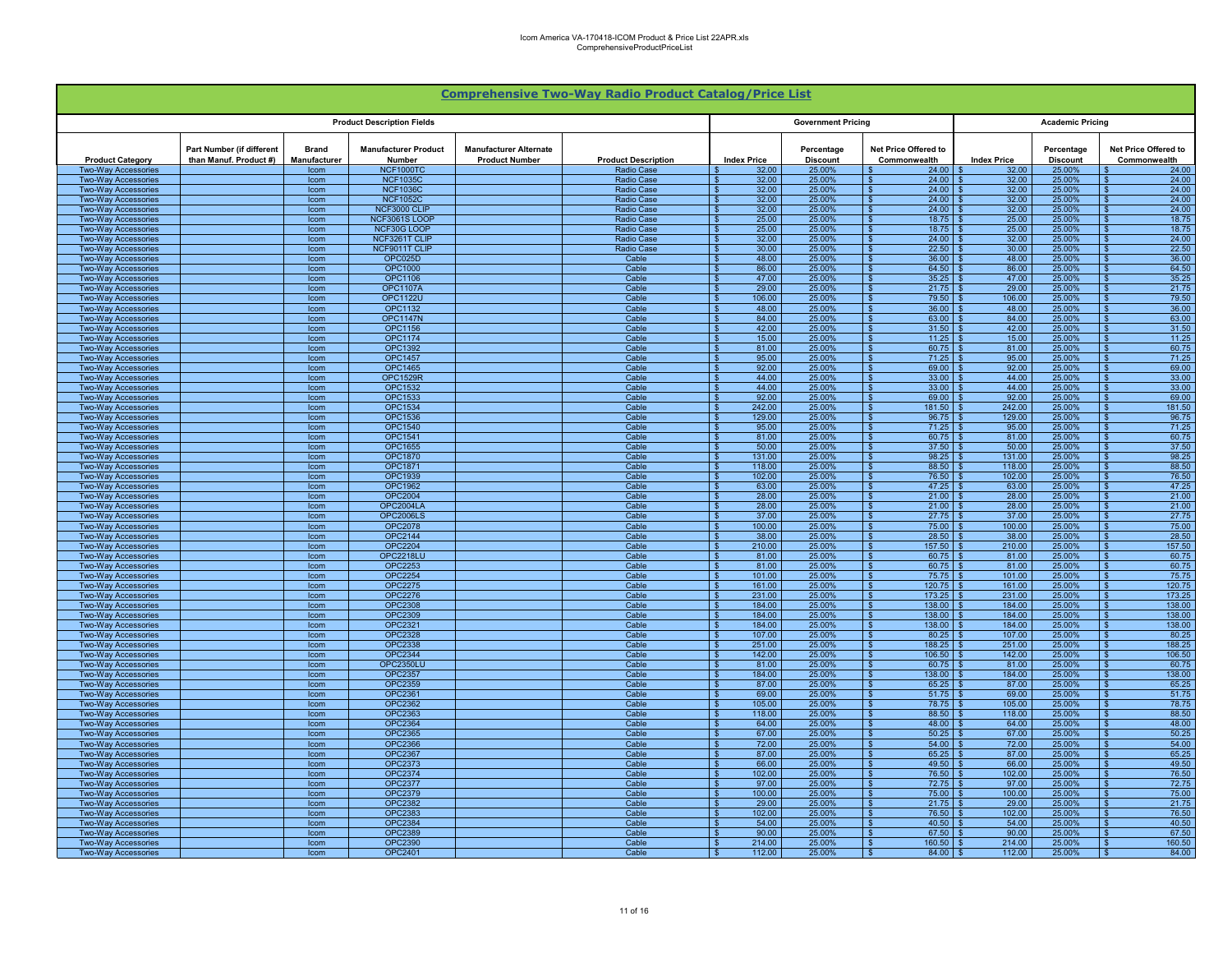| <b>Comprehensive Two-Way Radio Product Catalog/Price List</b> |                                                     |                       |                                       |                                                        |                                                    |                                  |                               |                                                       |                    |                               |                                                             |  |  |
|---------------------------------------------------------------|-----------------------------------------------------|-----------------------|---------------------------------------|--------------------------------------------------------|----------------------------------------------------|----------------------------------|-------------------------------|-------------------------------------------------------|--------------------|-------------------------------|-------------------------------------------------------------|--|--|
|                                                               | <b>Product Description Fields</b>                   |                       |                                       |                                                        |                                                    |                                  | <b>Government Pricing</b>     |                                                       |                    | <b>Academic Pricing</b>       |                                                             |  |  |
| <b>Product Category</b>                                       | Part Number (if different<br>than Manuf. Product #) | Brand<br>Manufacturer | <b>Manufacturer Product</b><br>Number | <b>Manufacturer Alternate</b><br><b>Product Number</b> | <b>Product Description</b>                         | <b>Index Price</b>               | Percentage<br><b>Discount</b> | Net Price Offered to<br>Commonwealth                  | <b>Index Price</b> | Percentage<br><b>Discount</b> | Net Price Offered to<br>Commonwealth                        |  |  |
| Two-Way Accessories                                           |                                                     | Icom                  | <b>OPC2407</b>                        |                                                        | Cable                                              | 107.00                           | 25.00%                        | 80.25                                                 | 107.00             | 25.00%                        | 80.25                                                       |  |  |
| <b>Two-Wav Accessories</b><br><b>Two-Way Accessories</b>      |                                                     | Icom<br>Icom          | OPC2412<br><b>OPC2417</b>             |                                                        | Cable<br>Cable                                     | 123.00<br>28.00                  | 25.00%<br>25.00%              | 92.25<br>$\overline{\mathbf{s}}$<br>21.00<br><b>S</b> | 123.00<br>28.00    | 25.00%<br>25.00%              | 92.25<br>21.00                                              |  |  |
| <b>Two-Way Accessories</b>                                    |                                                     | Icom                  | <b>OPC2418</b>                        |                                                        | Cable                                              | 28.00<br>- \$                    | 25.00%                        | 21.00<br>∣\$                                          | 28.00              | 25.00%                        | 21.00<br>- \$                                               |  |  |
| <b>Two-Way Accessories</b>                                    |                                                     | Icom                  | <b>OPC2421</b>                        |                                                        | Cable                                              | 42.00<br>- \$                    | 25.00%                        | 31.50<br>l S                                          | 42.00              | 25.00%                        | 31.50<br>- \$                                               |  |  |
| Two-Way Accessories                                           |                                                     | Icom                  | <b>OPC2422</b>                        |                                                        | Cable                                              | 175.00                           | 25.00%                        | 131.25<br>$\mathbf{s}$                                | 175.00             | 25.00%                        | 131.25<br>S.                                                |  |  |
| <b>Two-Way Accessories</b><br><b>Two-Way Accessories</b>      |                                                     | Icom<br>Icom          | <b>OPC2429</b><br><b>OPC2462</b>      |                                                        | Cable<br>Cable                                     | 73.00<br>760.00                  | 25.00%<br>25.00%              | $\sqrt{s}$<br>54.75<br>570.00                         | 73.00<br>760.00    | 25.00%<br>25.00%              | 54.75<br>\$.<br>570.00                                      |  |  |
| <b>Two-Way Accessories</b>                                    |                                                     | Icom                  | <b>OPC2474</b>                        |                                                        | Cable                                              | 43.00                            | 25.00%                        | 32.25<br>$\mathbf{s}$                                 | 43.00              | 25.00%                        | 32.25<br>$\sqrt{2}$                                         |  |  |
| <b>Two-Way Accessories</b>                                    |                                                     | Icom                  | OPC2475                               |                                                        | Cable                                              | 80.00                            | 25.00%                        | 60.00<br>$\mathbf{S}$                                 | 80.00              | 25.00%                        | 60.00                                                       |  |  |
| <b>Two-Wav Accessories</b>                                    |                                                     | Icom                  | <b>OPC2477</b>                        |                                                        | Cable                                              | 68.05                            | 25.00%                        | <b>S</b><br>51.04                                     | 68.05              | 25.00%                        | 51.04                                                       |  |  |
| <b>Two-Way Accessories</b><br><b>Two-Way Accessories</b>      |                                                     | Icom<br>Icom          | OPC254L<br><b>OPC344</b>              |                                                        | Cable<br>Cable                                     | 29.00<br>17.00<br>- \$           | 25.00%<br>25.00%              | 21.75<br><b>S</b><br>$\mathbf{s}$<br>12.75            | 29.00<br>17.00     | 25.00%<br>25.00%              | 21.75<br>12.75<br>- \$                                      |  |  |
| <b>Two-Way Accessories</b>                                    |                                                     | Icom                  | <b>OPC440</b>                         |                                                        | Cable                                              | 107.00                           | 25.00%                        | 80.25<br>∣\$                                          | 107.00             | 25.00%                        | 80.25<br>-S                                                 |  |  |
| <b>Two-Way Accessories</b>                                    |                                                     | Icom                  | OPC478UC                              |                                                        | Cable                                              | 76.00                            | 25.00%                        | 57.00<br>$\sqrt{3}$                                   | 76.00              | 25.00%                        | 57.00                                                       |  |  |
| <b>Two-Way Accessories</b>                                    |                                                     | Icom                  | OPC515L                               |                                                        | Cable                                              | 28.00                            | 25.00%                        | 21.00<br><b>S</b>                                     | 28.00              | 25.00%                        | 21.00                                                       |  |  |
| <b>Two-Way Accessories</b>                                    |                                                     | Icom                  | <b>OPC566</b><br><b>OPC568</b>        |                                                        | Cable<br>Cable                                     | 180.00<br>53.00                  | 25.00%<br>25.00%              | 135.00<br>39.75<br>$\mathbf{s}$                       | 180.00<br>53.00    | 25.00%<br>25.00%              | 135.00<br>39.75                                             |  |  |
| <b>Two-Way Accessories</b><br><b>Two-Way Accessories</b>      |                                                     | Icom<br>Icom          | <b>OPC589</b>                         |                                                        | Cable                                              | 48.00<br>£.                      | 25,00%                        | <b>S</b><br>36.00                                     | 48.00              | 25.00%                        | 36.00<br>$\mathbf{s}$                                       |  |  |
| <b>Two-Way Accessories</b>                                    |                                                     | Icom                  | <b>OPC592</b>                         |                                                        | Cable                                              | 18.00                            | 25.00%                        | 13.50<br>- \$                                         | 18.00              | 25.00%                        | 13.50<br>$\mathbf{s}$                                       |  |  |
| <b>Two-Way Accessories</b>                                    |                                                     | Icom                  | <b>OPC599</b>                         |                                                        | Cable                                              | 85.00                            | 25.00%                        | 63.75<br>∣\$                                          | 85.00              | 25.00%                        | 63.75<br>\$.                                                |  |  |
| <b>Two-Way Accessories</b>                                    |                                                     | Icom                  | <b>OPC607</b>                         |                                                        | Cable                                              | 61.00<br>- \$<br>82.00           | 25.00%                        | 45.75<br><b>S</b>                                     | 61.00<br>82.00     | 25.00%                        | 45.75<br>- \$                                               |  |  |
| <b>Two-Way Accessories</b><br><b>Two-Way Accessories</b>      |                                                     | Icom<br>Icom          | <b>OPC608</b><br><b>OPC609</b>        |                                                        | Cable<br>Cable                                     | 59.00                            | 25.00%<br>25.00%              | 61.50<br>$\sqrt{3}$<br>$\mathbf{s}$<br>44.25          | 59.00              | 25.00%<br>25.00%              | 61.50<br>S.<br>44.25<br>$\mathbf{s}$                        |  |  |
| <b>Two-Way Accessories</b>                                    |                                                     | Icom                  | <b>OPC617</b>                         |                                                        | Cable                                              | 68.00                            | 25.00%                        | 51.00<br>-\$                                          | 68.00              | 25.00%                        | 51.00<br>\$.                                                |  |  |
| <b>Two-Way Accessories</b>                                    |                                                     | Icom                  | <b>OPC656</b>                         |                                                        | Cable                                              | 13.00                            | 25.00%                        | 9.75<br>- \$                                          | 13.00              | 25.00%                        | 9.75                                                        |  |  |
| Two-Way Accessories                                           |                                                     | Icom                  | <b>OPC726</b>                         |                                                        | Cable                                              | 69.00                            | 25.00%                        | 51.75<br>l \$                                         | 69.00              | 25.00%                        | 51.75<br>- \$                                               |  |  |
| <b>Two-Way Accessories</b><br><b>Two-Way Accessories</b>      |                                                     | <b>Icom</b><br>Icom   | <b>OPC871A</b><br><b>OPC-9000</b>     |                                                        | Cable<br>Cable                                     | 165.00<br>-SS<br>284.00<br>\$.   | 25.00%<br>25.00%              | <b>S</b><br>123.75<br>$\sqrt{s}$<br>213.00            | 165.00<br>284.00   | 25.00%<br>25.00%              | 123.75<br>$\mathbf{s}$<br>213.00<br>$\overline{\mathbf{s}}$ |  |  |
| <b>Two-Way Accessories</b>                                    |                                                     | Icom                  | <b>OPC922</b>                         |                                                        | Cable                                              | 68.00<br>$\mathbf{s}$            | 25.00%                        | 51.00<br><b>S</b>                                     | 68.00              | 25.00%                        | 51.00                                                       |  |  |
| Two-Way Accessories                                           |                                                     | Icom                  | OPC966U                               |                                                        | Cable                                              | 181.00<br>- \$                   | 25.00%                        | $135.75$ \$<br>$\sqrt{3}$                             | 181.00             | 25.00%                        | 135.75<br>- \$                                              |  |  |
| <b>Two-Way Accessories</b>                                    |                                                     | Icom                  | <b>OPC980</b>                         |                                                        | Cable                                              | 40.00                            | 25.00%                        | 30.00<br>l \$                                         | 40.00              | 25.00%                        | 30.00<br>. ድ                                                |  |  |
| <b>Two-Way Accessories</b>                                    |                                                     | Icom                  | <b>OPC999</b>                         |                                                        | Cable                                              | 59.00                            | 25.00%                        | <b>S</b><br>44.25<br>118.50                           | 59.00<br>158.00    | 25.00%                        | 44.25<br>$\mathbf{s}$                                       |  |  |
| <b>Two-Way Accessories</b><br><b>Two-Way Accessories</b>      |                                                     | Icom<br>Icom          | OPC-IAKVL1<br>OPC-IAKVL14             |                                                        | Cable<br>Cable                                     | 158.00<br>242.00                 | 25.00%<br>25.00%              | l \$<br>181.50                                        | 242.00             | 25.00%<br>25.00%              | 118.50<br>181.50                                            |  |  |
| <b>Two-Way Accessories</b>                                    |                                                     | Icom                  | <b>OTTO V110822</b>                   |                                                        | <b>Headset Microphone</b>                          | 131.00                           | 25.00%                        | 98.25<br>$\overline{\mathbf{s}}$                      | 131.00             | 25.00%                        | 98.25                                                       |  |  |
| <b>Two-Way Accessories</b>                                    |                                                     | Icom                  | PA OPC499                             | <b>OPC499</b>                                          | Adapter                                            | 63.00                            | 25.00%                        | $\overline{\mathbf{s}}$<br>47.25                      | 63.00              | 25.00%                        | 47.25                                                       |  |  |
| <b>Two-Way Accessories</b>                                    |                                                     | Icom                  | PS31001                               |                                                        | Power Supply                                       | 368.00                           | 25.00%                        | $\mathbf{s}$<br>276.00                                | 368.00             | 25.00%                        | 276.00                                                      |  |  |
| <b>Two-Way Accessories</b><br><b>Two-Way Accessories</b>      |                                                     | Icom<br>Icom          | PS31002<br><b>PS80</b>                |                                                        | Power Supply<br><b>Power Supply</b>                | 368.00<br>1,328.00<br>- \$       | 25.00%<br>25.00%              | 276.00<br><b>S</b><br>$\mathbf{s}$<br>996.00          | 368.00<br>1,328.00 | 25.00%<br>25.00%              | 276.00<br>996.00<br>- \$                                    |  |  |
| <b>Two-Way Accessories</b>                                    |                                                     | Icom                  | PTT SW                                |                                                        | Adapter                                            | 29.00                            | 25.00%                        | ∣\$<br>21.75                                          | 29.00              | 25.00%                        | 21.75<br>-S                                                 |  |  |
| <b>Two-Wav Accessories</b>                                    |                                                     | Icom                  | PW LF-1                               |                                                        | Filter                                             | 66.00                            | 25.00%                        | <b>S</b><br>49.50                                     | 66.00              | 25.00%                        | 49.50<br>$\mathbf{s}$                                       |  |  |
| <b>Two-Way Accessories</b>                                    |                                                     | Icom                  | <b>RC28</b>                           |                                                        | Module<br>Module                                   | 394.00                           | 25.00%                        | 295.50<br>- \$                                        | 394.00             | 25.00%                        | 295.50                                                      |  |  |
| <b>Two-Way Accessories</b><br><b>Two-Way Accessories</b>      |                                                     | Icom<br>Icom          | RCFS10<br><b>RCM600</b>               |                                                        | <b>Command Head</b>                                | 1,911.00<br>683.00               | 25.00%<br>25.00%              | l \$<br>1.433.25<br>512.25<br>ا ھ                     | 1.911.00<br>683.00 | 25.00%<br>25.00%              | 1,433.25<br>-96<br>512.25<br>$\mathbf{R}$                   |  |  |
| <b>Two-Wav Accessories</b>                                    |                                                     | Icom                  | RMK <sub>2</sub>                      |                                                        | <b>Mounting Bracket</b>                            | 152.00<br>\$.                    | 25.00%                        | <b>S</b><br>114.00                                    | 152.00             | 25.00%                        | $\overline{\mathbf{s}}$<br>114.00                           |  |  |
| <b>Two-Way Accessories</b>                                    |                                                     | Icom                  | <b>RMK301</b>                         |                                                        | <b>Mounting Bracket</b>                            | 118.00<br>$\mathbf{s}$           | 25.00%                        | 88.50<br>∣\$                                          | 118.00             | 25.00%                        | 88.50<br>$\mathbf{s}$                                       |  |  |
| <b>Two-Way Accessories</b>                                    |                                                     | Icom                  | <b>RMK401</b>                         |                                                        | <b>Mounting Bracket</b>                            | 903.00<br>- \$                   | 25.00%                        | $\sqrt{s}$<br>677.25                                  | 903.00             | 25.00%                        | 677.25<br>- \$                                              |  |  |
| <b>Two-Way Accessories</b><br><b>Two-Way Accessories</b>      |                                                     | Icom<br>Icom          | RMK <sub>5</sub><br>RMK <sub>6</sub>  |                                                        | <b>Mounting Bracket</b><br><b>Mounting Bracket</b> | 231.00<br>- \$<br>383.00<br>- \$ | 25.00%<br>25.00%              | 173.25<br>∣\$<br>287.25<br>∣\$                        | 231.00<br>383.00   | 25.00%<br>25.00%              | 173.25<br>-S<br>287.25<br>-S.                               |  |  |
| <b>Two-Way Accessories</b>                                    |                                                     | Icom                  | RMK7                                  |                                                        | <b>Mounting Bracket</b>                            | 693.00<br>S                      | 25.00%                        | 519.75<br>- \$                                        | 693.00             | 25.00%                        | 519.75<br>\$                                                |  |  |
| <b>Two-Way Accessories</b>                                    |                                                     | Icom                  | <b>RR FIRMWARE UPGRADE</b>            |                                                        | Software                                           | 16.66                            | 25.00%                        | 12.50                                                 | 16.66              | 25.00%                        | 12.50                                                       |  |  |
| <b>Two-Way Accessories</b>                                    |                                                     | Icom                  | RSAP3                                 |                                                        | Module                                             | 1,575.00                         | 25.00%                        | 1,181.25<br><b>S</b>                                  | 1,575.00           | 25.00%                        | 1,181.25                                                    |  |  |
| <b>Two-Way Accessories</b><br><b>Two-Way Accessories</b>      |                                                     | Icom<br>Icom          | RS-BA1 V2<br>RSBC225                  | RSBA1 22 EXP                                           | Software<br>Software                               | 158.00<br>263.00<br>\$.          | 25.00%<br>25.00%              | 118.50<br>- 99<br><b>S</b><br>197.25                  | 158.00<br>263.00   | 25.00%<br>25.00%              | 118.50<br>$\hat{\mathbf{r}}$<br>197.25<br>$\mathbf{s}$      |  |  |
| <b>Two-Way Accessories</b>                                    |                                                     | Icom                  | RSMGR1                                |                                                        | Software                                           | 5,245.00<br>\$.                  | 25.00%                        | 3,933.75<br>- \$                                      | 5,245.00           | 25.00%                        | 3,933.75<br>$\mathbf{s}$                                    |  |  |
| <b>Two-Way Accessories</b>                                    |                                                     | Icom                  | <b>RSR8600</b>                        |                                                        | Software                                           | 210.00                           | 25.00%                        | 157.50<br>l \$                                        | 210.00             | 25.00%                        | 157.50<br>-8                                                |  |  |
| <b>Two-Way Accessories</b>                                    |                                                     | Icom                  | <b>SIM CARD</b>                       |                                                        | Software                                           | 9.00                             | 25.00%                        | 6.75<br>∣\$                                           | 9.00               | 25.00%                        | 6.75<br>- \$                                                |  |  |
| <b>Two-Way Accessories</b><br><b>Two-Way Accessories</b>      |                                                     | Icom<br>Icom          | <b>SM26</b><br><b>SM28</b>            |                                                        | Microphone<br>Microphone                           | 98.00<br>107.00                  | 25.00%<br>25.00%              | 73.50<br>$\mathbf{s}$<br>$\sqrt{3}$<br>80.25          | 98.00<br>107.00    | 25.00%<br>25.00%              | 73.50<br>$\mathbf{\hat{z}}$<br>80.25<br>$\mathbf{s}$        |  |  |
| <b>Two-Way Accessories</b>                                    |                                                     | Icom                  | <b>SM29</b>                           |                                                        | Microphone                                         | 188.00                           | 25.00%                        | ΙS<br>141.00                                          | 188.00             | 25.00%                        | 141.00<br>∣ \$                                              |  |  |
| <b>Two-Way Accessories</b>                                    |                                                     | Icom                  | <b>SM30</b>                           |                                                        | Microphone                                         | 210.00                           | 25.00%                        | 157.50<br>$\mathbf{s}$                                | 210.00             | 25.00%                        | 157.50<br>$\mathbf{\hat{z}}$                                |  |  |
| <b>Two-Wav Accessories</b>                                    |                                                     | Icom                  | <b>SM50</b>                           |                                                        | Microphone                                         | 431.00                           | 25.00%                        | <b>S</b><br>323.25                                    | 431.00             | 25.00%                        | 323.25                                                      |  |  |
| <b>Two-Way Accessories</b>                                    |                                                     | Icom                  | <b>SP24</b>                           |                                                        | Speaker                                            | 61.00                            | 25.00%                        | 45.75<br><b>S</b>                                     | 61.00              | 25.00%                        | 45.75                                                       |  |  |
| <b>Two-Way Accessories</b><br><b>Two-Way Accessories</b>      |                                                     | Icom<br>Icom          | <b>SP26</b><br><b>SP27</b>            |                                                        | Speaker<br>Speaker                                 | 27.00<br><b>S</b><br>38.00       | 25.00%<br>25.00%              | l s<br>20.25<br>28.50<br><b>S</b>                     | 27.00<br>38.00     | 25.00%<br>25.00%              | 20.25<br>- \$<br>28.50<br>-96                               |  |  |
| <b>Two-Way Accessories</b>                                    |                                                     | Icom                  | <b>SP28</b>                           |                                                        | Speaker                                            | 27.00                            | 25.00%                        | 20.25<br>∣\$                                          | 27.00              | 25.00%                        | 20.25                                                       |  |  |
| <b>Two-Wav Accessories</b>                                    |                                                     | Icom                  | <b>SP29</b>                           |                                                        | Speaker                                            | 27.00                            | 25.00%                        | 20.25<br>∣\$                                          | 27.00              | 25.00%                        | 20.25                                                       |  |  |
| <b>Two-Way Accessories</b>                                    |                                                     | Icom                  | SP30<br>SP <sub>32</sub>              |                                                        | Speake                                             | 123.00                           | 25.00%                        | 92.25                                                 | 123.00             | 25.00                         | 92.25                                                       |  |  |
| Two-Way Accessories<br><b>Two-Way Accessories</b>             |                                                     | Icom<br><b>Icom</b>   | <b>SP33</b>                           |                                                        | Speaker<br>Speaker                                 | 32.00<br>137.00<br>- \$          | 25.00%<br>25.00%              | 24.00<br>l \$<br>$\overline{\mathbf{s}}$<br>102.75    | 32.00<br>137.00    | 25.00%<br>25.00%              | 24.00<br>102.75<br>$\mathbf{s}$                             |  |  |
|                                                               |                                                     |                       |                                       |                                                        |                                                    |                                  |                               |                                                       |                    |                               |                                                             |  |  |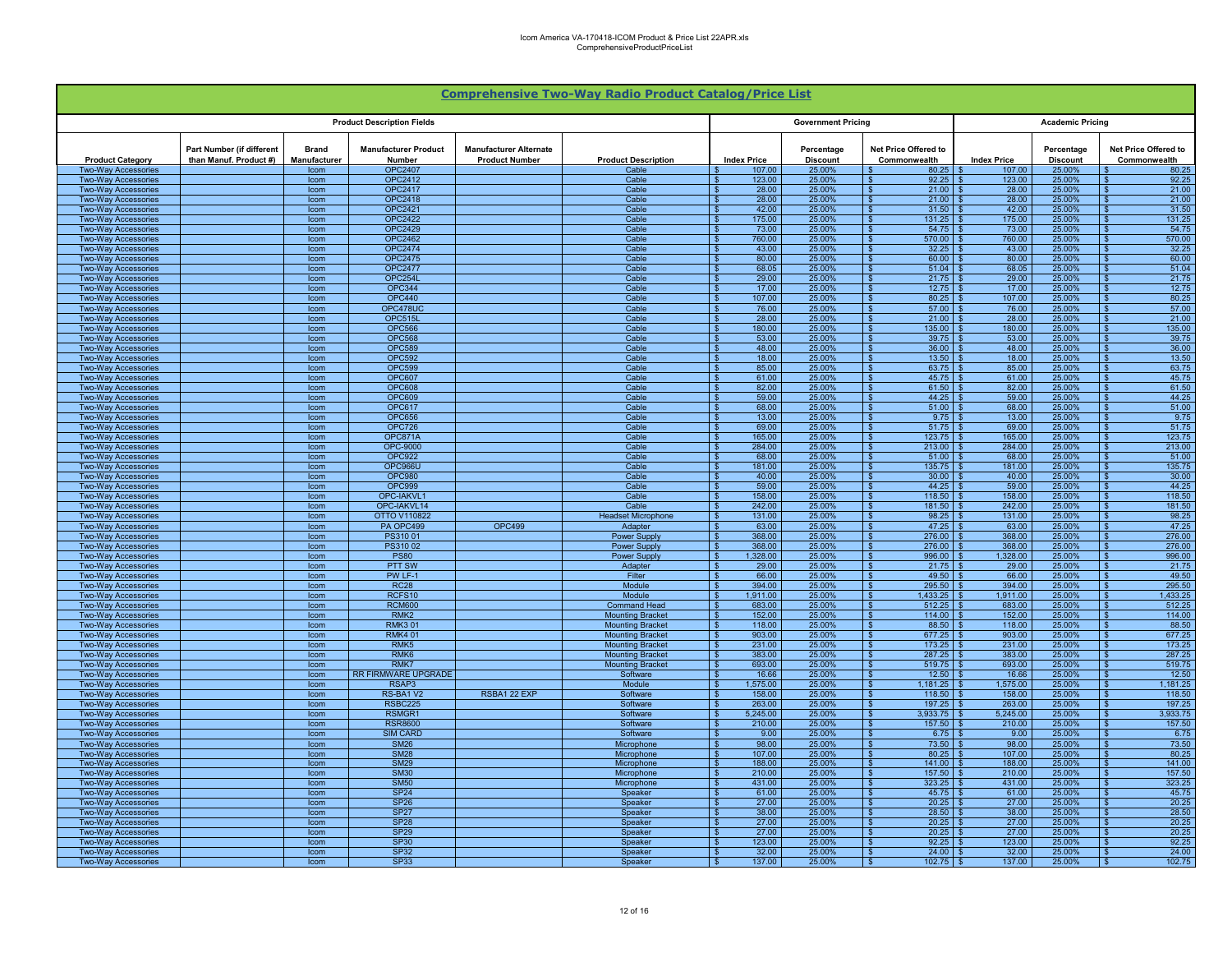| <b>Comprehensive Two-Way Radio Product Catalog/Price List</b> |                                                            |                                     |                                       |                                                        |                            |                    |                               |                                      |                         |                               |                                      |  |
|---------------------------------------------------------------|------------------------------------------------------------|-------------------------------------|---------------------------------------|--------------------------------------------------------|----------------------------|--------------------|-------------------------------|--------------------------------------|-------------------------|-------------------------------|--------------------------------------|--|
| <b>Product Description Fields</b>                             |                                                            |                                     |                                       |                                                        |                            |                    | <b>Government Pricing</b>     |                                      | <b>Academic Pricing</b> |                               |                                      |  |
| <b>Product Category</b>                                       | <b>Part Number (if different</b><br>than Manuf. Product #) | <b>Brand</b><br><b>Manufacturer</b> | <b>Manufacturer Product</b><br>Number | <b>Manufacturer Alternate</b><br><b>Product Number</b> | <b>Product Description</b> | <b>Index Price</b> | Percentage<br><b>Discount</b> | Net Price Offered to<br>Commonwealth | <b>Index Price</b>      | Percentage<br><b>Discount</b> | Net Price Offered to<br>Commonwealth |  |
| <b>Two-Wav Accessories</b>                                    |                                                            | Icom                                | <b>SP35</b>                           |                                                        | Speaker                    | 64.00              | 25.00%                        | 48.00                                | 64.00                   | 25.00%                        | 48.00                                |  |
| <b>Two-Way Accessories</b>                                    |                                                            | Icom                                | <b>SP37</b>                           |                                                        | Speaker                    | 76.00              | 25.00%                        | $57.00$ \$                           | 76.00                   | 25.00%                        | 57.00                                |  |
| <b>Two-Wav Accessories</b>                                    |                                                            | <b>Icom</b>                         | <b>SP38</b>                           |                                                        | Speaker                    | 226.00             | 25.00%                        | 169.50                               | 226.00                  | 25.00%                        | 169.50                               |  |
| <b>Two-Wav Accessories</b>                                    |                                                            | <b>Icom</b>                         | SP39AD                                |                                                        | Speaker                    | 347.00             | 25.00%                        | $260.25$ \$                          | 347.00                  | 25.00%                        | 260.25                               |  |
| <b>Two-Wav Accessories</b>                                    |                                                            | <b>Icom</b>                         | <b>SP40</b>                           |                                                        | Headset                    | 32.00              | 25.00%                        | 24.00<br>- \$                        | 32.00                   | 25.00%                        | 24.00                                |  |
| <b>Two-Wav Accessories</b>                                    |                                                            | Icom                                | <b>SP41</b>                           |                                                        | Speaker                    | 315.00             | 25.00%                        | $236.25$ \$                          | 315.00                  | 25.00%                        | 236.25                               |  |
| <b>Two-Wav Accessories</b>                                    |                                                            | Icom                                | SP-AT1                                |                                                        | Headset                    | 33.00              | 25.00%                        | - \$                                 | 33.00                   | 25.00%                        | 24.75                                |  |
| <b>Two-Wav Accessories</b>                                    |                                                            | <b>Icom</b>                         | SS BC61                               |                                                        | Charger                    | 226.00             | 25,00%                        | 169.50<br>- \$                       | 226.00                  | 25,00%                        | 169.50<br>$\hat{\mathbf{r}}$         |  |
| <b>Two-Wav Accessories</b>                                    |                                                            | <b>Icom</b>                         | SS BC62                               |                                                        | Charger                    | 247.00             | 25,00%                        | $185.25$ \$<br>- \$                  | 247.00                  | 25,00%                        | 185.25                               |  |
| <b>Two-Wav Accessories</b>                                    |                                                            | Icom                                | <b>UCFR5300</b>                       |                                                        | Module                     | 578.00             | 25,00%                        | 433.50                               | 578.00                  | 25.00%                        | 433.50                               |  |
| <b>Two-Wav Accessories</b>                                    |                                                            | Icom                                | <b>URFR5300</b>                       |                                                        | Module                     | 1.486.00           | 25,00%                        | 1.114.50                             | 1.486.00                | 25,00%                        | 1.114.50                             |  |
| <b>Two-Wav Accessories</b>                                    |                                                            | <b>Icom</b>                         | URFR6300H                             |                                                        | Module                     | 1.486.00           | 25,00%                        | 1.114.50                             | 1.486.00                | 25.00%                        | 1,114.50                             |  |
| <b>Two-Wav Accessories</b>                                    |                                                            | <b>Icom</b>                         | <b>URFR6300L</b>                      |                                                        | Module                     | 1.486.00           | 25,00%                        | 1.114.50                             | 1.486.00                | 25,00%                        | 1.114.50                             |  |
| <b>Two-Wav Accessories</b>                                    |                                                            | <b>Icom</b>                         | UT10902                               |                                                        | Module                     | 110.00             | 25.00%                        | 82.50                                | 110.00                  | 25,00%                        | 82.50                                |  |
| <b>Two-Wav Accessories</b>                                    |                                                            | Icom                                | <b>UT112</b>                          |                                                        | Module                     | 171.00             | 25.00%                        | 128.25                               | 171.00                  | 25.00%                        | 128.25                               |  |
| <b>Two-Wav Accessories</b>                                    |                                                            | <b>Icom</b>                         | UT12001                               |                                                        | Module                     | 568.00             | 25.00%                        | 426.00<br>$\mathbf{S}$               | 568.00                  | 25,00%                        | 426.00                               |  |
| <b>Two-Wav Accessories</b>                                    |                                                            | <b>Icom</b>                         | UT12002                               |                                                        | Module                     | 568.00             | 25.00%                        | 426.00                               | 568.00                  | 25,00%                        | 426.00                               |  |
| <b>Two-Way Accessories</b>                                    |                                                            | <b>Icom</b>                         | UT124 01                              |                                                        | Module                     | 95.00              | 25.00%                        | $71.25$ \$<br>- \$                   | 95.00                   | 25.00%                        | 71.25                                |  |
| <b>Two-Wav Accessories</b>                                    |                                                            | Icom                                | UT12501                               |                                                        | Module                     | 730.00             | 25.00%                        | 547.50                               | 730.00                  | 25.00%                        | 547.50                               |  |
| <b>Two-Way Accessories</b>                                    |                                                            | Icom                                | UT125 FIPS                            |                                                        | Module                     | 828.00             | 25.00%                        | 621.00<br>- \$                       | 828.00                  | 25.00%                        | 621.00                               |  |
| <b>Two-Way Accessories</b>                                    |                                                            | Icom                                | <b>UT125 FIPS-2</b>                   |                                                        | Module                     | 872.00             | 25.00%                        | 654.00                               | 872.00                  | 25.00%                        | 654.00                               |  |
| <b>Two-Wav Accessories</b>                                    |                                                            | <b>Icom</b>                         | UT126H 03                             |                                                        | Module                     | 263.00             | 25.00%                        | 197.25                               | 263.00                  | 25.00%                        | 197.25                               |  |
| <b>Two-Wav Accessories</b>                                    |                                                            | Icom                                | <b>UT128</b>                          |                                                        | Module                     | 441.00             | 25.00%                        | $330.75$ \$                          | 441.00                  | 25.00%                        | 330.75                               |  |
| <b>Two-Way Accessories</b>                                    |                                                            | Icom                                | <b>UT133</b>                          |                                                        | Module                     | 105.00             | 25.00%                        | $78.75$ \$                           | 105.00                  | 25.00%                        | 78.75                                |  |
| <b>Two-Way Accessories</b>                                    |                                                            | Icom                                | <b>UT134</b>                          |                                                        | Module                     | 197.00             | 25.00%                        | $147.75$ \ \$<br><b>S</b>            | 197.00                  | 25.00%                        | 147.75<br>\$.                        |  |
| <b>Two-Wav Accessories</b>                                    |                                                            | <b>Icom</b>                         | <b>UT137</b>                          |                                                        | Module                     | 105.00             | 25.00%                        |                                      | 105.00                  | 25.00%                        | 78.75                                |  |
| <b>Two-Way Accessories</b>                                    |                                                            | <b>Icom</b>                         | <b>UT-IA100</b>                       |                                                        | Module                     | 162.00             | 25.00%                        | 121.50<br>- \$                       | 162.00                  | 25.00%                        | 121.50                               |  |
| <b>Two-Wav Accessories</b>                                    |                                                            | <b>Icom</b>                         | <b>UX231</b>                          |                                                        | Module                     | 210.00             | 25.00%                        | $157.50$ \$                          | 210.00                  | 25.00%                        | 157.50                               |  |
| <b>Two-Way Accessories</b>                                    |                                                            | <b>Icom</b>                         | <b>UX241</b>                          |                                                        | Antenna                    | 59.00              | 25.00%                        | $44.25$ \$<br>- \$                   | 59.00                   | 25.00%                        | 44.25                                |  |
| <b>Two-Wav Accessories</b>                                    |                                                            | Icom                                | <b>UX248</b>                          |                                                        | Module                     | 341.00             | 25.00%                        | $255.75$ \$<br>- \$                  | 341.00                  | 25.00%                        | 255.75<br>\$.                        |  |
| <b>Two-Wav Accessories</b>                                    |                                                            | <b>Icom</b>                         | <b>UX251</b>                          |                                                        | Module                     | 268.00             | 25.00%                        | $201.00$ \ \$<br>- \$                | 268.00                  | 25.00%                        | 201.00                               |  |
| <b>Two-Wav Accessories</b>                                    |                                                            | <b>Icom</b>                         | <b>UX252</b>                          |                                                        | Module                     | 294.00             | 25.00%                        | 220.50                               | 294.00                  | 25.00%                        | 220.50                               |  |
| <b>Two-Wav Accessories</b>                                    |                                                            | Icom                                | VESP1                                 |                                                        | Speaker                    | 550.00             | 25.00%                        | 412.50                               | 550.00                  | 25.00%                        | 412.50                               |  |
| <b>Two-Wav Accessories</b>                                    |                                                            | Icom                                | VS <sub>1</sub> L                     |                                                        | Adapter                    | 46.00              | 25,00%                        | 34.50                                | 46.00                   | 25,00%                        | 34.50                                |  |
| <b>Two-Wav Accessories</b>                                    |                                                            | <b>Icom</b>                         | VS <sub>1</sub> MC                    |                                                        | Adapter                    | 88.00              | 25,00%                        | 66.00                                | 88.00                   | 25.00%                        | 66.00                                |  |
| <b>Two-Wav Accessories</b>                                    |                                                            | <b>Icom</b>                         | VS <sub>1</sub> SC                    |                                                        | Adapter                    | 71.00              | 25,00%                        | 53.25                                | 71.00                   | 25,00%                        | 53.25                                |  |
| <b>Two-Wav Accessories</b>                                    |                                                            | <b>Icom</b>                         | VS3                                   |                                                        | Adapter                    | 184.00             | 25,00%                        | 138.00                               | 184.00                  | 25,00%                        | 138.00                               |  |
| <b>Two-Wav Accessories</b>                                    |                                                            | <b>Icom</b>                         | VS4LA                                 |                                                        | Adapter                    | 123.00             | 25.00%                        | 92.25                                | 123.00                  | 25,00%                        | 92.25                                |  |
| <b>Two-Wav Accessories</b>                                    |                                                            | <b>Icom</b>                         | VS5MC                                 |                                                        | Adapter                    | 161.00             | 25.00%                        | 120.75                               | 161.00                  | 25,00%                        | 120.75                               |  |
|                                                               |                                                            |                                     |                                       |                                                        |                            |                    |                               |                                      |                         |                               |                                      |  |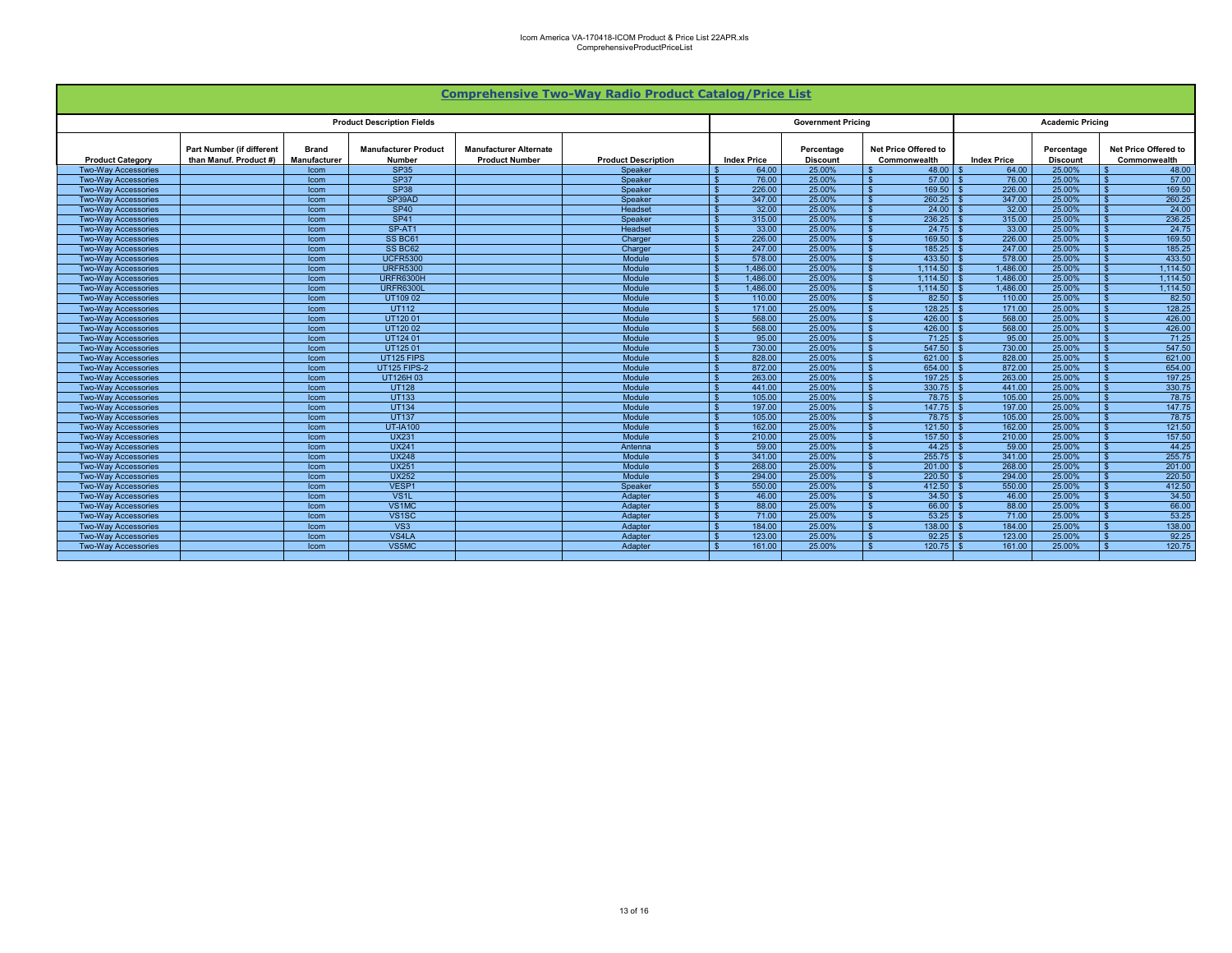| <b>Commonwealth of Virginia - Two-Way Radio Products and Services</b> |                                     |              |                                                                               |                                                                                                                                                                  |                                                  |                                              |                            |                                         |                    |                               |                                      |
|-----------------------------------------------------------------------|-------------------------------------|--------------|-------------------------------------------------------------------------------|------------------------------------------------------------------------------------------------------------------------------------------------------------------|--------------------------------------------------|----------------------------------------------|----------------------------|-----------------------------------------|--------------------|-------------------------------|--------------------------------------|
| IFB 2017-06 - Exhibit A - Pricing                                     |                                     |              |                                                                               |                                                                                                                                                                  |                                                  |                                              |                            |                                         |                    |                               |                                      |
|                                                                       |                                     |              |                                                                               |                                                                                                                                                                  |                                                  |                                              |                            |                                         |                    |                               |                                      |
|                                                                       | <b>Services Price List</b>          |              |                                                                               |                                                                                                                                                                  |                                                  |                                              |                            |                                         |                    |                               |                                      |
| <b>Supplier Name</b>                                                  | Icom America Inc.                   |              |                                                                               |                                                                                                                                                                  |                                                  |                                              |                            | please populate all blue shaded regions |                    |                               |                                      |
|                                                                       | <b>Kristina Pickering</b>           |              |                                                                               | em:                                                                                                                                                              |                                                  |                                              | phone: 425.450.6092        |                                         |                    |                               |                                      |
|                                                                       |                                     |              |                                                                               |                                                                                                                                                                  |                                                  |                                              |                            |                                         |                    |                               |                                      |
| <b>Index Price List Source</b>                                        |                                     |              |                                                                               |                                                                                                                                                                  |                                                  | <b>Effective Date</b>                        |                            |                                         |                    |                               |                                      |
|                                                                       |                                     |              | Icom America Product Catalog - Retail - April 2022                            |                                                                                                                                                                  |                                                  | Apr-22                                       |                            |                                         |                    |                               |                                      |
|                                                                       |                                     |              |                                                                               | What will be the method and frequency of updating the Product/Price List? In addition to eVA, where (if anywhere) will the Product/Price List be made available? |                                                  |                                              |                            |                                         |                    |                               |                                      |
|                                                                       |                                     |              | URL                                                                           |                                                                                                                                                                  |                                                  | requency                                     |                            |                                         |                    |                               |                                      |
|                                                                       | https://www.icomamerica.com/en/g    |              | es/contracts/virginia/lcomAmerica VA-170418-ICOM Product-Price-List 22APR.pdf |                                                                                                                                                                  |                                                  |                                              |                            |                                         |                    |                               |                                      |
|                                                                       |                                     |              |                                                                               |                                                                                                                                                                  |                                                  | Quarterly (unless new products are launched) |                            |                                         |                    |                               |                                      |
|                                                                       |                                     |              |                                                                               |                                                                                                                                                                  | <b>Comprehensive Services Catalog/Price List</b> |                                              |                            |                                         |                    |                               |                                      |
|                                                                       | our Product Number                  |              | <b>Product Description Fields</b>                                             |                                                                                                                                                                  |                                                  |                                              | <b>Government Pricing</b>  |                                         |                    | <b>Academic Pricing</b>       |                                      |
| <b>Product Category</b>                                               | different than manuf.<br>Product #) | Manufacturer | <b>Manufacturer Product</b><br>Number                                         | <b>Product Description</b>                                                                                                                                       | <b>Pricing Description</b>                       | <b>Index Price</b>                           | <b>Percentage Discount</b> | Net Price Offered to<br>Commonwealth    | <b>Index Price</b> | Percentage<br><b>Discount</b> | Net Price Offered to<br>Commonwealth |
| Maintenance                                                           |                                     | Icom         | EXTWARR211                                                                    | 1 year Extended Warranty                                                                                                                                         | Per Unit                                         |                                              | 0%                         | 18.75                                   |                    | $0\%$                         | 18.75                                |
| Maintenance                                                           |                                     | Icom         | EXTWARR212                                                                    | 2 year Extended Warranty                                                                                                                                         | Per Unit                                         |                                              | 0%                         | 33.75                                   |                    | 0%                            | 33.75                                |
| Maintenance                                                           |                                     | Icom         | EXTWARR213                                                                    | 3 year Extended Warranty                                                                                                                                         | Per Unit                                         |                                              | 0%                         | 48.75                                   |                    | 0%                            | 48.75                                |
| Maintenance                                                           |                                     | Icom         | EXTWARR611                                                                    | 1 year Extended Warranty                                                                                                                                         | Per Unit                                         |                                              | 0%                         | 30.00                                   |                    | 0%                            | 30.00                                |
| Maintenance                                                           |                                     | Icom         | EXTWARR612                                                                    | 2 year Extended Warranty                                                                                                                                         | Per Unit                                         |                                              | 0%                         | 52.50                                   |                    | 0%                            | 52.50                                |
| Maintenance                                                           |                                     | Icom         | EXTWARR613                                                                    | 3 year Extended Warranty                                                                                                                                         | Per Unit                                         |                                              | 0%                         | 82.50                                   |                    | 0%                            | 82.50                                |
| Maintenance                                                           |                                     | Icom         | EXTWARR811                                                                    | 1 year Extended Warranty                                                                                                                                         | Per Unit                                         |                                              | 0%                         | 48.75                                   |                    | 0%                            | 48.75                                |
| Maintenance                                                           |                                     | Icom         | EXTWARR812                                                                    | 2 year Extended Warranty                                                                                                                                         | Per Unit                                         |                                              | 0%                         | 69.75                                   |                    | $0\%$                         | 69.75                                |
| Maintenance                                                           |                                     | Icom         | EXTWARR813                                                                    | 3 year Extended Warranty                                                                                                                                         | Per Unit                                         |                                              | 0%                         | 97.50                                   |                    | $0\%$                         | 97.50                                |
| Maintenance                                                           |                                     | Icom         | EXTWARR912                                                                    | 1 year Extended Warranty                                                                                                                                         | Per Unit                                         |                                              | 0%                         | 93.75                                   |                    | 0%                            | 93.75                                |
| Maintenance                                                           |                                     | Icom         | EXTWARR913                                                                    | 2 year Extended Warranty                                                                                                                                         | Per Unit                                         |                                              | 0%                         | 120.00                                  |                    | 0%                            | 120.00                               |
| Maintenance                                                           |                                     | Icom         | EXTWARR914                                                                    | 3 year Extended Warranty                                                                                                                                         | Per Unit                                         |                                              | 0%                         | 183.75                                  |                    | 0%                            | 183.75                               |
| Maintenance                                                           |                                     | Icom         | EXTWARRPT1                                                                    | 1 year Extended Warranty                                                                                                                                         | Per Unit                                         |                                              | 0%                         | 135.00                                  |                    | $0\%$                         | 135.00                               |
| Maintenance                                                           |                                     | Icom         | EXTWARRPT2                                                                    | 2 year Extended Warranty                                                                                                                                         | Per Unit                                         |                                              | 0%                         | 243.75                                  |                    | 0%                            | 243.75                               |
| Maintenance                                                           |                                     | Icom         | EXTWARRPT3                                                                    | 3 year Extended Warranty                                                                                                                                         | Per Unit                                         |                                              | 0%                         | 352.50                                  |                    | 0%                            | 352.50                               |
| Maintenance                                                           |                                     | Icom         | QCRRS01                                                                       | Comprehensive Warranty                                                                                                                                           | Per Unit                                         |                                              | 0%                         | 215.00                                  |                    | 0%                            | 215.00                               |
| Maintenance                                                           |                                     | Icom         | QCRRS09                                                                       | Comprehensive Warranty                                                                                                                                           | Per Unit                                         |                                              | 0%                         | 243.75                                  |                    | 0%                            | 243.75                               |
| Services                                                              |                                     | Icom         | <b>CONTROL STATION</b><br>ASSEMBLE                                            | <b>Base Station Configuration</b>                                                                                                                                | Per Unit                                         |                                              | 0%                         | 15.00                                   |                    | 0%                            | 15.00                                |
| Services                                                              |                                     | Icom         | DEALER FIELD INSTALL                                                          | Dealer installation charge (vehicle or site)                                                                                                                     | Per Unit                                         |                                              | 0%                         | 358.50                                  |                    | 0%                            | 358.50                               |
| Services                                                              |                                     | Icom         | DEALER HOURLY RATE                                                            | <b>Authorized Dealer Support</b>                                                                                                                                 | Per Unit                                         |                                              | 0%                         | 180.00                                  |                    | 0%                            | 180.00                               |
| Services                                                              |                                     | Icom         | DEALERPROGLM1234                                                              | mobile mainframe with provided icf file or 1<br>to 2 channels                                                                                                    | Per Unit                                         |                                              | 0%                         | 31.50                                   |                    | 0%                            | 31.50                                |
| Services                                                              |                                     | Icom         | DEALERPROGLM6789                                                              | Authorized Dealer to program your radio or<br>IAS product                                                                                                        | Per Unit                                         |                                              | 0%                         | 43.93                                   |                    | 0%                            | 43.93                                |
| Services                                                              |                                     | Icom         | ENGRAVE                                                                       | <b>Engraving Service</b>                                                                                                                                         | Per Unit                                         |                                              | 0%                         | 30.00                                   |                    | 0%                            | 30.00                                |
| Services                                                              |                                     | Icom         | IASTUN1001                                                                    | <b>Tuning for Repeaters</b>                                                                                                                                      | Per Unit                                         |                                              | 0%                         | 56.25                                   |                    | 0%                            | 56.25                                |
| Services                                                              |                                     | Icom         | <b>INSTALLATION AVIONICS</b>                                                  | Installation (ie modules to Radios)                                                                                                                              | Per Unit                                         |                                              | 0%                         | 56.25                                   |                    | 0%                            | 56.25                                |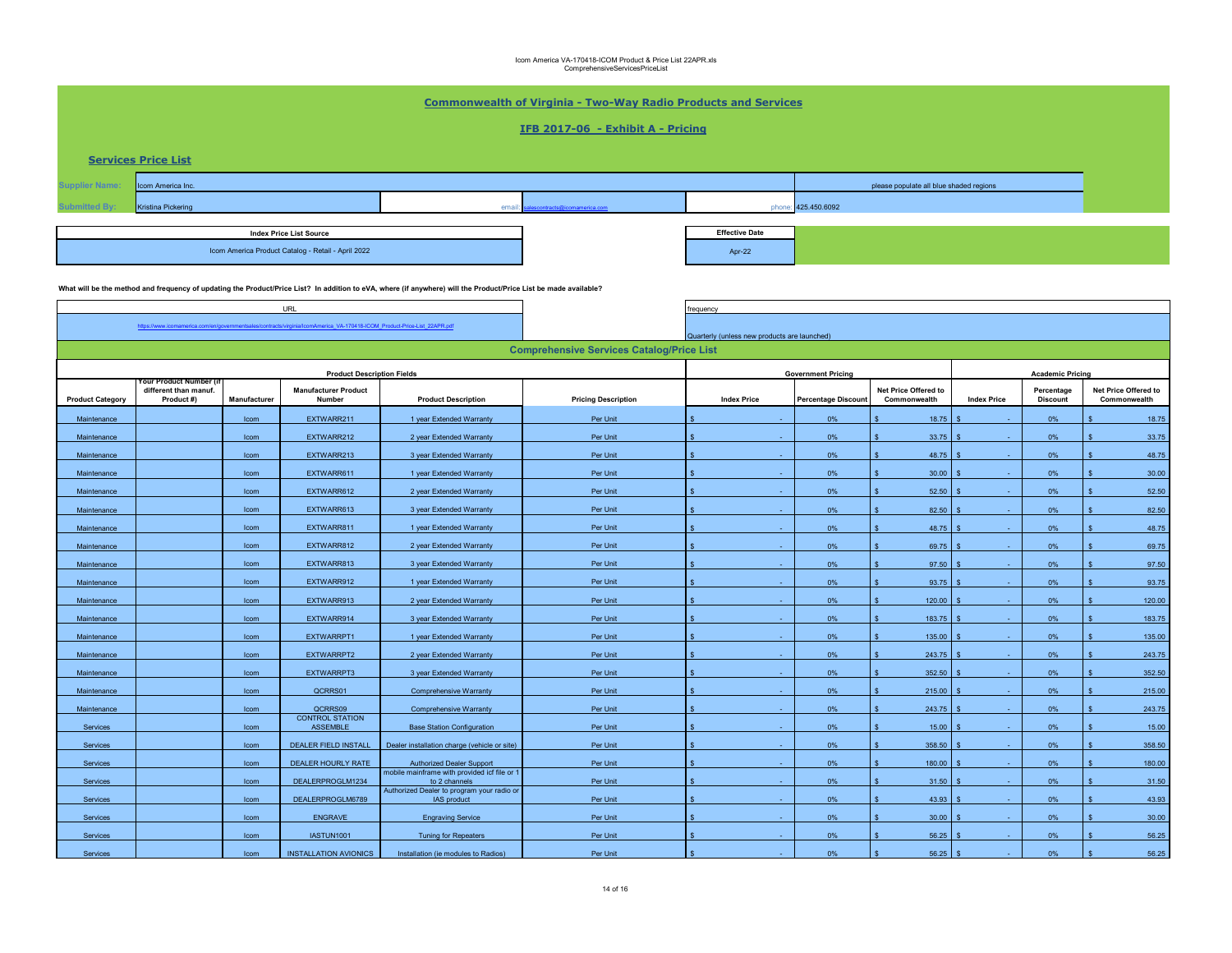| <b>Comprehensive Services Catalog/Price List</b> |                                                                |              |                                       |                                        |                                  |                           |        |                            |                                      |                         |                               |  |                                      |
|--------------------------------------------------|----------------------------------------------------------------|--------------|---------------------------------------|----------------------------------------|----------------------------------|---------------------------|--------|----------------------------|--------------------------------------|-------------------------|-------------------------------|--|--------------------------------------|
| <b>Product Description Fields</b>                |                                                                |              |                                       |                                        |                                  | <b>Government Pricing</b> |        |                            |                                      | <b>Academic Pricing</b> |                               |  |                                      |
| <b>Product Category</b>                          | Your Product Number (if<br>different than manuf.<br>Product #) | Manufacturer | <b>Manufacturer Product</b><br>Number | <b>Product Description</b>             | <b>Pricing Description</b>       | <b>Index Price</b>        |        | <b>Percentage Discount</b> | Net Price Offered to<br>Commonwealth | <b>Index Price</b>      | Percentage<br><b>Discount</b> |  | Net Price Offered to<br>Commonwealth |
| Services                                         |                                                                | Icom         | <b>INSTALLATION MARINE</b>            | Installation (ie modules to Radios)    | Per Unit                         |                           |        | 0%                         | 30.00                                | $\sim$                  | 0%                            |  | 30.00                                |
| Services                                         |                                                                | Icom         | <b>INSTALL-IAS</b>                    | Installation (ie modules to Repeaters) | Per Unit                         |                           | $\sim$ | 0%                         | 56.25                                | н.                      | 0%                            |  | 56.25                                |
| Services                                         |                                                                | Icom         | <b>INSTALL-MF</b>                     | Installation (ie modules to Radios)    | Per Unit                         |                           |        | 0%                         | 30.00                                | н.                      | 0%                            |  | 30.00                                |
| Services                                         |                                                                | Icom         | PROG-IAS                              | Programming for Repeaters              | Per Unit                         |                           |        | 0%                         | 56.25                                | <b>A</b> 1              | 0%                            |  | 56.25                                |
| Services                                         |                                                                | Icom         | PROG-MF                               | <b>Programming for Radios</b>          | Per Unit                         |                           |        | 0%                         | 30.00                                | <b>A</b> 1              | 0%                            |  | 30.00                                |
| Services                                         |                                                                | Icom         | PROGRAMMING AVIONICS                  | Programming for Radios                 | Per Unit                         |                           |        | 0%                         | 30.00                                | $\sim$                  | 0%                            |  | 30.00                                |
| Services                                         |                                                                | Icom         | PROGRAMMING MARINE                    | <b>Programming for Radios</b>          | Per Unit                         |                           |        | 0%                         | 30.00                                | <b>A</b> 1              | 0%                            |  | 30.00                                |
| Services                                         |                                                                | Icom         | QENG-PH                               | Engineering support - per hour         | Hourly rate                      |                           |        | 0%                         | 200.00                               | <b>A</b> 1              | 0%                            |  | 200.00                               |
| Services                                         |                                                                | Icom         | QFS-1D                                | Field & Design Support                 | Daily rate, 1st day              |                           | $\sim$ | 0%                         | 5,500.00                             | $\sim$                  | 0%                            |  | 5,500.00                             |
| Services                                         |                                                                | Icom         | QFS-AD                                | Field & Design Support                 | Daily rate, each additiional day |                           |        | 0%                         | 3,200.00                             | н.                      | 0%                            |  | 3,200.00                             |
| Services                                         |                                                                | Icom         | QFS-PH                                | Field & Design Support                 | Hourly rate                      |                           |        | 0%                         | 175.00                               | <b>A</b> 1              | 0%                            |  | 175.00                               |
| Services                                         |                                                                | Icom         | QNS-H                                 | Network Phone Support - per hour       | Hourly rate                      |                           |        | 0%                         | 205.00                               | ٠                       | 0%                            |  | 205.00                               |